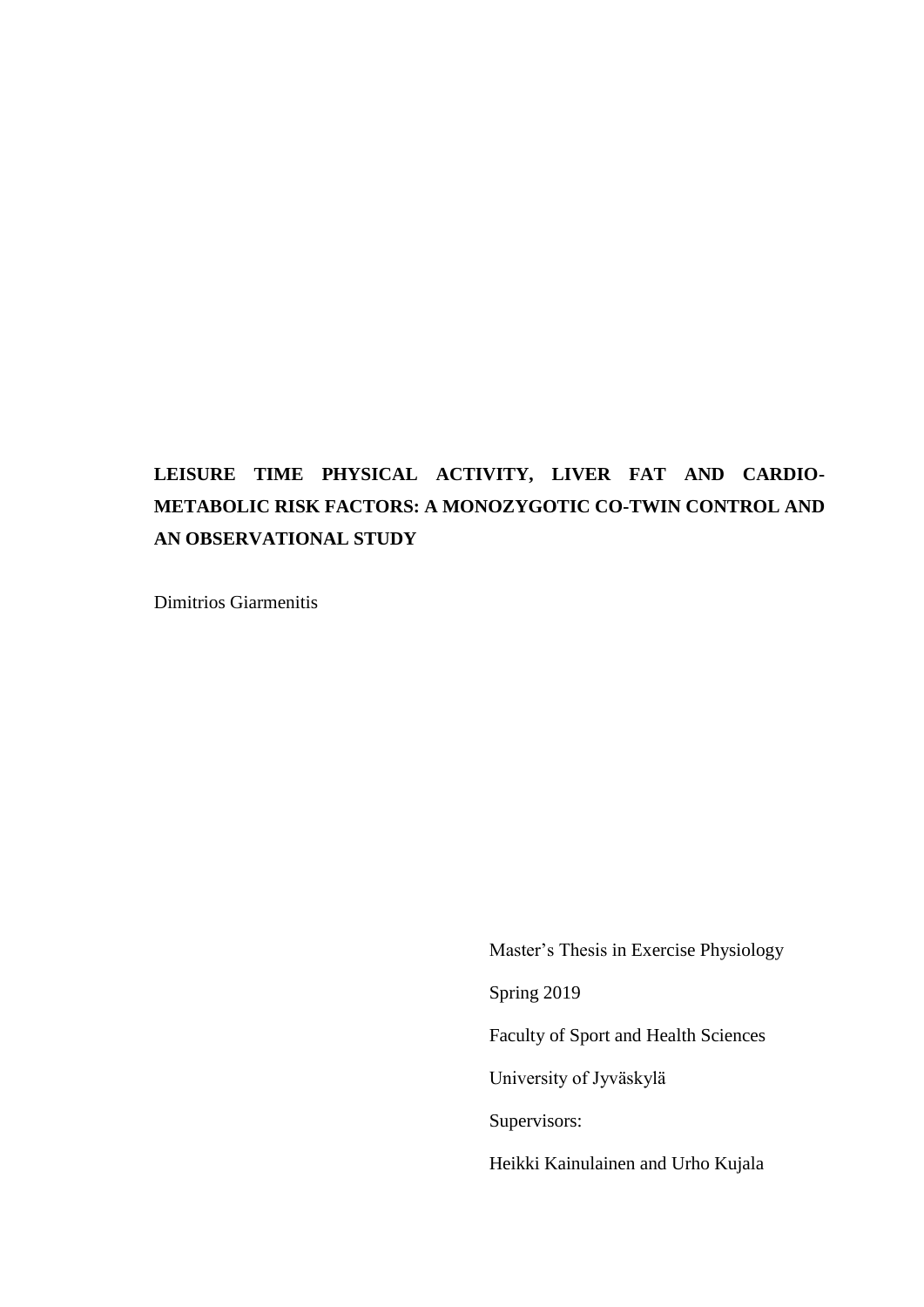### **ABSTRACT**

Dimitrios Giarmenitis 2019. LEISURE TIME PHYSICAL ACTIVITY, LIVER FAT AND CARDIO-METABOLIC RISK FACTORS: A MONOZYGOTIC CO-TWIN CONTROL AND AN OBSERVATIONAL STUDY. Biology of Physical Activity, University of Jyväskylä. Master's thesis in Exercise Physiology, 54 pp

**Introduction**: Obesity has a strong link with cardio-metabolic risk factors. This fact has raised the necessity to understand the underlying causes of obesity for efficient prevention and treatment strategies. It has been demonstrated that the distribution of the fat in ectopic fat depots, such as liver and viscera, associates with features of the metabolic syndrome (MS) and an increased risk for manifesting cardiovascular diseases. Interestingly, MS can be present regardless obesity-defined anthropometric measurements. Hence, abnormal fat content in ectopic fat depots is deemed to increase the risk for developing the cardio-metabolic risk factors in non-obese population. A non-pharmacological method for maintaining physiological quantity of fat in ectopic fat depots is physical activity. Based on the aforementioned, the aim of this study was initially to examine the independent effect of chronic leisure-time physical activity (LTPA) on the intrahepatic triglyceride (IHTG) content. The second aim was to test the association of the IHTG with variables of LTPA, anthropometrics, blood lipids, blood pressure, glucose homeostasis as well as abdominal adipose tissue in healthy non-obese young adults prior to overt cardio-metabolic diseases.

**Methods:** Twenty-three apparently healthy monozygotic (MZ) twin pairs (N=46, mean age= 34 years, range 32-36) had been assessed retrospectively regarding their LTPA level in the FITFATTWIN study. All the subjects were tested for the IHTG content by analyzing magnetic resonance images (MRI) of the liver, the MS criteria as well as variables of the abdominal adipose tissue. For the first aim of the study, ten of those MZ twin pairs (N=20) with the greatest LTPA discordance were divided into two groups of "active" and "inactive" co-twins. We performed a comparison of difference in the IHTG content between the "active" and "inactive" group. In the latter analysis, due to the twinship, both the genetic background and the childhood environment were controlled. Therefore, we examined the independent effect of LTPA on IHTG content. In regard to the second aim, an individual-based correlation analysis of 22 pairs (46 volunteers) was conducted between the IHTG content and retrospectively-tested LTPA indexes, the MS criteria and the abdominal adipose tissue.

**Results:** The comparison between the two groups, concerning the IHTG content, exhibited no statistically significant difference although the average IHTG content tended to be lower in the "active" co-twin group. The individual-based association analysis revealed statistically significant correlations between IHTG content and anthropometrics, abdominal adipose tissue, and glucose homeostasis variables. More specifically, IHTG content correlated with BMI (r=0.313, P=0.006), waist circumference and (r=0.396,  $P=0.034$ ), and total fat percent (r=0.397, P=0.006). Furthermore, IHTG content associated significantly with the visceral adipose tissue (VAT) (r=0.465, P=0.001) and with the subcutaneous adipose tissue (SAT) r=0.350 (P=0.017). The value of the 30min time point of the oral glucose tolerance test was also related with the IHTG content (r=0.348, P<0.05). IHTG content did not associate neither with LTPA indexes nor with blood pressure.

**Conclusion:** Previous findings have supported the notion that chronic LTPA can act as an independent effect on health variables which associate with cardio-metabolic lesions. The MZ co-twin study aimed to examine the potential causal association between the liver fat and LTPA. The findings of this did not show significant difference on the IHTG content between the groups with the LTPA discordance potentially because subjects were healthy young adults with averagely normal values of IHTG deposition. In the individual-based association analysis, the IHTG deposition correlated with some cardio-metabolic risk factor. It was demonstrated that the higher the IHTG content the higher the values of the measured factors. Even though these associations do not imply causality the results agree with the literature concerning the role of liver fat on the exacerbation of the cardio-metabolic risk factors.

**Keywords:** non-alcoholic fatty liver disease, hepatic steatosis, metabolic syndrome, exercise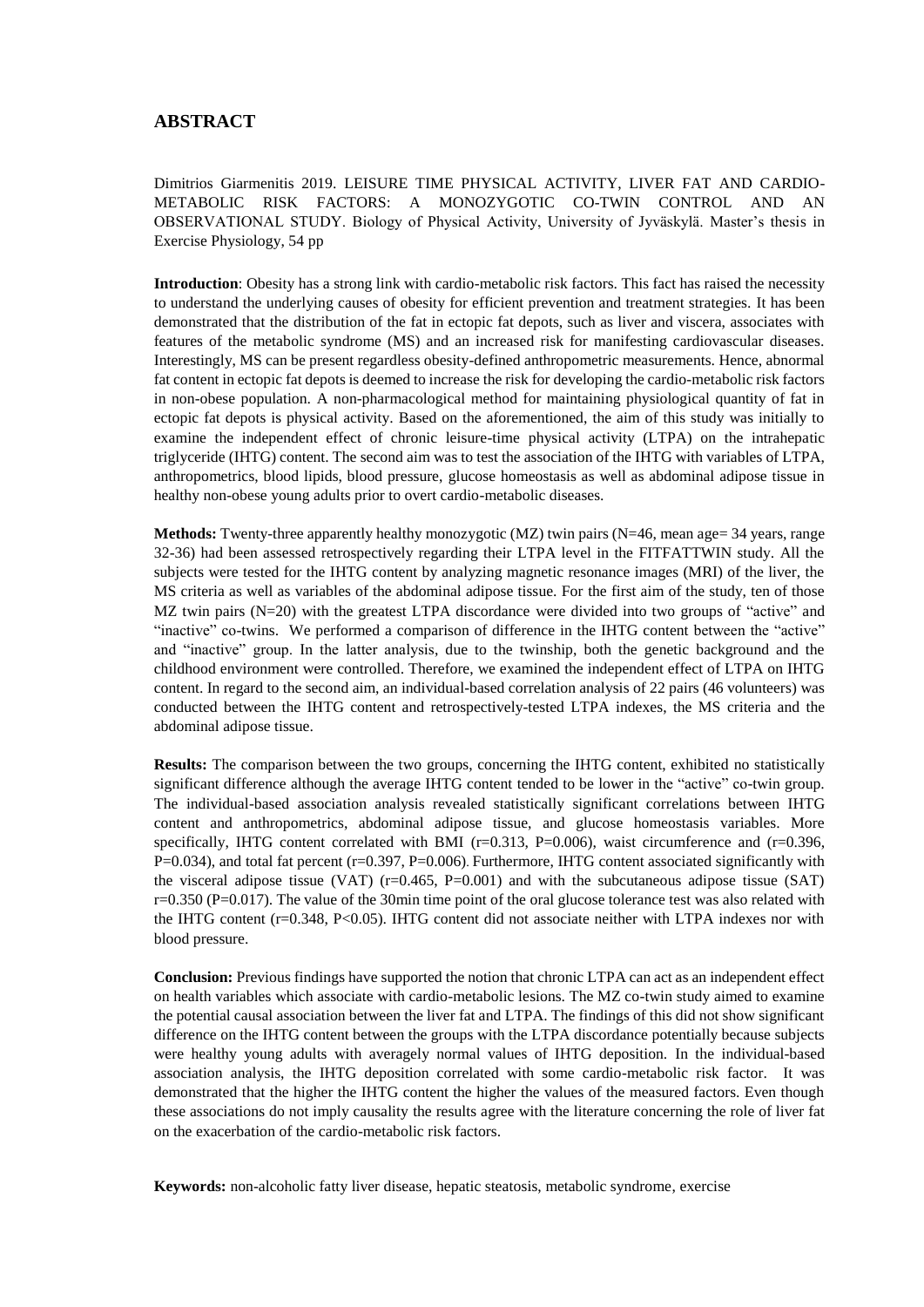## **AKNOWLEDGEMENTS**

The present study was a Master's thesis research made in the department of Biology of Physical Activity at the University of Jyväskylä.

Firstly, I would like to acknowledge my supervisors Heikki Kainulainen and Urho Kujala who encouraged me to undertake this thesis topic and who had always their office door open when I needed to discuss any kind of queries. Moreover, I would like to thank Tuija Leskinen and Mirva Rottensteiner for helping me to understand basic technical details for the data analysis.

I would also like to show my gratitude to the DETAS foundation (Valais Switzerland) for the provision of full financial support to complete this study and in consequence this degree.

Last but not least, I must express my very profound gratitude to my parents, friends and a special friend who stand beside me to overcome the difficulties throughout my studies and enjoy this awesome trip.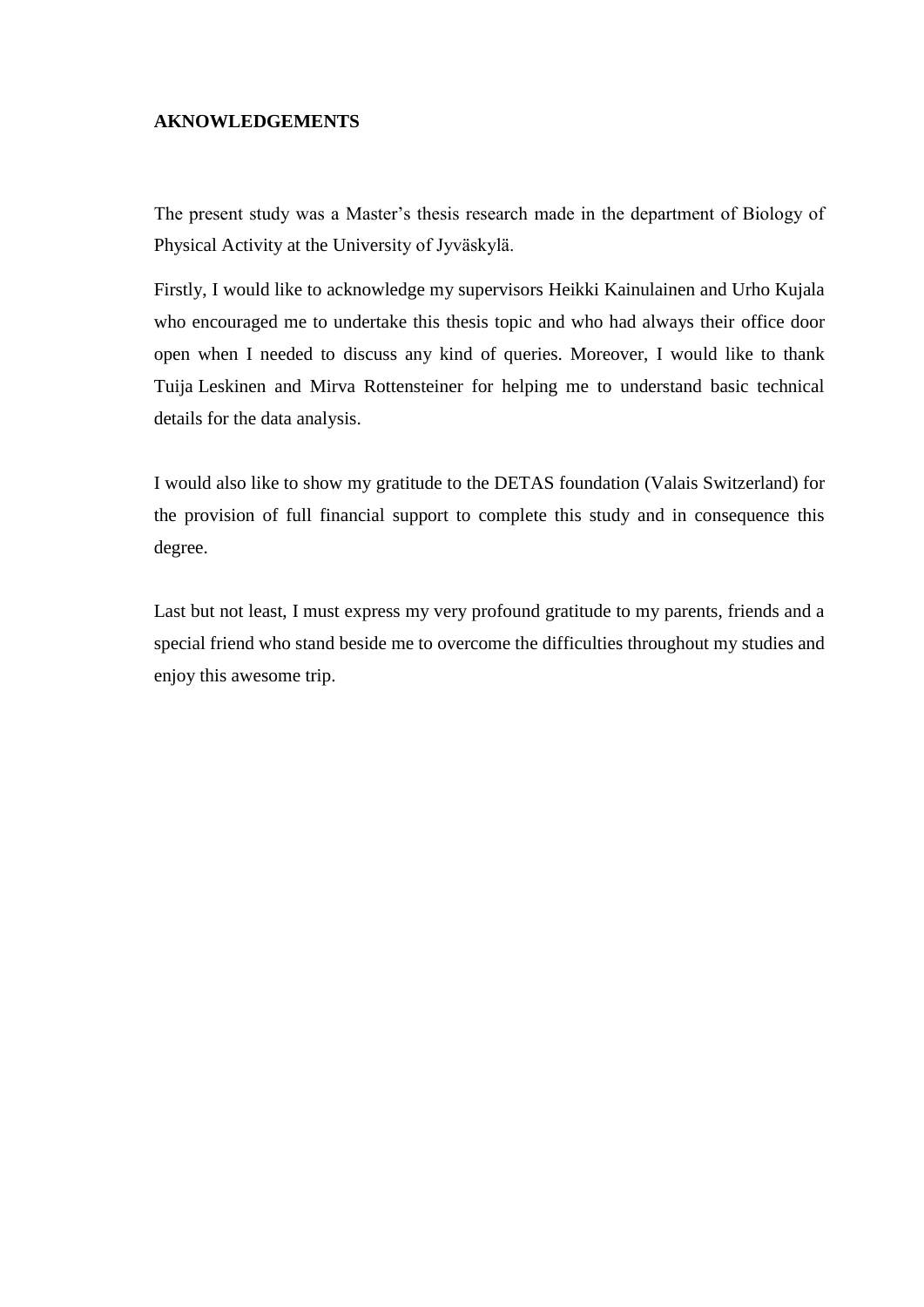## **ABBREVIATIONS**

| <b>BMI</b>    | Body mass index                                 |
|---------------|-------------------------------------------------|
| <b>BP</b>     | <b>Blood</b> pressure                           |
| <b>ChREBP</b> | Carbohydrate-responsive element-binding protein |
| <b>CVD</b>    | Cardiovascular diseases                         |
| <b>DBP</b>    | Diastolic blood pressure                        |
| <b>FFA</b>    | Free fatty acids                                |
| HDL-c         | High density lipoprotein cholesterol            |
| <b>HOMA</b>   | Homeostatic model assessment                    |
| <b>HS</b>     | Hepatic steatosis                               |
| <b>IHTG</b>   | Intra-hepatic triglycerides                     |
| LDL-c         | Low density lipoprotein cholesterol             |
| <b>LTPA</b>   | Leisure-time physical activity                  |
| <b>MET</b>    | Metabolic equivalent                            |
| <b>MRI</b>    | Magnetic resonance imaging                      |
| <b>MRS</b>    | Magnetic resonance spectroscopy                 |
| <b>MS</b>     | Metabolic syndrome                              |
| <b>MUFA</b>   | Mono unsaturated fatty acids                    |
| <b>MZ</b>     | Monozygotic                                     |
| <b>NAFLD</b>  | Non-alcoholic fatty liver disease               |
| <b>OGTT</b>   | Oral glucose tolerance test                     |
| <b>PUFA</b>   | Poly-unsaturated fatty acids                    |
| <b>SAT</b>    | Subcutaneous adipose tissue                     |
| SBP           | Systolic blood pressure                         |
| <b>SFA</b>    | Saturated fatty acids                           |
| SREBP-1c      | Sterol-regulatory element-binding protein 1c    |
| <b>TG</b>     | Triglycerides                                   |
| <b>VAT</b>    | Visceral adipose tissue                         |
| <b>VLDL</b>   | Very low density lipoprotein                    |
| WC            | Waist circumference                             |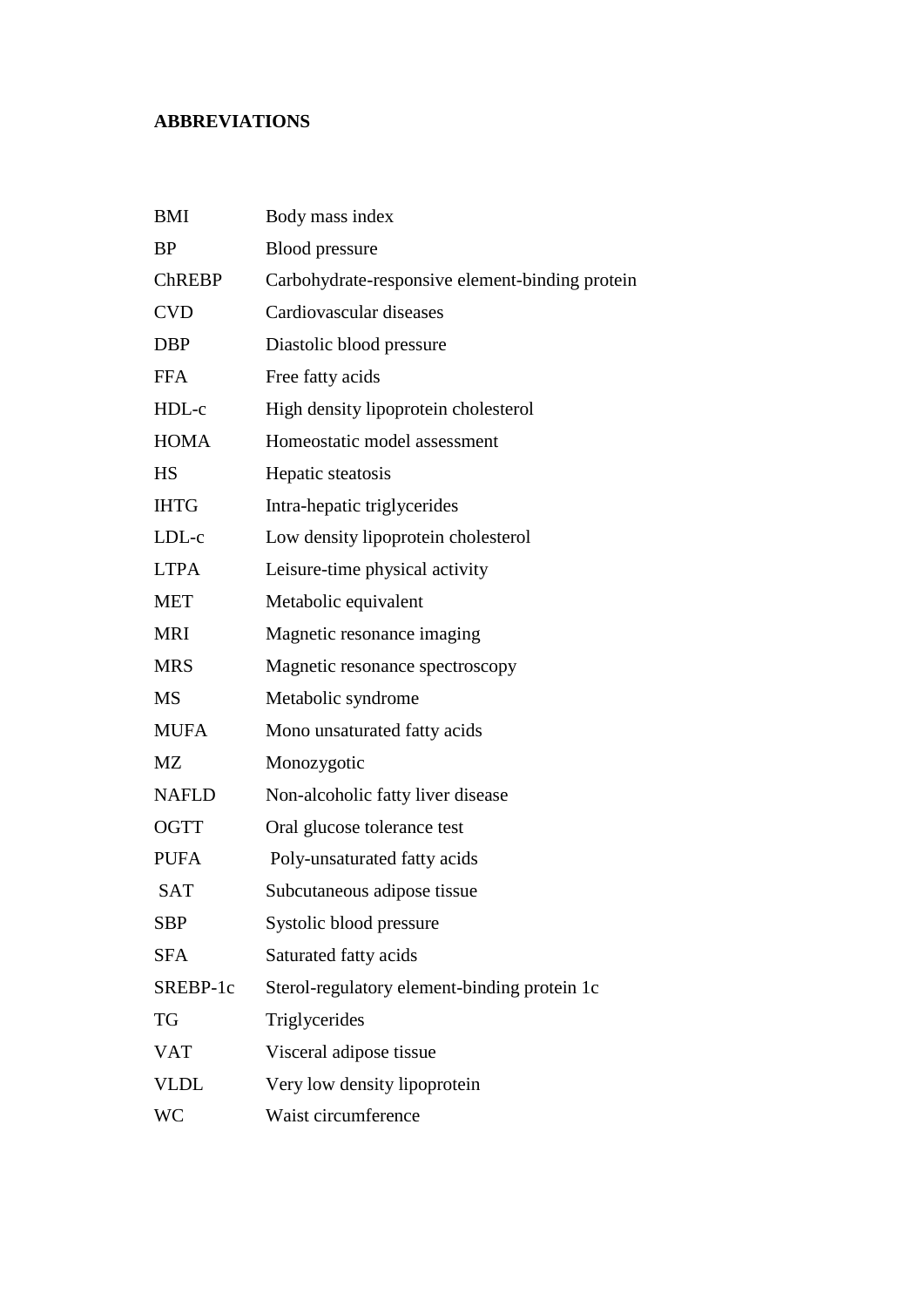## **CONTENT**

| INTERACTION BETWEEN HEPATIC STEATOSIS AND METABOLIC<br>3                            |  |
|-------------------------------------------------------------------------------------|--|
|                                                                                     |  |
| 3.2. Hepatic Steatosis, Glucose Tolerance and Insulin Resistance18                  |  |
|                                                                                     |  |
|                                                                                     |  |
|                                                                                     |  |
|                                                                                     |  |
|                                                                                     |  |
|                                                                                     |  |
|                                                                                     |  |
|                                                                                     |  |
|                                                                                     |  |
|                                                                                     |  |
|                                                                                     |  |
|                                                                                     |  |
|                                                                                     |  |
| 8.1 Leisure-time physical activity discordance and liver fat in twin subjects. 42   |  |
| 8.2 Association between liver fat score, cardio-metabolic risk factors and physical |  |
|                                                                                     |  |
|                                                                                     |  |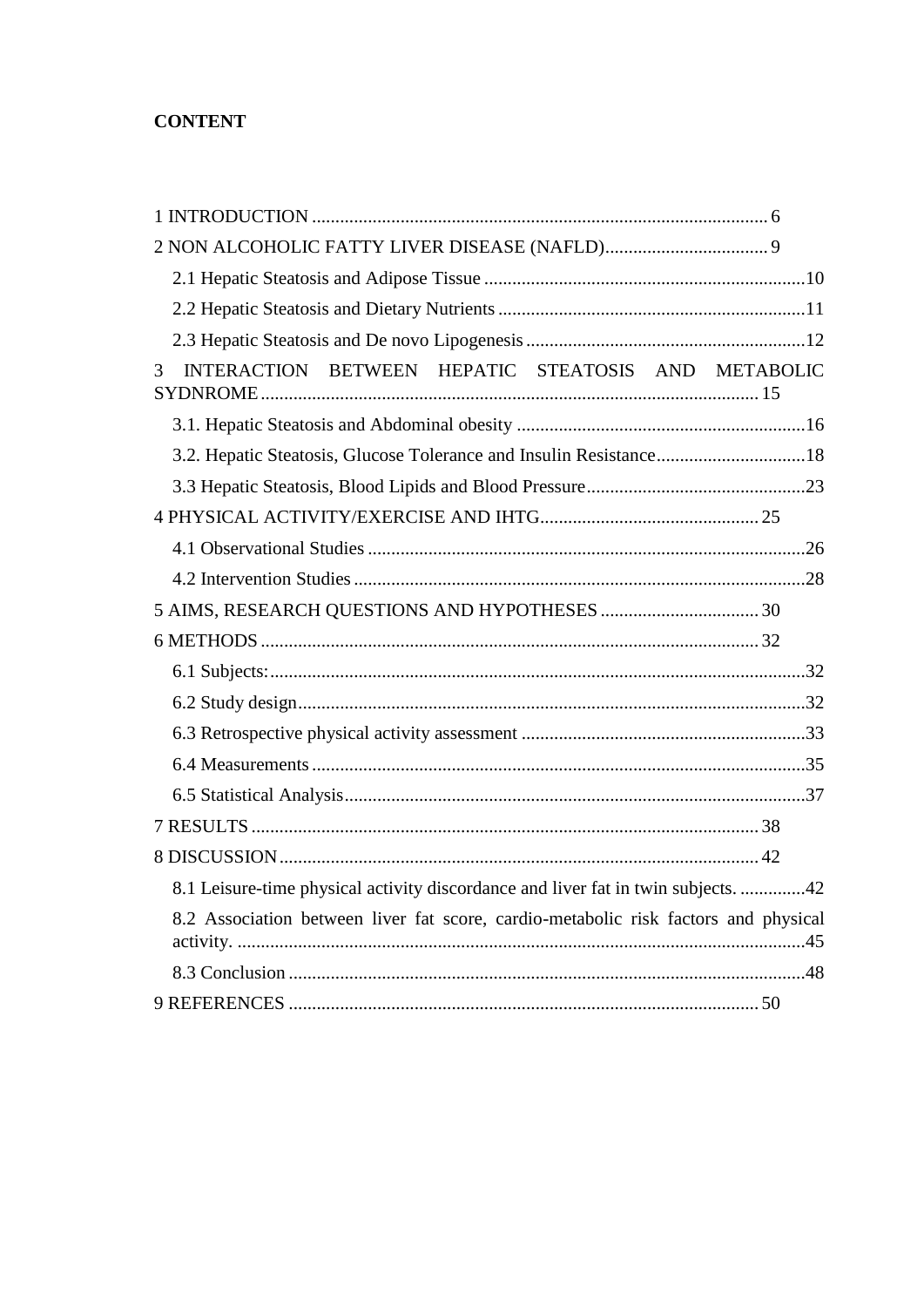## <span id="page-5-0"></span>**1 INTRODUCTION**

Epidemiological data has shown that prevalence of type 2 diabetes has been increased the last decades in Europe. The estimated proportion of diabetes in 2013, among people between 20 and 79 years of age, was 8.5%. (Tamayo et al., 2014). Likewise, European Society of Cardiology reports that cardiovascular diseases (CVD) remain one of the major cause of morbidity and leading cause of mortality in Europe (European Cardiovascular Disease Statistics 2017). It has been supported that metabolic syndrome (MS) increases the risk for both CVD and type 2 diabetes by 2-fold and 5-fold respectively (Grundy 2008).

Furthermore, obesity and mainly the androgenic type has been associated with the manifestation of the MS, abnormal glucose tolerance and chronic low-grade inflammation. More specifically, the cardio-metabolic risk factors' prevalence of MS, which includes the high waist circumference (WC), the elevated blood glucose, the increased plasma triglycerides (TG), the low levels of high density lipoprotein cholesterol (HDL-c), and the elevated blood pressure are higher in obese subjects. However, it should be noted that there is an inhomogeneity of those abnormalities among obese. In other words, controlled data from population-based study for age and sex of non-Hispanic white subjects have shown that approximately 60% of obese individuals have abnormal glucose and lipid metabolism while 31% of them are metabolically healthy. (Wildman et al., 2008). These results show that obesity, when is defined with traditional anthropometric criteria, might not solely cause MS. Therefore, after the development of the imaging methods, research has focused on the evaluation of the specific body fat distribution rather than just the anthropometrics in order to understand the connection of excess adiposity with metabolic lesions (Després, 2012). Evidence from cohort study has supported the major association of visceral and liver fat deposition in the manifestation of cardio-metabolic abnormalities even when body mass index (BMI) is controlled (Speliotes et al., 2010).

Concerning the liver, as one of the ectopic fat depot, research has shown that hepatic steatosis (HS) has a pivotal role in metabolic health. Findings from a cross-sectional study evidence that the absence of substantial TG accumulation into hepatocytes of extreme obese individuals did not correlate excess adiposity to metabolic dysfunctions (Magkos, et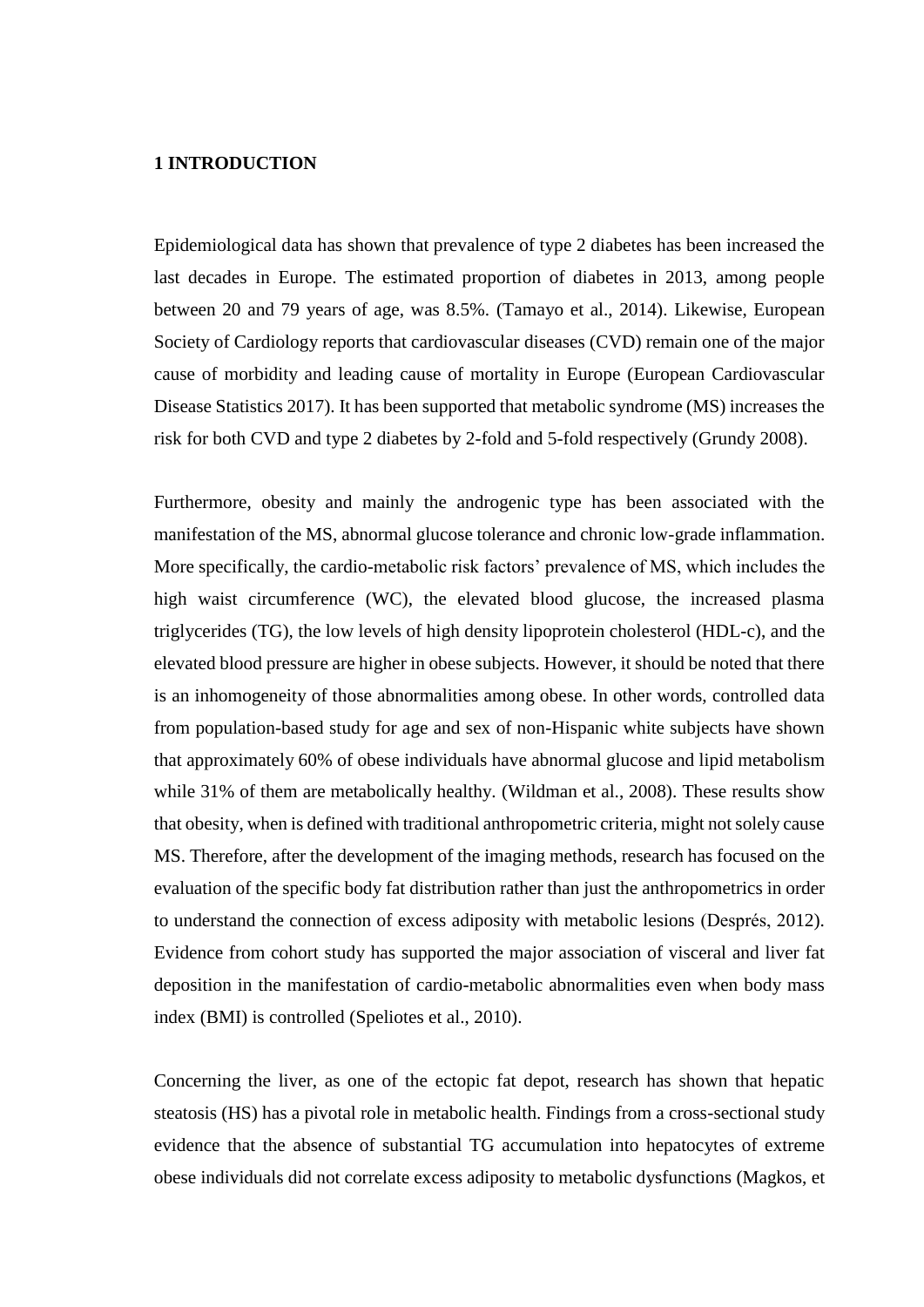al., 2010). Furthermore, cohort studies confirm the association between HS and abnormal metabolic traits as well as with other high risk abdominal fat partitions such as the visceral adipose tissue (VAT) and the subcutaneous adipose tissue (SAT) (Liu et al., 2011; Speliotes et al., 2010). Furthermore, hepatic insulin resistance as a result of fat accumulation in the liver has been proposed as one of the dominant factors for developing of hyperglycemia and increased serum TG irrespectively of obesity in healthy men (Seppala-Lindroos et al., 2002). Thus, it is worth testing the potential association of intrahepatic triglycerides (IHTG) with variables of metabolic traits and fat divisions in healthy non-obese sample.

Furthermore, western society lifestyle habits comprise reduced physical activity, enhanced sedentariness, and abnormal food intake. As a result, individuals usually face a positive energy balance. Thus, it has been argued that the substantial lack of physical activity has partly induced an increasing rate of metabolic dysfunctions (Després, 2012). Among others lifestyle modification factors, physical activity and nutrition has been proved to be protected components of MS development mediated by improvements in IHTG and hepatic insulin resistance (Keating et al., 2012). In addition, leisure time physical activity has proven to be an indented factor for preventing the increased magnitude of high risk fat areas and total fat percentage (Leskinen et al., 2009; Rottensteiner et al., 2016).

The beneficial effects of physical activity and exercise on excess IHTG, the high risk fat areas, and the metabolic variables have been tested by both observational and control trials (Goodpaster et al., 2010; Keating et al., 2012; Perseghin et al., 2007). However, both types of studies have the limitations of genetic selection bias. The genetic background affects the distribution of body fat accumulation and the participation in physical activity, hence unrelated individuals might bias the studies' results (Rottensteiner et al., 2016). In addition, few studies have focused on the prophylactic role of physical activity on cardio-metabolic risk factors prior to any apparent chronic disease. Therefore, monozygotic (MZ) co-twin control study is the optimal study type to examine the effect of leisure time physical activity on IHTG difference between MZ co-twins with leisure time physical activity discordance.

Thus, there are two purposes of this work. The first aim is to observe whether there are differences of the IHTG between MZ co-twin subjects with physical activity discordance in the absence of any chronic disease and abnormal values of metabolic variables. The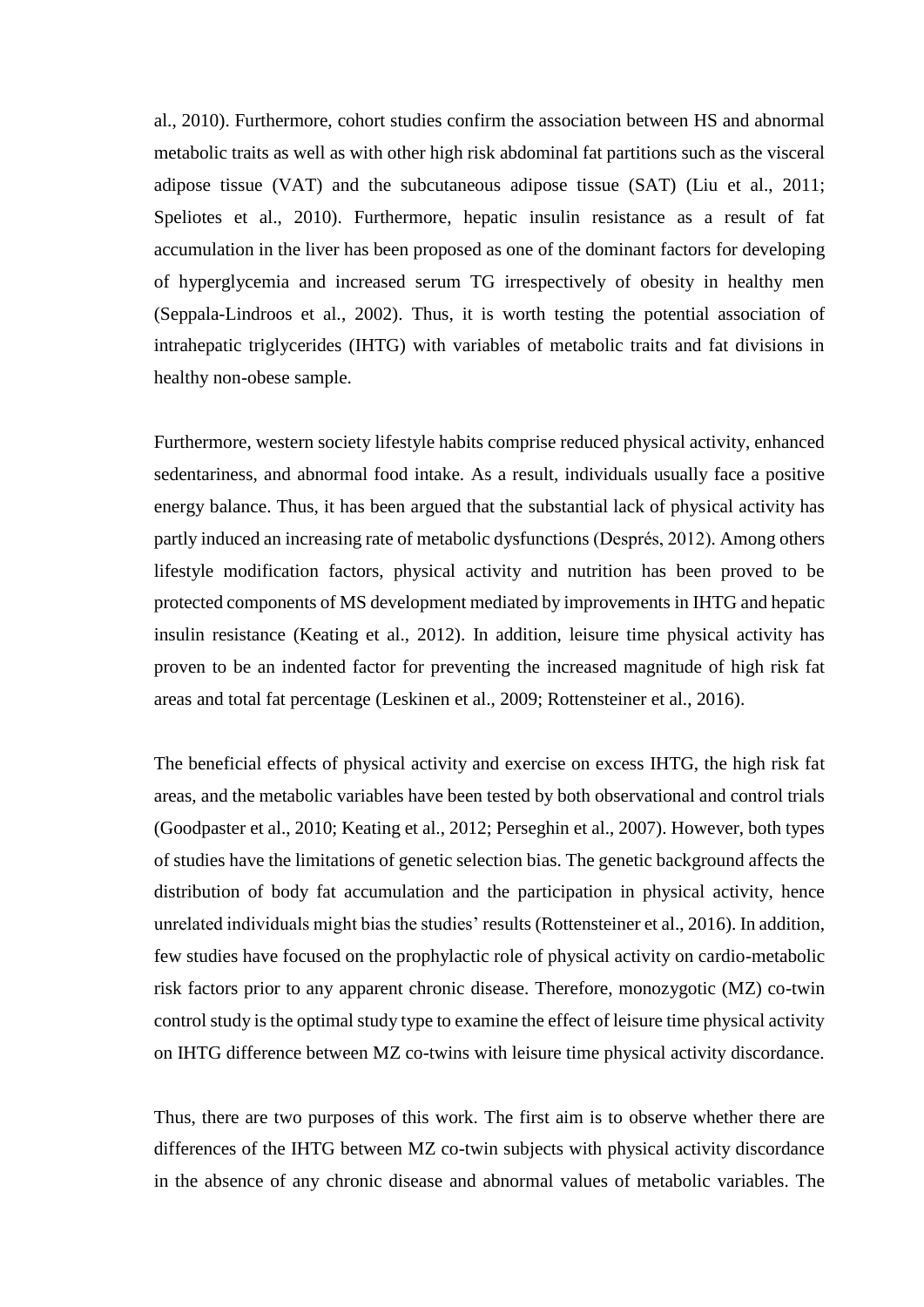second aim is to examine the cross-sectional association of IHTG with high-risk fat abdominal compartments, body composition, lipid profile, insulin resistance and physical activity index in active healthy adults at their middle thirties.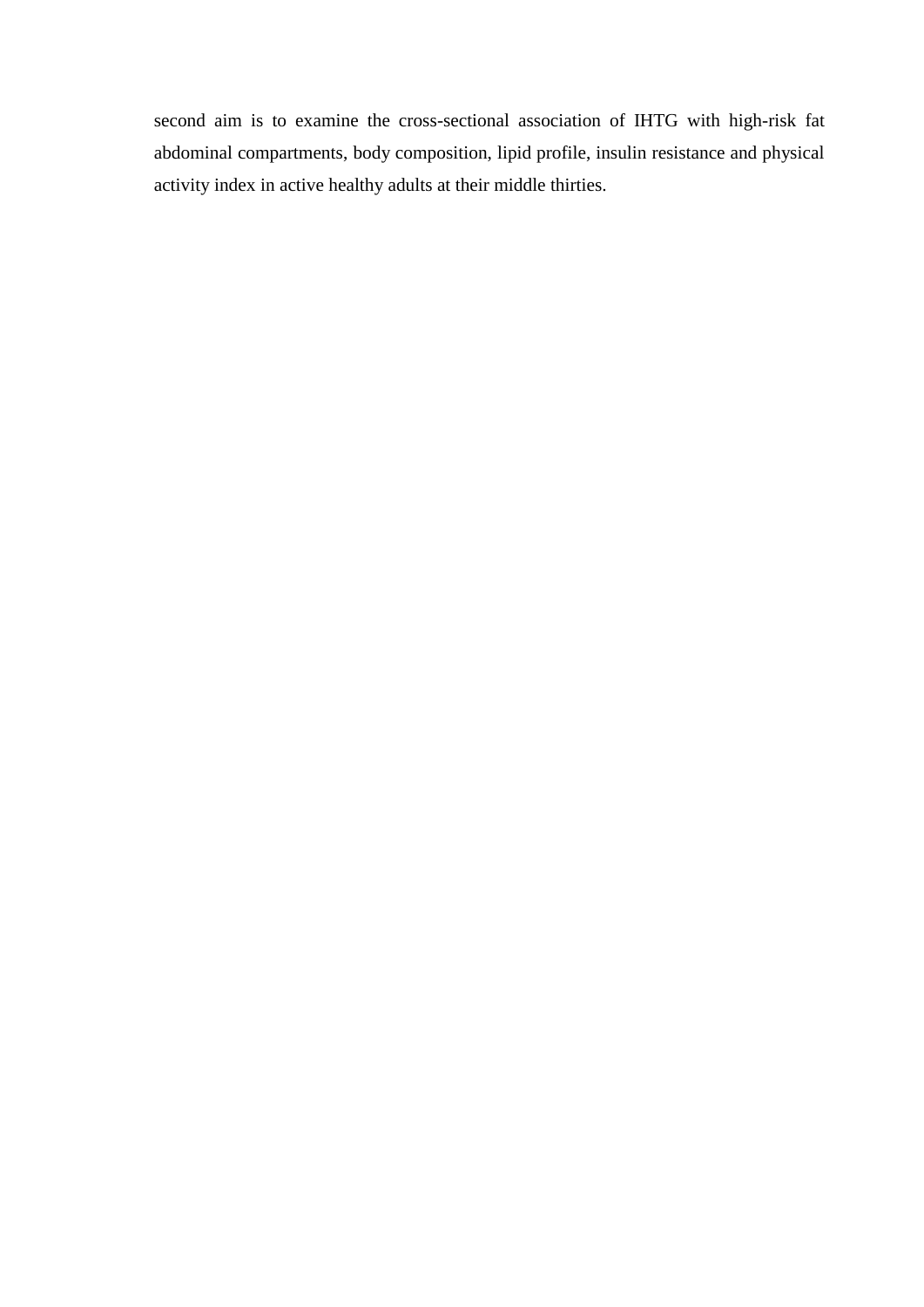#### <span id="page-8-0"></span>**2 NON ALCOHOLIC FATTY LIVER DISEASE (NAFLD)**

Non-alcoholic fatty liver disease (NAFLD) defines the abnormal IHTG accumulation in the absence of excess ethanol consumption with cut off values <20g/day for women and <30g/day for men. Moreover, the inflammatory non-alcoholic steatohepatitis (NASH), liver cirrhosis and carcinoma are under the most severe spectrum of the NAFLD. It has not yet elucidated whether excess IHTG can develop NASH. The estimated prevalence of excess IHTG is 20-30% in general population. Also, the most important risk factors for abnormal IHTG are male sex, higher age, obesity, insulin resistance, low-grade inflammation and MS. Obesity is strictly connected with NAFLD, with 80-90% of obese having NAFLD. (Bellentani, 2010). Fatty liver has thoroughly been supported as a central component of MS because it is associated closely with the cardio-metabolic risk factors (Kotronen & Yki-Järvinen, 2007). Regarding the less severe spectrum of the NAFLD, fatty liver is presented when the proportion of IHTG accumulation into the cytoplasm of hepatic cells -in the form of lipid droplets- exceeds the 5% of hepatocytes. Referring to the severity classes of NAFLD, steatosis of 5% - 33%, 34% - 65% and >66% defines the moderate, middle and severe grade respectively (Mennesson et al., 2009). In this study the terms liver fat, IHTG and HS are used interchangeably.

Liver is an essential organ for the human energy metabolism. It has a pivotal homeostatic role between the other high metabolic sites such as muscle and adipose tissue. For this purpose, the liver exports substrates, nutrients and hormones. In the fed state it metabolizes mainly fatty and amino acids as well as glucose to provide energy fuel for the extrahepatic tissues. (Rui, 2014). The HS is caused when the increased IHTG formation exceeds chronically the fatty acids oxidation and secretion rate. The sources of necessary free fatty acids (FFA) that contribute to the TG esterification include the diet, de novo lipogenesis and the adipose tissue. The purposes of FFA within the liver are either to be oxidized in the mitochondrion or esterified in TG. The TG particles are separated in the storage TG pool and in the secretory TG pool that hold by the very low density lipoprotein (VLDL)- TG (Cohen, Horton, & Hobbs, 2011). The following subchapters consist of the physiological mechanisms that underlie the primary stage of NALFD, HS.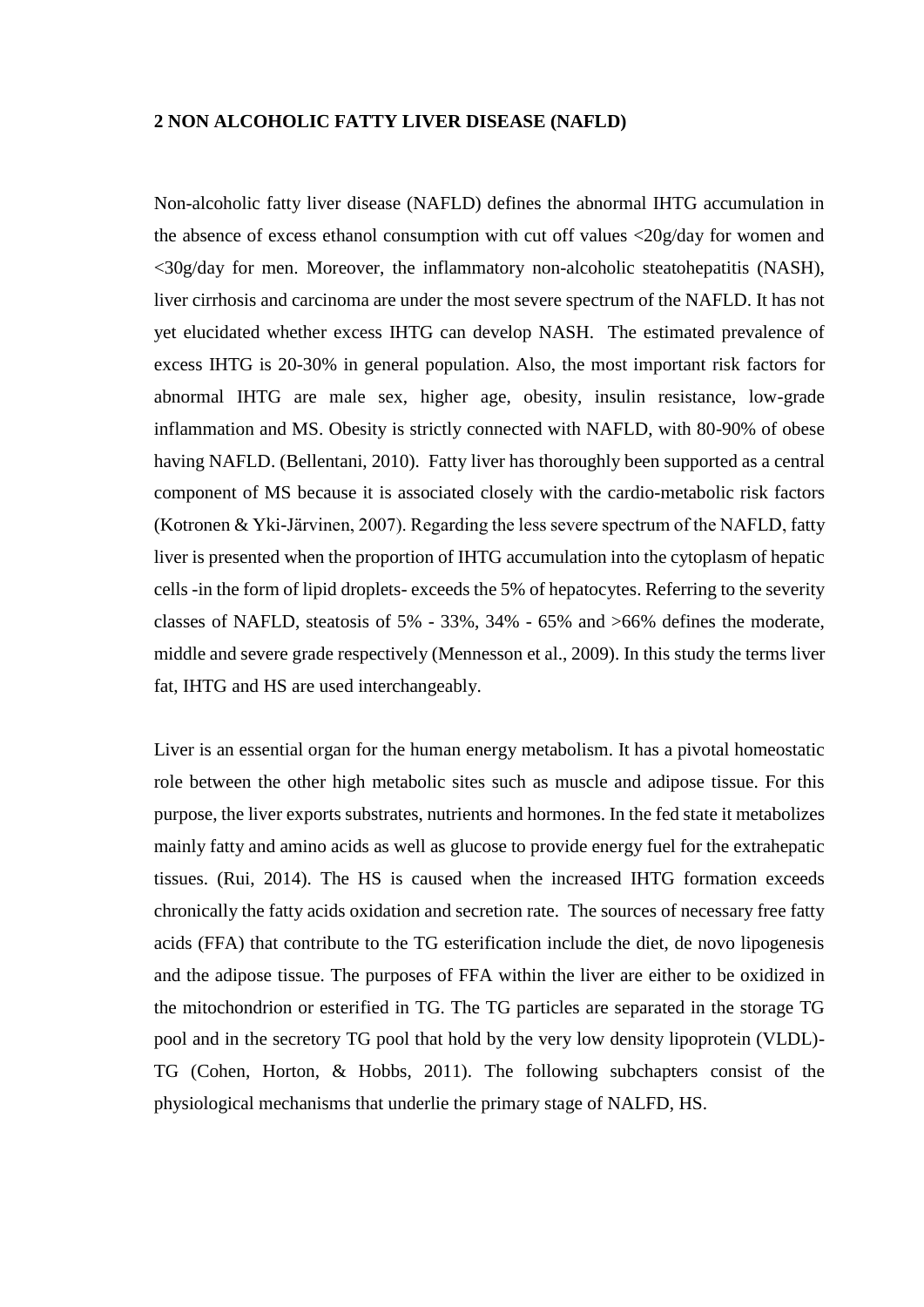#### <span id="page-9-0"></span>**2.1 Hepatic Steatosis and Adipose Tissue**

In a general overview, it has been supported that in the basis of an unfavorable genotype obese people accumulate fat in subcutaneous area due to the chronic positive energy balance and the diminished energy expenditure. It is presumed that when SAT reaches the available capacity that can store, FFA are accumulated in the non-traditional fat storage areas such as viscera, liver and muscle. Therefore, these areas are known as ectopic fat depots. Moreover, the fact that SAT is incapable to store extra FFA may stem from the failure of the tissue to differentiate FFA and proliferate the adipocytes (hyperplasia). Because of this incompetency the adipocytes are enlarged (hypertrophy). Furthermore, adipose tissue has been defined as an endocrine gland. Due to the defective adipose tissue, its endocrine function may also be affected. Hence, the obesity related metabolic lesions may be caused by the abnormal secretion of adipokines and pro-inflammation cytokines. This abnormality may also impair insulin action in adipose tissue and the ectopic fat areas and may promote the abnormal fat accumulation in the latter fat depots. (Cornier et al., 2011)

In regards to the liver as an ectopic fat depot and its contributors for IHTG, the circulating FFA derived from adipose tissue is the major source of the HS in patients with NAFLD and attributes approximately 59% of the total IHTG. In reference to the de novo lipogenesis and the diet, the contribution to hepatic FFA approximates the 26% and 15% respectively (Donnelly et al., 2005). During the fasting state and the low blood glucose levels, the lipolysis of the adipose tissue increases the circulating FFA for the provision of energy fuel. In case of obesity related insulin resistance the anti-lipolytic action of insulin in adipose tissue fails. Thus, circulating FFA remains high even in the postprandial phase and may potentially exacerbate HS (Petta et al., 2016, 2).

Furthermore, obesity and particularly the intra-abdominal one has been associated with cardio-metabolic abnormalities. More specifically, VAT, on the contrary to SAT, is more prone to induce abnormal adipose tissue accumulation and metabolic lesions. The FFA enters the liver through the hepatic artery and portal vein circulation. Regarding the contribution of the adipose tissue fat compartments on HS, VAT in comparison to SAT, drains more FFA directly to the liver through the portal vein because of its anatomical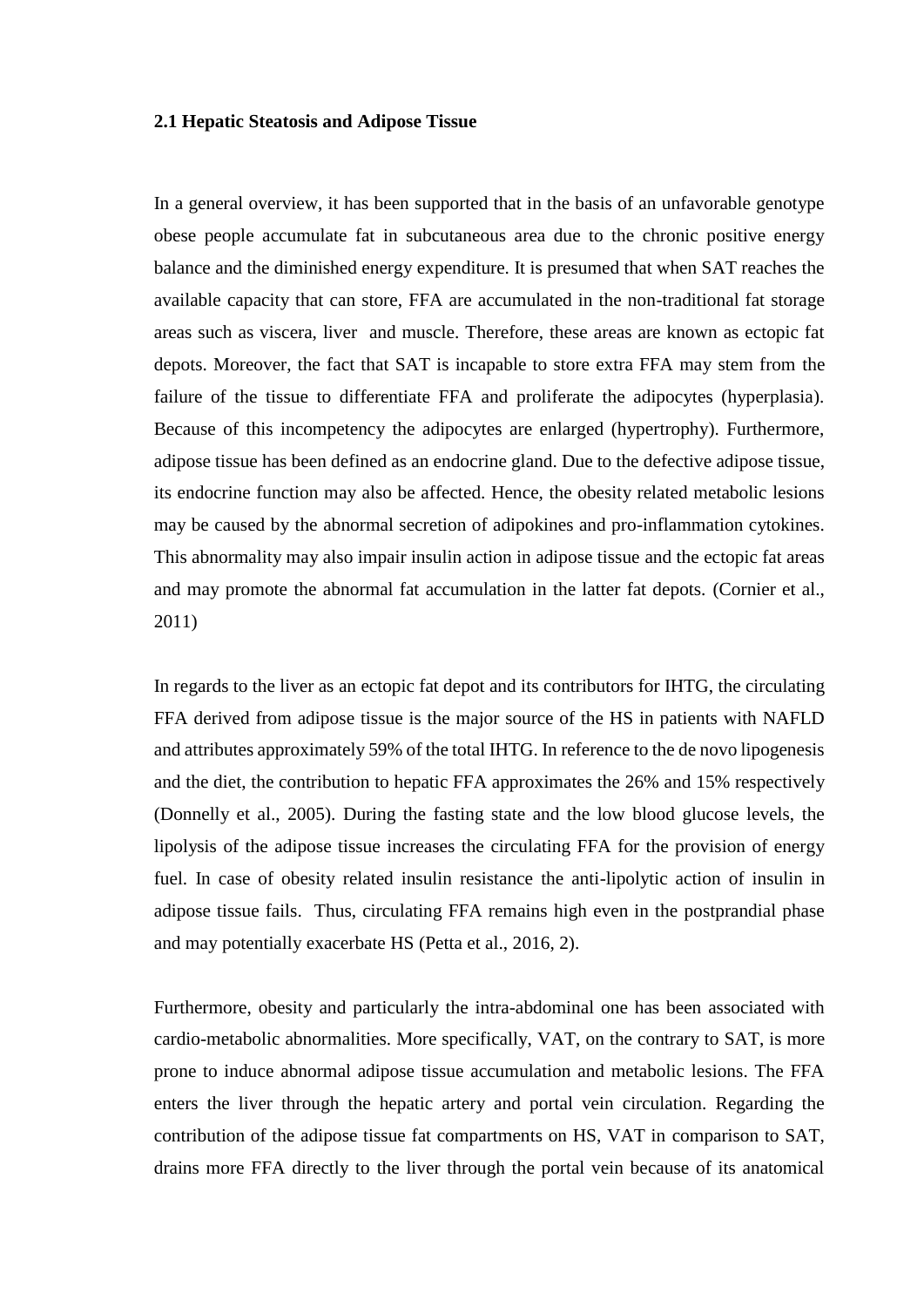difference. Additionally, due to cellular difference contrasted to SAT, VAT has larger adipocytes which can become more insulin resistant, hyperlipolytic and resistant to antilipolytic effect of insulin. (Ibrahim, 2010, 12).

There is a hypothesis that the involvement of adipose tissue in the pathogenesis of HS is partly based on the secretion of adipokines and pro-inflammatory cytokines. As mentioned earlier, the hypertrophic adipocytes seem to be in charge of the adipokines secretion that are drained into the liver and interfere in the hepatic insulin pathway. The liver insulin resistance has also been assumed to be the corner stone for the obesity-associated increased cardio-metabolic risk factors. (Brown & Goldstein, 2008). In this regard, evidence from the study of Jarrar and coworkers (2008) shown that extremely obese participants with NAFLD had lower adiponectin levels, higher interleukin-6 (IL-6) and tumor necrosis factor-alpha (TNF-a) when they compared with matched obese control group. The hypoadiponectinemia and the presence of these pro-inflammatory cytokines have been associated with impaired insulin sensitivity. Nevertheless, as the authors concluded, these findings indicate only the association between potential risk factors and imply the complexity of the NAFLD pathogenesis. (Jarrar et al., 2008).

#### <span id="page-10-0"></span>**2.2 Hepatic Steatosis and Dietary Nutrients**

The third most important source of FFA for TG esterification within the hepatic cells is the dietary fats. The TG-rich chylomicrons are those that package and transport the postprandial fats in the liver. Both observational and intervention studies have examined the association between the dietary fat and its effect on HS.

Kuk et al., (2008) tested the habitual and acute effect of dietary fat consumption associated with liver fat score in overweight and obese senior men whose ethanol consumption was within normal range. The habitual dietary fat was calculated by the average fat intake of a 10-day food frequent questionnaire while the liver fat was estimated by computed tomography. Regarding the results, liver fat score had a significant positive and moderate correlation with both total dietary fat percentage and saturated fat percentage. Notable, there was not any significant relationship between liver fat score and acute dietary fat consumption. (Kuk et al., 2008).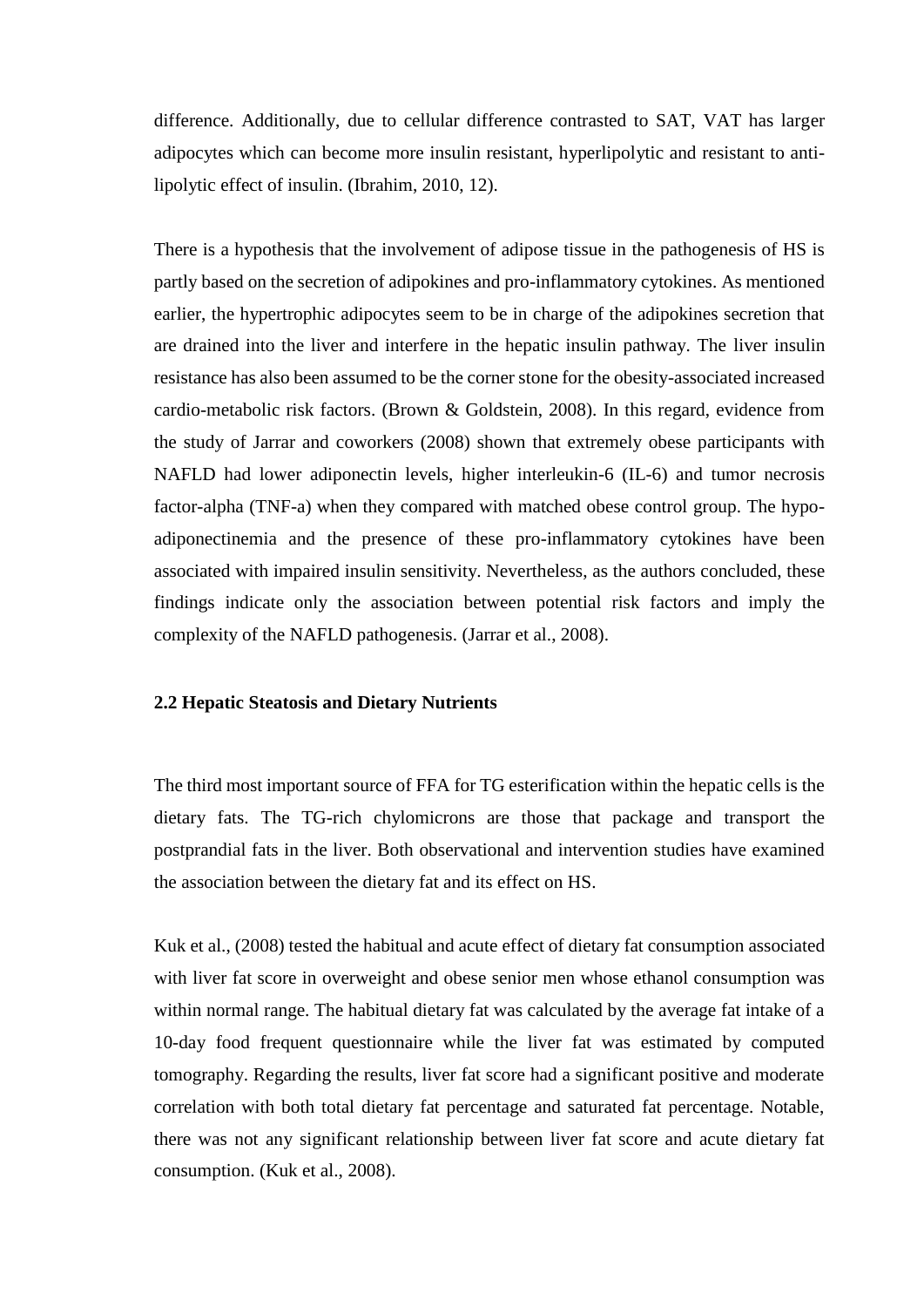Regarding the contribution of specific dietary fatty acids on the IHTG deposition, Pacifico et al., (2011) demonstrated that a hypo-caloric diet for 12 months with 23-30% of the total energy derived from fats (one third was saturated fatty acids (SFA), and the rest mono (MUFA) and poly-unsaturated fatty acids (PUFA) with ratio 4:1 ω6 to ω3) induced a reduction of 13% in the liver fat score. In conjunction with the diet, participants participated in one hour of moderate intensity physical activity per day, at least 5 days per week. Eleven out of 25 children and adolescent who experienced substantial weight loss were included in this measurement. Notwithstanding, due to the small sample size the results cannot be extrapolated to the population. (Pacifico et al., 2011).

Bjermo et al., (2012) tested the exclusive effects of PUFA and SFA on HS by applying an iso-caloric diet intervention. Sixty seven obese subjects were divided into two groups. The participants asked to maintain their calorie intake for a 10 week period and replace fats only with PUFA for the first group and only with SFA for the second one. The findings demonstrated significantly higher liver score in the SFA diet group compared to the PUFA in the follow up measurement, regardless the weight changes and the total fat intake. (Bjermo et al., 2012).

The potential underlying mechanisms that explained the differences in HS as a result of different FFA composition on a diet, it is presumed that the PUFA utilization is preferred by the liver β-oxidation in comparison to SFA. Furthermore, the later FFA has been a cause of the endoplasmic reticulum stress which has been associated with NAFLD. (Green & Hodson, 2014, 5026).

#### <span id="page-11-0"></span>**2.3 Hepatic Steatosis and De novo Lipogenesis**

De novo lipogenesis is referred to the mechanism in which carbohydrates and insulin contribute to the hepatic TG composition. The gastrointestinal tract absorbs the postprandial nutrients which thereafter are transported to the muscles, adipose tissue and liver. The nutrients drained into liver through the portal vein circulation system. Concerning the glucose, while its level rises in the blood induces a concomitant increment on insulin level. The insulin triggers the glucose uptake by the hepatocytes. The glucose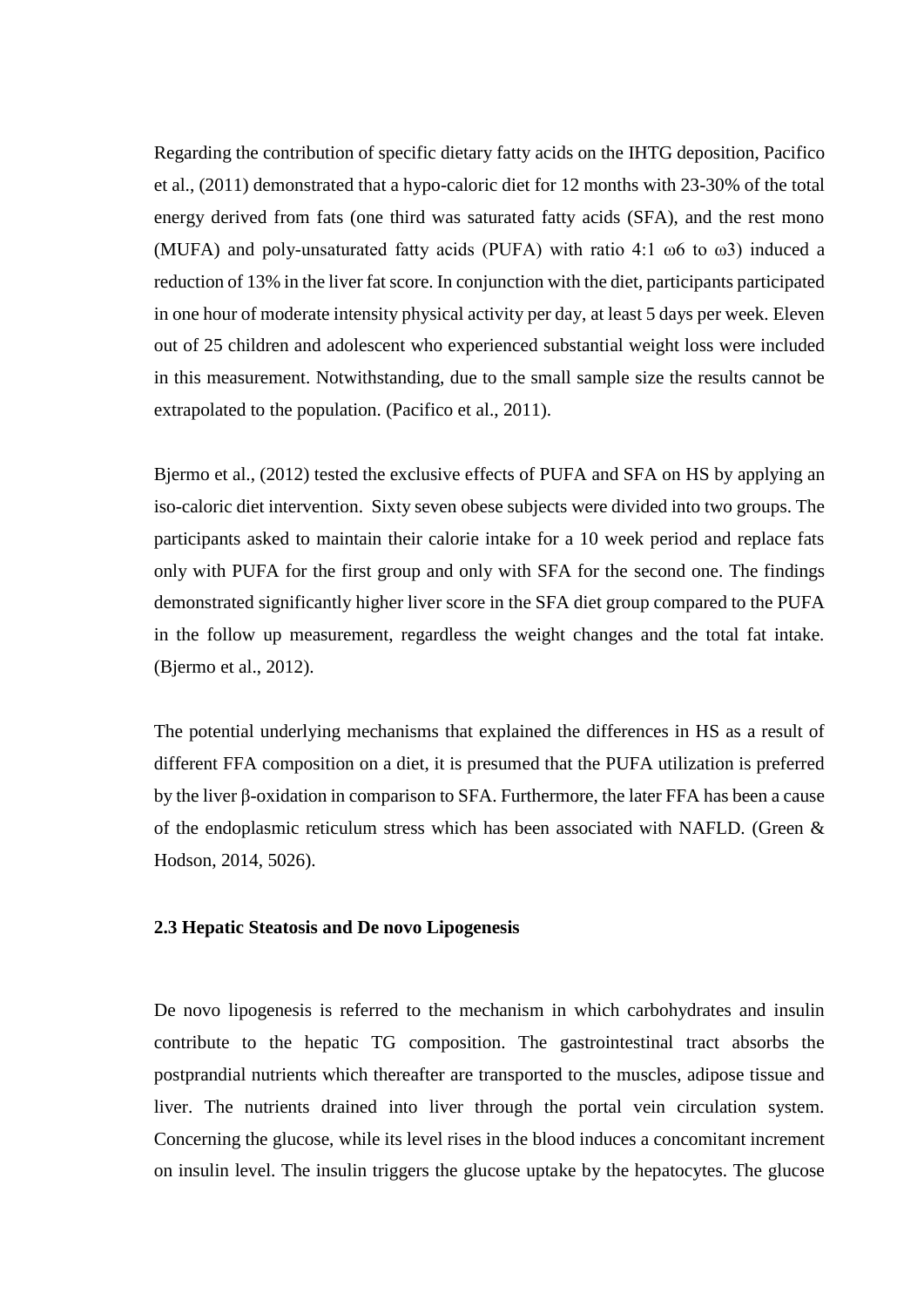molecules that reach the liver have two functions. They will be either converted into glycogen, when glycogen depots have been depleted, or contribute to the TG synthesis from acetyl-CoA subunits of the glycolysis. (Rui, 2014).

The de novo lipogenesis is induced by two different pathways. During fed state, the increased levels of insulin leads to the transcriptional upregulation of the sterol regulatory element binding protein 1c (SREBP1c) which through different pathways increases the enzymes that promotes lipogenesis via FFA which are derived from the acetyl-CoA. Also, insulin diminished lipolysis by suppressing the activity of the adipocyte TG hydrolase (ATGL). On the other hand, glucose upregulates the transcription factor carbohydrate responsive element-binding protein (ChREBP) that also promote de novo lipogenesis. In addition, ChREBP contributes to availability of FFA by increasing the liver-type pyruvate kinase. Insulin resistance and its subsequent hyperglycemia that related to obesity and the NAFLD, can additionally stimulate de novo lipogenesis. (Fabbrini, Sullivan, & Klein, 2010, 6)

In addition to glucose, fructose, which is mainly metabolized in the liver, has been associated with the increased prevalence of the diseases non-alcoholic steatohepatitis, obesity and type 2 diabetes mellitus. In the liver metabolism point of view, it has been proved that fructose forwards glycogenesis when liver glycogen depots are depleted independently of the action of insulin. However, in the absence of hepatic glycogen synthesis demands, fructose molecules promote de novo lipogenesis through increasing the acetyl-CoA and via the upregulation of SREBP1c that further augments the lipogenic enzymes. It is deemed that the excess fructose consumption in the western type diet induces augmented prevalence of NAFLD regardless the manifestation of obesity. (Sanders & Griffin, 2016, 463).

Additionally, in the fed state the hepatic FFA that are not metabolized in the β-oxidation to contribute to gluconeogenesis or do not form TG and other lipids are secreted into blood via very low-density lipoprotein (VLDL). It has been observed that obese subjects with IHTG demonstrate high VLDL-TG secretion. However, the progression of NAFLD did not promote extra VLDL-TG secretion that seemed reaching a plateau. Thus, impaired VLDL-TG secretion may be a cause for IHTG modification. Correspondingly to VLDL-TG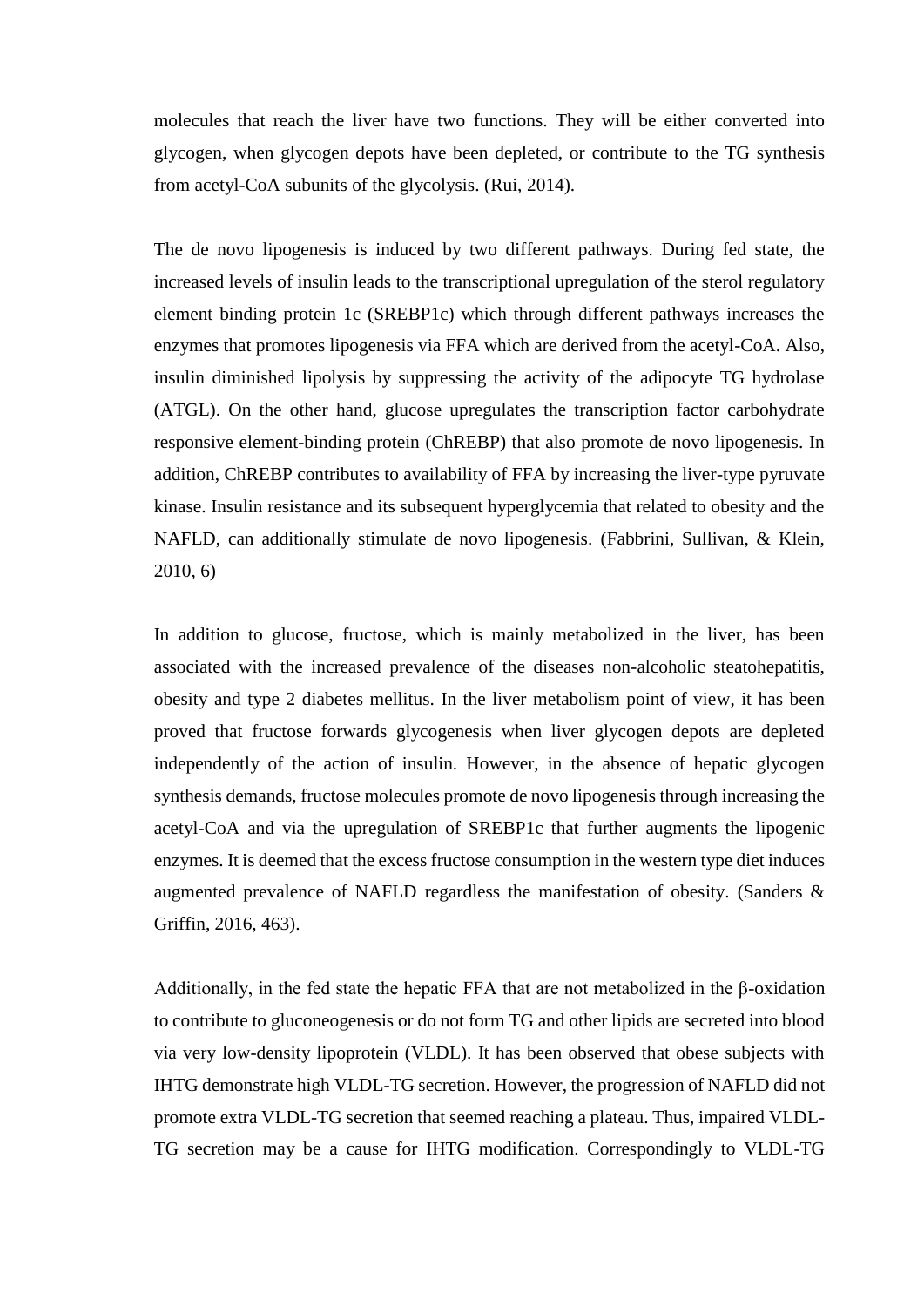secretion factor, impaired intrahepatic FFA oxidation may also subscribe to IHTG. (Fabbrini et al., 2008).

In conclusion, the abnormal flux rate of FFA to the liver through diet and the adipose tissue as well as the de novo lipogenesis are the main causes of increase in IHTG. The reduction of SFA with the increase of MUFA and PUFA may facilitate the modulation of the liver fat score although this has not fully elucidated. When it comes to abdominal obesity, the adipose tissue contribute to increase in HS through the reduction of adiponectin and the increase in the anti-inflammatory cytokines. This phenomenon may provoke local and systemic insulin resistance. In a long-term basis, the subsequent hyper-insulinemia can determine directly the level of IHTG via the de novo lipogenesis and indirectly by impairing its anti-lypolitic effect in the adipose tissue. The mechanistic processes of IHTG deposition are presented briefly in Figure 1.



*Figure 1. Liver TG metabolism. The major sources of FFAs are dietary fats, endogenous de novo synthesis and peripheral adipose tissue. FFAs have four possible fates. They can be metabolized beta oxidation (β-OX), stored as TG or other forms of lipids and secreted in the blood stream through VLDL. The imbalance between FFA and TG input causes HS. (Cohen, Horton, & Hobbs, 2011).*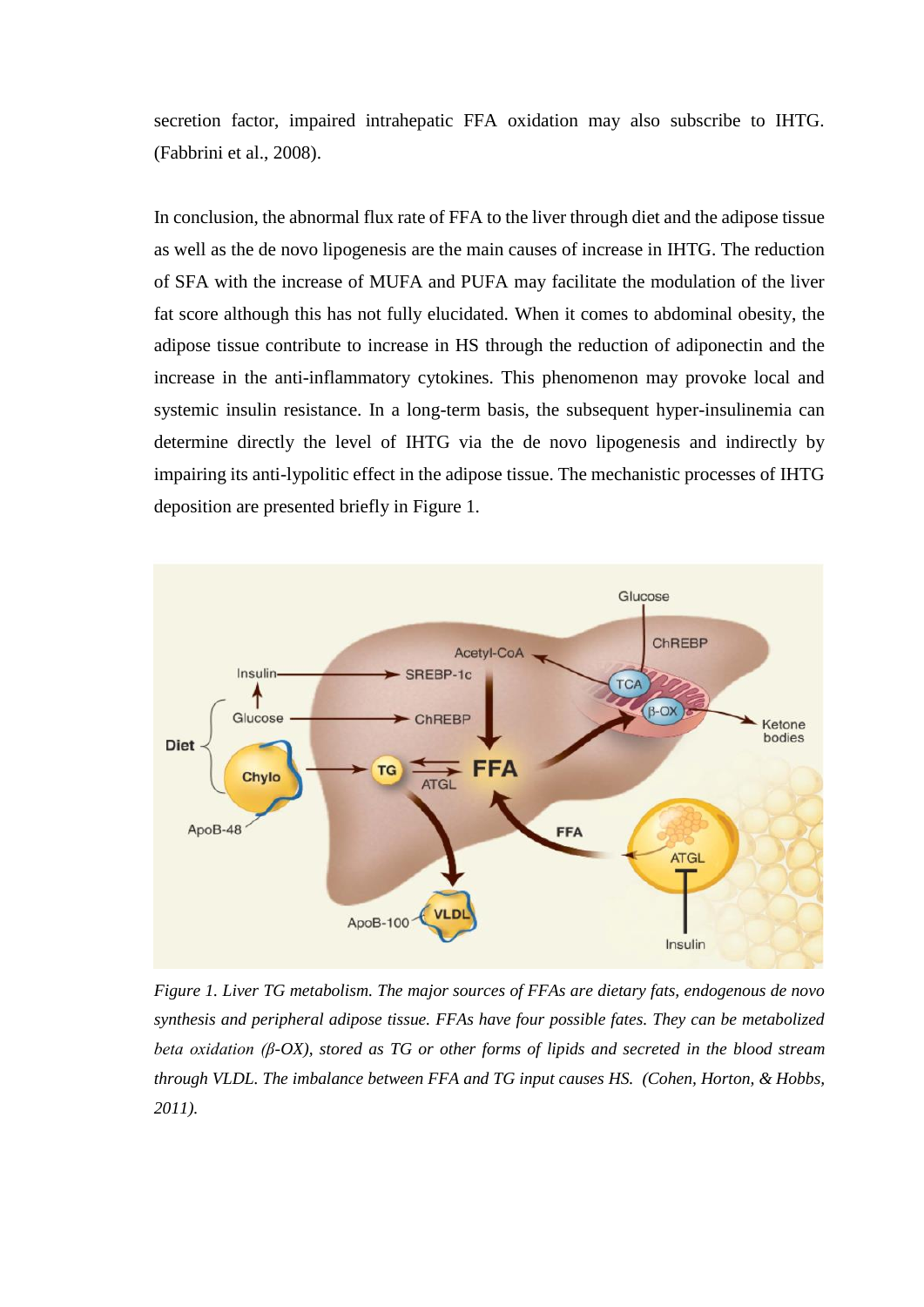## <span id="page-14-0"></span>**3 INTERACTION BETWEEN HEPATIC STEATOSIS AND METABOLIC SYDNROME**

The MS is a cluster of risk factors attributed to metabolic dysfunctions such as dyslipidemia, central obesity, hypertension, as well as insulin resistance. According to different guidelines (Table 1), the increased abdominal obesity measured with WC, the high TG, the low HDL-c, the abnormal blood pressure (BP) and the elevated fasting glucose are the clinical criteria for detecting MS. The high importance of MS relies on the fact that when is present increases the risk for the manifestation of the cardiovascular diseases and type 2 diabetes by 2-fold and 5-fold, respectively. (Grundy et al., 2004).

*Table 1. Proposed criteria for clinical diagnosis of the metabolic syndrome. (Grundy et al., 2008)*

| <b>Clinical Measure</b> | WHO (1998)                                                                                                    | <b>NCEP (2001)</b>                                    | IDF (2005)                                                                         |
|-------------------------|---------------------------------------------------------------------------------------------------------------|-------------------------------------------------------|------------------------------------------------------------------------------------|
| Insulin resistance      | IGT, IFG, T2DM or $\downarrow$ insulin sensitivity* plus<br>any two of the following                          | None but any three of the<br>following five features  | None                                                                               |
| <b>Body weight</b>      | Males: waist to hip ratio $>0.90$ ; females: waist<br>to hip ratio $>0.85$ and/or BMI $>30$ kg/m <sup>2</sup> | WC $\geq$ 102 cm in men or $\geq$ 88<br>cm in woment  | Increased WC (population specific)<br>plus any two of the following                |
| Lipid                   | TG $\geq$ 150 mg/dL and/or HDL-C <35 mg/dL in<br>men or $<$ 39 mg/dL in women                                 | $TG \geq 150$ mg/dL                                   | TG $\geq$ 150 mg/dL or on TG Rx                                                    |
|                         |                                                                                                               | HDL-C $<$ 40 mg/dL in men or<br>$<$ 50 mg/dL in women | HDL-C $<$ 40 mg/dL in men or<br>$<$ 50 mg/dL in women or on<br>HDL-C Rx            |
| <b>Blood pressure</b>   | $\geq$ 140/90 mm Hq                                                                                           | $\geq$ 130/85 mm Hq                                   | $\geq$ 130 mm Hg systolic or<br>$\geq$ 85 mm Hg diastolic or on<br>hypertension Rx |
| Glucose                 | IGT, IFG, or T2DM                                                                                             | $\geq$ 110 mg/dL (includes diabetes) $\pm$            | $\geq$ 100 mg/dL (includes diabetes)                                               |
| <b>Other</b>            | Microalbuminuria                                                                                              |                                                       |                                                                                    |

WHO indicates World Heath Organization; NCEP, National Cholesterol Education Program Adult Treatment Panel III; IDF, International Diabetes Federation; IGT, impaired glucose intolerance; IFG, impaired fasting glucose; T2DM, type 2 diabetes; WC, waist circumference; BMI, body mass index; TG, triglycerides; HDL-C, HDL cholesterol.

\*Insulin sensitivity measured under hyperinsulinemic euglycemic conditions, glucose uptake below lowest quartile for background population under investigation. †In Asian populations, the WC threshold for abdominal obesity is ≥90 cm in men or ≥80 cm in women.

‡The 2001 definition identified fasting plasma glucose of ≥110 mg/dL (6.1 mmol/L) as elevated. This was modified in 2004 to be ≥100 mg/dL (5.6 mmol/L), in accordance with the American Diabetes Associations updated definition of impaired fasting glucose (IFG).

The ectopic fat deposition in non-traditional fat storing sites has been associated with cardio-metabolic risk factors and MS. Once liver plays a pivotal role in the glucose, amino acid and fat metabolism, abnormal HS has been considered MS manifestation on the liver. It is not known whether MS is a cause or an effect of fatty liver. Nevertheless, in a prospective study the metabolically unhealthy and obese subjects exhibited higher prevalence of NAFLD compared to the metabolically healthy non-obese, the metabolically unhealthy non-obese and the metabolically healthy obese subjects after 4 years of follow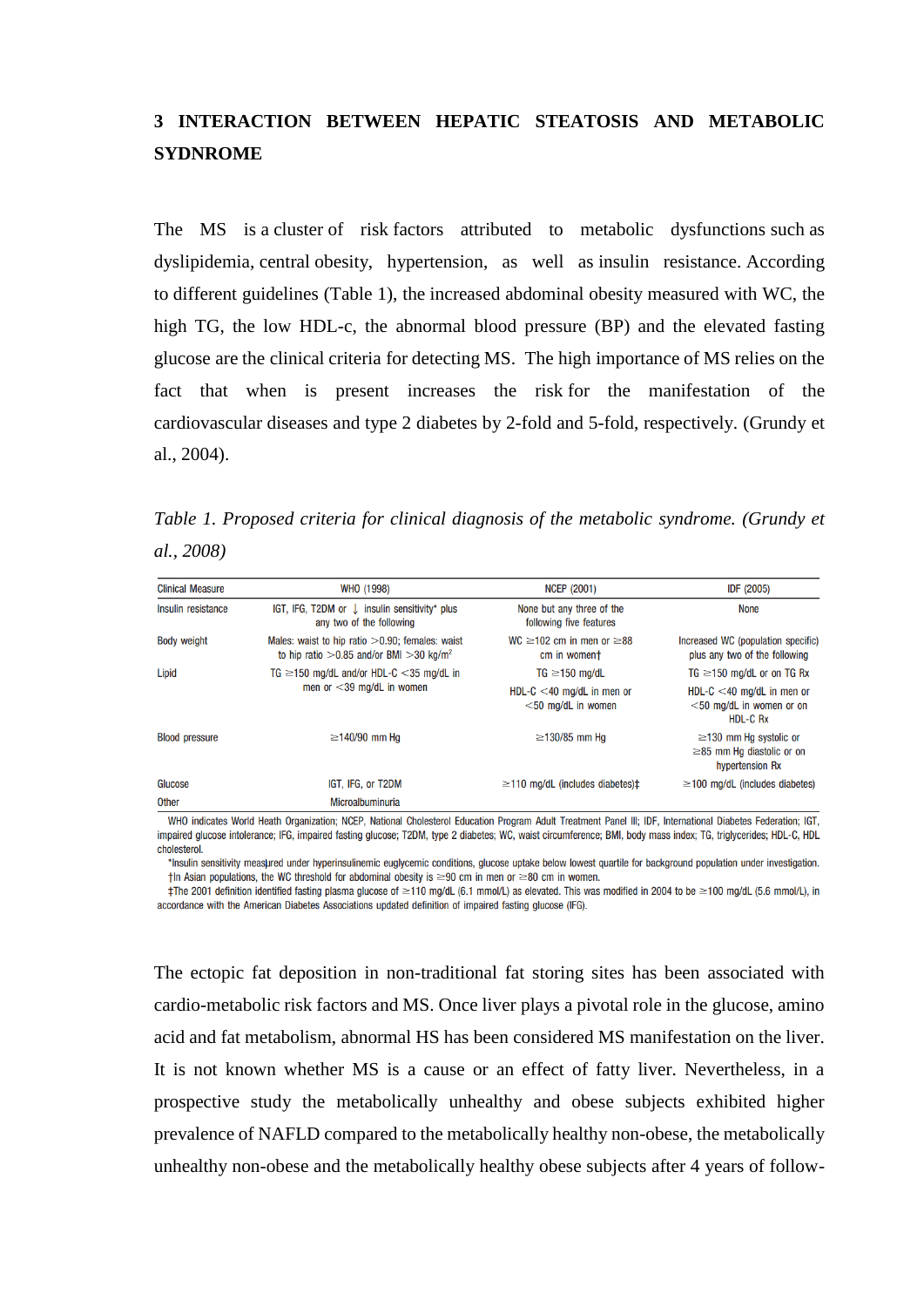up. Thus, it can be presumed that is more likely fatty liver to coexist with obesity and MS rather than only with one of these two dysfunctions. (Lee et al., 2015).

The following subchapters consist studies that have examined the association between HS and each of MS factors as well as some other surrogates markers, in both healthy and unhealthy human subjects.

#### <span id="page-15-0"></span>**3.1. Hepatic Steatosis and Abdominal obesity**

Abdominal obesity determined by WC is one of the identification criteria for determining MS. However, the advantage of developing the imaging methods, such as computer tomography, ultrasound, magnetic resonance imaging (MRI) and spectroscopy (MRS) has facilitated the understanding of how the distribution of adiposity in the body is related to cardio-metabolic risk factors. This subchapter includes studies that has tried to address the question of how the ectopic IHTG is associated with the risk factor of abdominal obesity.

It has been observed that VAT has been the strongest explanatory factor for IHTG, which also remained significant even after statistical control of SAT. Westerbacka and colleagues (2004) in a cross-sectional study demonstrate that young overweight male and obese female adults had significant similarities in the magnitude of VAT and IHTG, although females had higher SAT. Presumably, the higher amount of SAT in women group was not responsible to promote further IHTG. Additionally in this study, IHTG had a medium positive correlation with VAT, whilst the correlation between IHTG and SAT was significant for both women and men but less strong. Notable, VAT was the only independent predictor of liver fat after adjustment for age sex and BMI. (Westerbacka et al., 2004).

On the contrary, Seppala-Lindroos and colleges (2002) did not find any association between IHTG and the intra-abdominal fat in healthy non-obese young adults. However, researchers reported that this result did not exclude the possibility of the association between these two ectopic fat depots, once in this study there was not any distinction between retroperitoneal and intraperitoneal adiposity. (Seppala-Lindroos et al., 2002).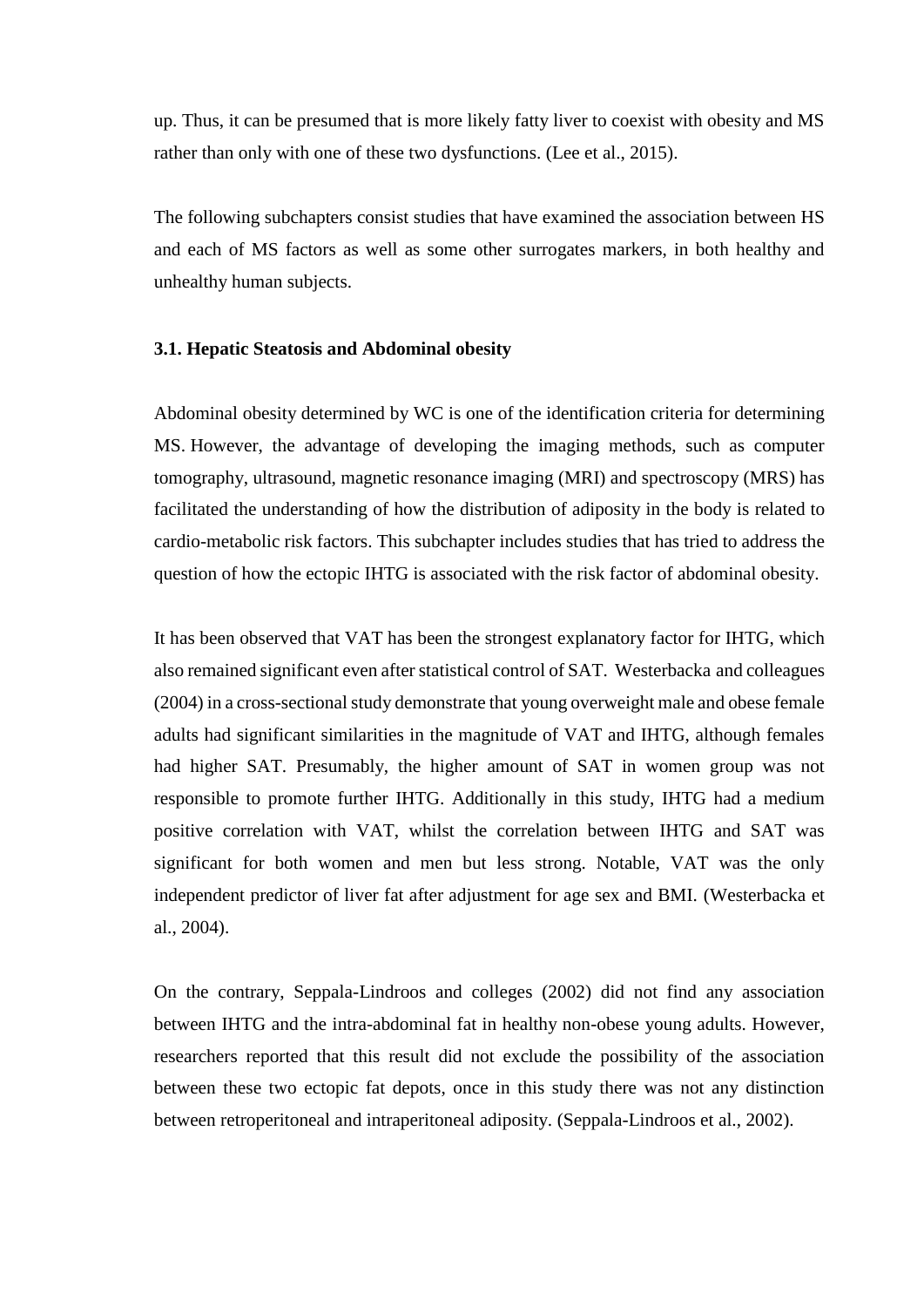Likewise, Burgert et al., (2006) by approaching differently the relation of intra-abdominal and intra-hepatic fat, demonstrated that the higher the content of VAT the more augmented IHTG was. More specifically, although obese adolescents did not manifest significant difference between the amount of SAT and the total body fat percentage, those who had concomitantly NAFLD expressed also higher visceral adiposity compared with those without NAFLD. Furthermore, although the two groups were comparable for total body fat percentages, significant differences were also exhibited for deep to superficial SAT. Finally, higher proportion of obese adolescents with NAFLD diagnosed with MS in contrast to solely obese counterparts. (Burgert et al., 2006).

In the study of Pietilainen et al., (2005) young MZ twins participants with obesity discordance were evaluated on how acquired obesity, BMI, WC and percentage of total fat-determined, regulated fat deposition in ectopic sites. The 'lean' co-twins were in the normal weight to overweight borderline while the 'heavy' co-twins were obese. Regarding the between pair analysis, the heavier group had significantly more liver fat score compared to leaner group. The intra-pair analysis demonstrated that the differences of VAT, SAT, body fat percentage and BMI correlated significantly with differences in IHTG of MZ twin pairs. (Pietilainen et al., 2005). Alike to previous study, Leskinen and colleagues (2009) demonstrate that in both the individual and the intra-pair MZ twin analysis the visceral and the hepatic fat associated significantly. (Leskinen et al., 2009).

Moreover, in the Jackson Heart study, individuals in the tertile with the higher magnitude of IHTG had significant higher VAT compared with those in the lowest tertile. In an ageadjusted correlation coefficient analysis, VAT had a medium positive correlation with IHTG (Liu et al., 2011). In comparable results to the latter study, VAT correlated positively with IHTG content in the Framingham Heart study. Also, in those participants with fatty liver the mean differences of VAT were significant higher than in those without fatty liver. (Speliotes et al., 2010).

Regarding the attributing factors and the magnitudes in which VAT and IHTG are regulated, Pietilainen and coworkers (2005) demonstrate that the BMI, the percentage of total body fat and SAT determined the variation of intra-abdominal adiposity by 67, 42 and 56% respectively. However, for the IHTG the contribution was 33, 12, and 29% respectively (Pietilainen et al., 2005). Also, the findings of the identical twin-based study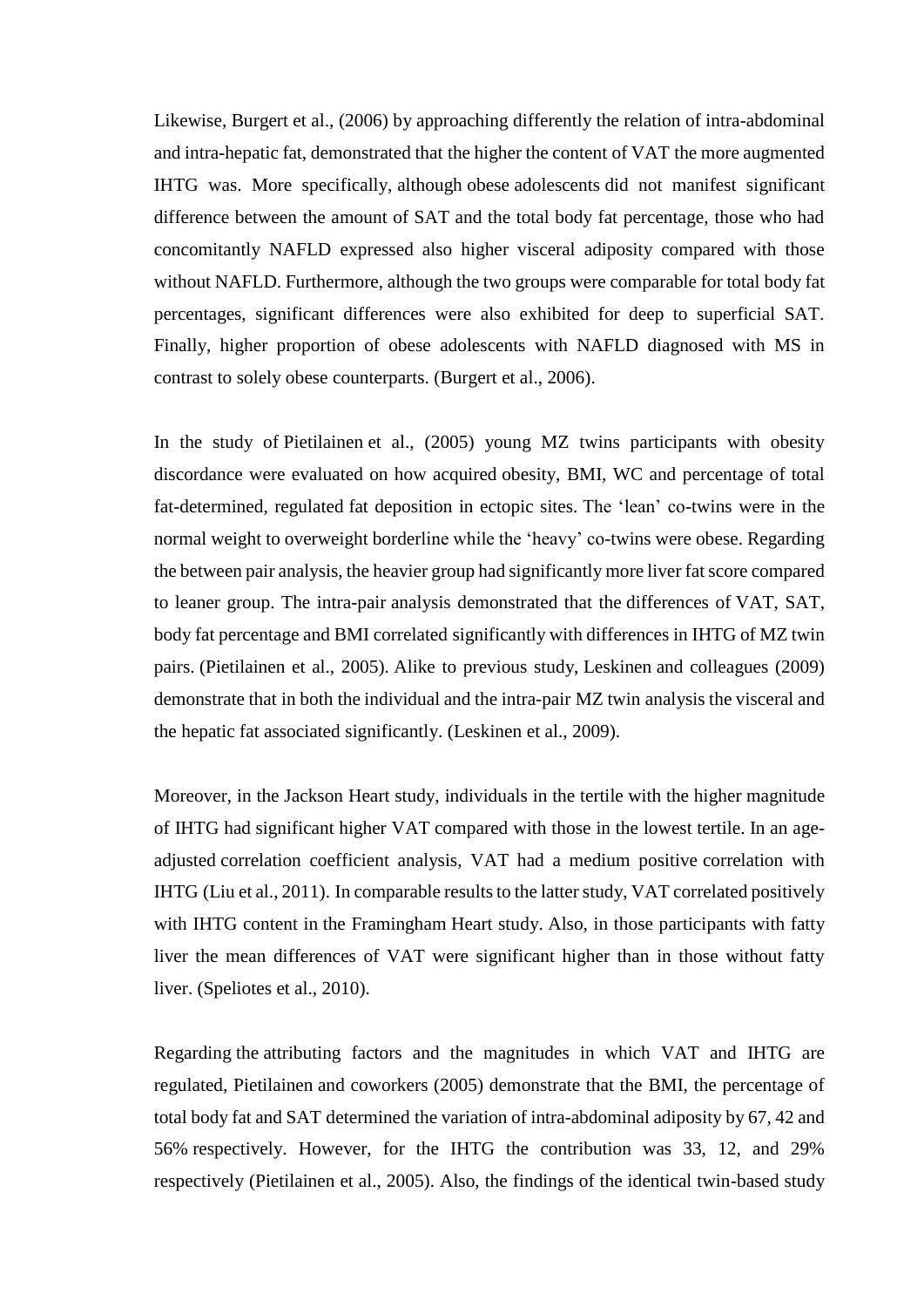showed the contribution of acquired obesity - defined as increased SAT - in visceral and liver fat existed independently of genetic background. Interestingly, in this study SAT seemed to contribute roughly twice more to VAT compared to the contribution to the liver fat content. Researchers discussed that HS can be present regardless the abnormal magnitude of the SAT. Furthermore, although obesity-related genetic factors contribute to the IHTG deposition, there are additional acquired factors such as the total and the saturated fat consumption can simultaneously increase IHTG. (Leskinen et al., 2009; Pietilainen et al., 2005).

Similarly, another cross-sectional study tried to address the different prevalence of NAFLD in women with excess visceral type MS and subcutaneous type MS. As it is mentioned in the study, previous research have shown that prevalence of NAFLD was higher in those men with MS who had more VAT than subcutaneous. Sogabe and colleagues (2014) showed that there were more cases of NAFLD in those women with visceral type MS compared to those with subcutaneous type MS. The VAT type MS was an independent predictor of NAFLD in women with MS. (Sogabe et al., 2014).

In conclusion, although there is unequivocal association between IHTG and VAT regardless of the presence of substantial increased SAT no causal relationship can be established between the fatty liver and the abnormal VAT, due to the observational form of these studies. Moreover, the study limitations such as low validity and reliability of liver fat quantification tools as well as subjects' selection bias do not permit extrapolation of the result and clear conclusion drawing. (Liu et al., 2011; Speliotes et al., 2010).

#### <span id="page-17-0"></span>**3.2. Hepatic Steatosis, Glucose Tolerance and Insulin Resistance**

Regarding the glucose homeostasis, the hepatocytes play a major role in glucose and glycogen metabolism in both the fed and the fasted state. Regarding the postprandial state, the glucose molecules enter the liver through the membrane glucose transporter GLUT2 after the insulin secretion of the pancreatic β-cells. Also, insulin stimulates the precursors for hepatic glycogen synthesis. Regarding the short-term fasted periods, liver produces and secretes glucose to the circulation through the mechanism of glycogenolysis, while in prolong fasting periods and during aerobic exercise hepatocytes uses molecules of lactate,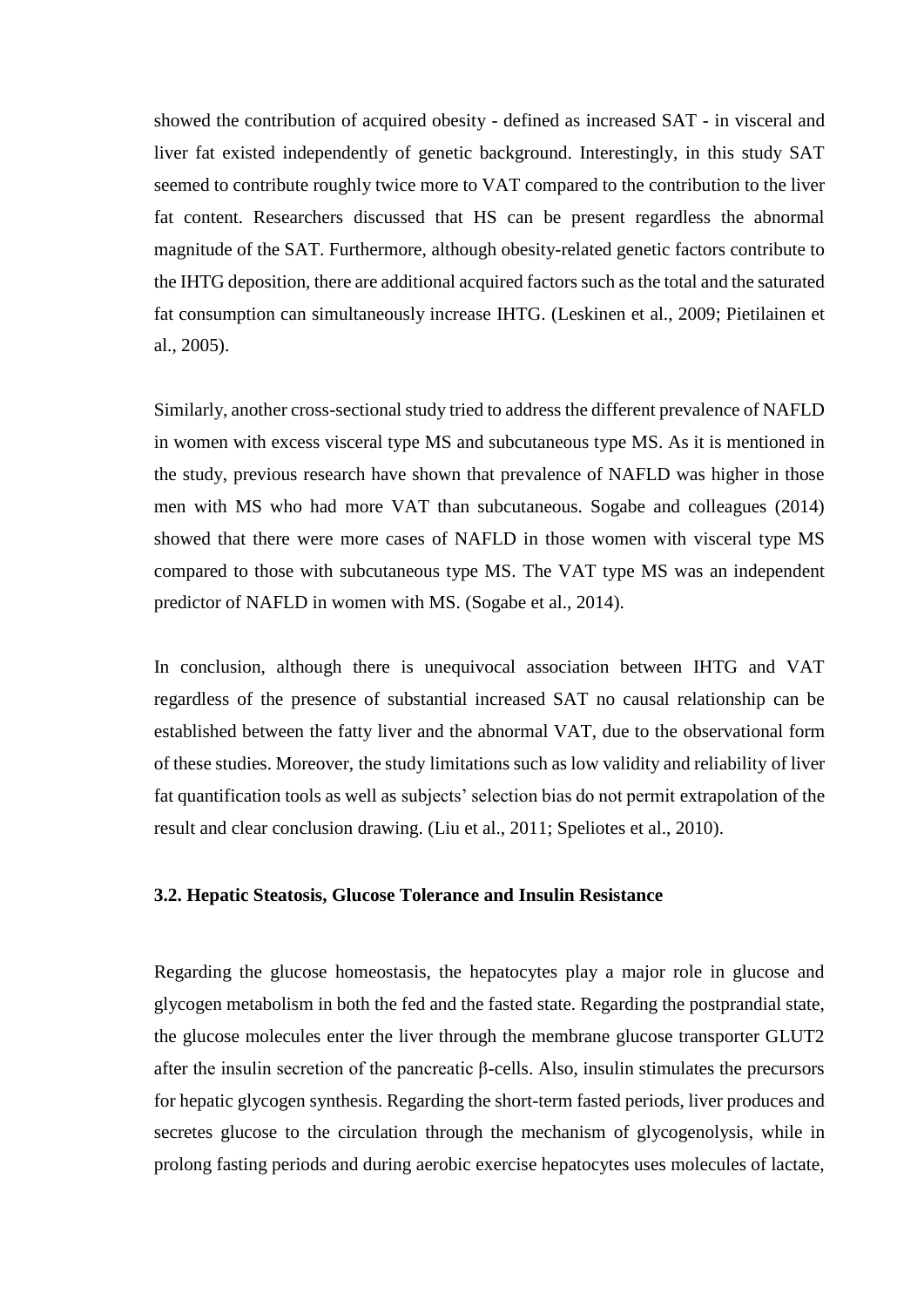pyruvate, glycerol and amino acids for gluconeogenesis and glucose secretion to the circulation. (Rui, 2014, 2-4).

Furthermore, hepatic gluconeogenesis is downregulated by the transcription factor FoxO1 in the presence of insulin. On the other hand, the expression of transcription factors carbohydrate-responsive element-binding protein (ChREBP) and sterol-regulatory element-binding protein 1c (SREBP-1c) upregulate de novo lipogenesis in the presence of insulin. Insulin signaling dysfunctions in the liver has been associated with impaired gluconeogenesis that is translated to excess glucose secretion potentially due to the failure of insulin to upregulate the transcription factor FoxO1. That phenomenon contributes to a consequent vicious cycle of excess insulin secretion by the pancreas for the constant elevated glucose secretion by the liver. Both hyperglycemia and hyperinsulinemia are precursors of type 2 diabetes. The lesions in hepatic insulin signaling pathway induce abnormal liver fat deposition and secretion. In contrast to healthy patients whose liver metabolism is normal the patients with type 2 diabetes exhibit the damaging hyperglycemia alongside with hyperinsulinemia and hypertriglyceridemia that in turn increases the risk for CVD (Figure 2). (Brown and Goldstein 2008).



*Figure 2. A) Normal liver function for a given glucose load. Liver downregulates the gluconeogenesis and promotes the triglycerides (TG) secretion to the rest metabolic sites in normal insulin function.* 

*B) Liver insulin resistance evokes failure of the gluconeogenesis downregulation and augment of the IHTG formation and secretion to the periphery. That promotes the*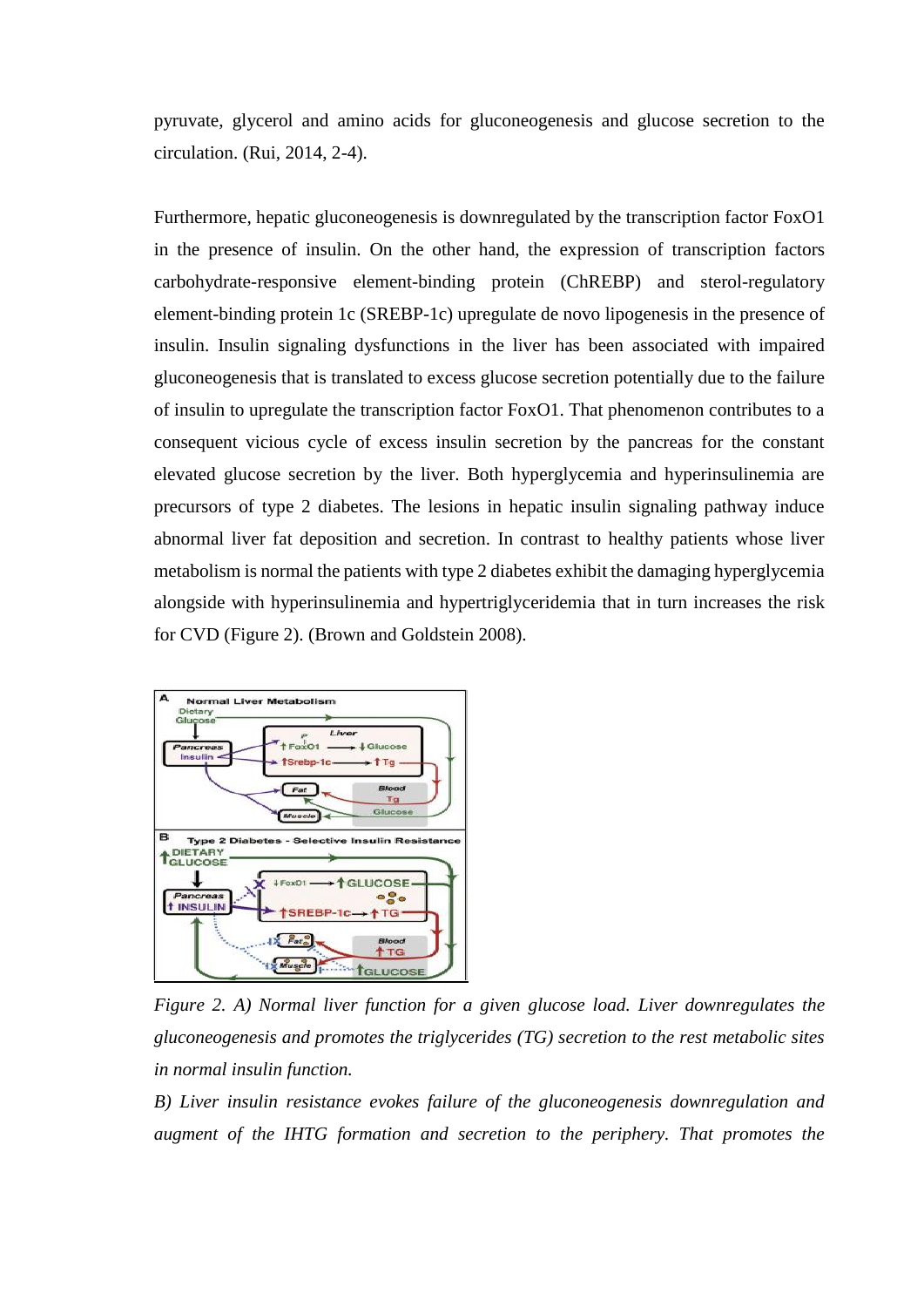*detrimental combination of hyperglycemia and hypertriglyceridemia. (Brown and Goldstein 2008).* 

Although HS and insulin resistance coexist in patients with NAFLD it has not been yet elucidated whether this disease is a cause, an effect or both on malfunctions of hepatic insulin action (Fabbrini et al., 2010). However, HS has been associated with features of hepatic insulin resistance even in non-diabetic normal weight participants independent of the BMI (Seppala-Liindroos et al., 2002). Therefore, this subchapter consist of studies which have attempted to explore the association of HS with features of impairments in glucose tolerance in both subjects with normal and abnormal distribution of adiposity.

In more details, Seppala-Liindroos and coworkers (2002) examined the effects of hyperinsulinemia on the endogenous glucose production and suppression between two groups who differ in liver fat. All the subjects were healthy normal-weight young adults with normal waist to hip ratio but they differed statistically on the liver fat. The findings demonstrate that both endogenous glucose production and suppression in the last hour of hyperinsoulinemia (240-300 min) were statistically different and unfavorable for the high liver fat group compared to the low liver fat group. Moreover, fasting insulin levels were positively correlated with liver fat scores in individual correlation analysis. However, insulin sensitivity, which is determined by hepatic glucose utilization, did not differ between the groups. Nevertheless, although some of the facets of insulin resistance might be associated with hepatic insulin resistance these findings cannot be solely attributed to higher liver fat because of the observational nature of the study. (Seppala-Lindroos et al., 2002).

Regarding the notion that ectopic adiposity is associated closer with metabolic abnormalities than anthropometric measurements which do not take into account the diversity of fat allocation, previous studies have shown that IHTG is an independent determinant factor for obesity-related metabolic dysfunctions. Magkos et al., (2010) supported this concept by demonstrating the lack of differences in metabolic traits between moderate and severe obese subjects who had equal IHTG content. More specifically, hepatic insulin sensitivity, VLDL-TG and VLDL-apollipoprotein B-100 did not differ significantly between sever and moderate obese individuals although BMI and VAT was statistically higher in severe obese. (Magkos et al., 2010).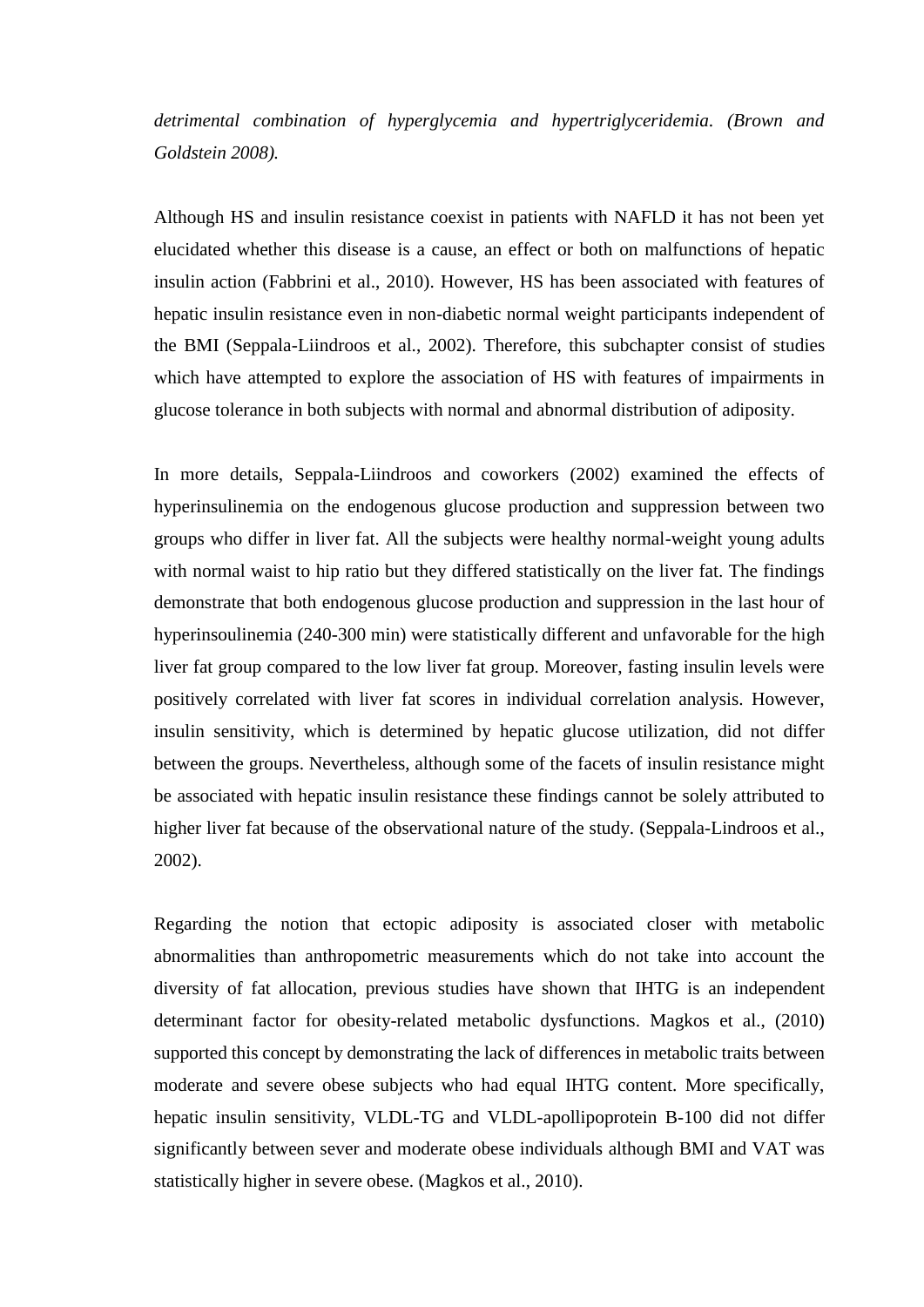What is more, Speliotes and colleagues (2010) evaluated the association of insulin function with excess IHTG in a cross-sectional study with community-based sample. When fatty liver used as a dichotomous variable, those with presence of HS had significantly higher prevalence of type 2 diabetes, fasting glucose, insulin resistance and decreased adiponectin levels compared to those without fatty liver. Also, when the variable of fatty liver was used as a continuous variable for examining the association with other metabolic variables results a significant positive correlation with fasting glucose and the homeostatic models assessment- insulin resistance and a significant negative relationship with adiponectin levels. Interestingly, insulin resistance remained significantly a predicted variable of the fatty liver when BMI, WC and VAT were adjusted. (Speliotes et al., 2010).

Likewise, the results from similar big cohort cross-sectional study revealed that the fasting glucose values as well as the prevalence of diabetes and the impaired glucose tolerance were statistically higher in the subjects with the highest scores of fatty liver compared to the subjects who were in the category with lower scores of fatty liver. When the variable of fasting plasma glucose was used as an outcome variable both liver fat score and VAT were accounted as significant predictors after BMI and reciprocal adjustments of IHTG and VAT. However, the differences of regression coefficients between fatty liver score and VAT were not significant. In other words, although both VAT and liver fat score predicted changes in fasting glucose neither one could be found stronger independent variable for fasting glucose than the other (Liu et al., 2011, 6).

In addition to observational studies, control trials have been conducted to address the relationship between the hepatic steatosis and features of dysglycemia. Nonpharmacological approaches have been designed for the scope of improving the liver fat content, and the glucose tolerance including lifestyle changes such as physical activity and diet. Concerning the diet, the methods that have been manipulated have shown that the caloric restriction, the reduction of saturated fat and sugars intake as well as the increase in mono and poly-unsaturated fats might facilitate

Thamer and coworkers (2008) in a non-randomized control trial test the effect of a 6-month dietary lifestyle intervention with weekly exercise on insulin sensitivity in non-diabetic subjects that had increased risk for diabetes type 2. Post-intervention measurements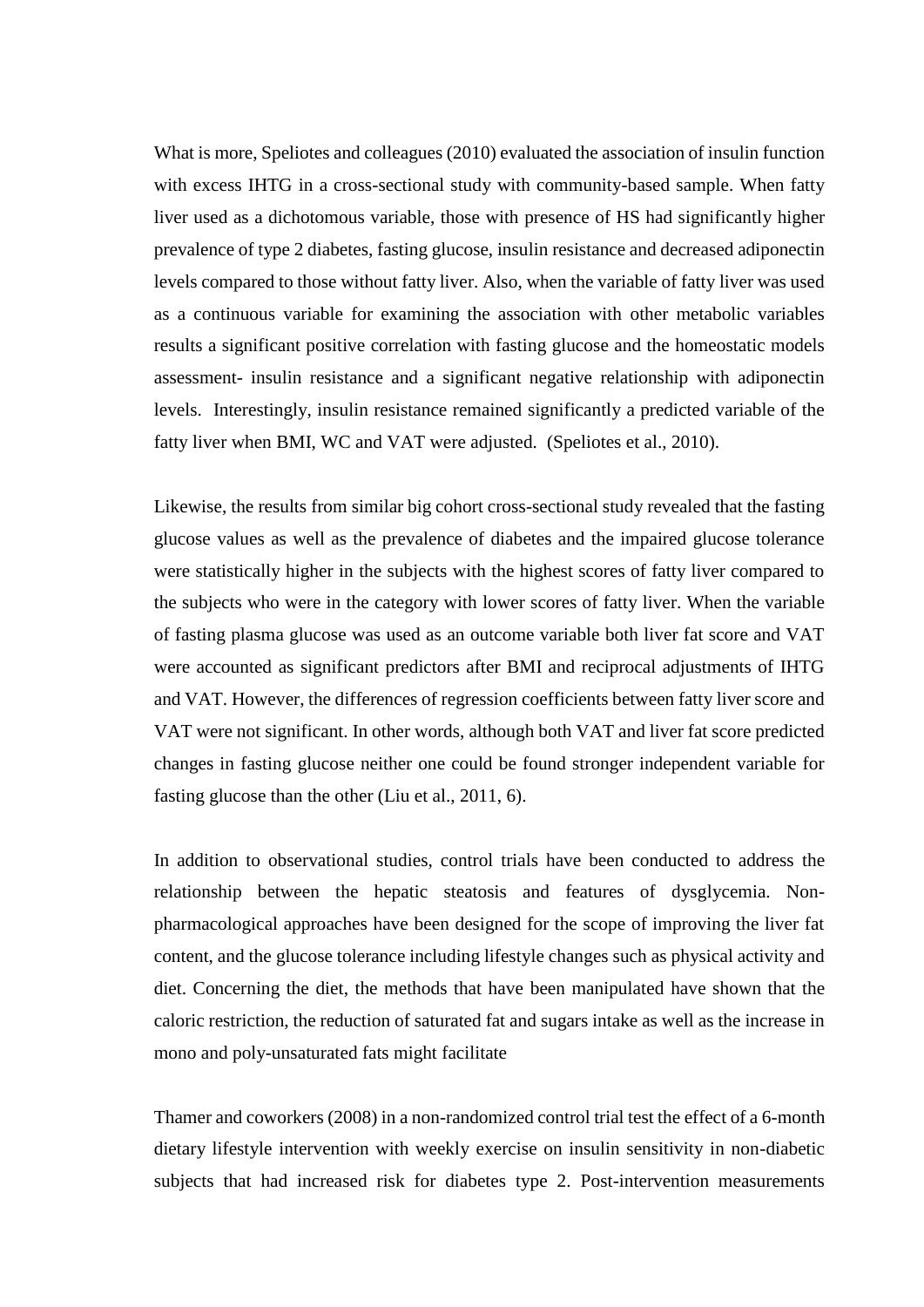revealed improvements in the body mass, VAT and IHTG as well as in the insulin sensitivity and 2-hour oral glucose tolerance test. In this study, amelioration in VAT and IHTG predicted the improvements in insulin sensitivity, independently of sex, age, baseline values of these variables and the time to followed-up. Although the decline of the IHTG and the VAT associated with an increased insulin sensitivity even after the small reduction of BMI it is claimed that the subjects with initial high liver and VAT, insulin impairment was unchanged. Thus, researchers support a potential threshold of ectopic fat level after which improvements in metabolic traits are revealed. (Thamer et al., 2007).

In the same context, overconsumption of fructose can contribute to the ectopic fat accumulation. Similarly, sucrose-sweetened beverages have been associated with indices of cardio-metabolic defects. Thus, Maersk et al., (2012) in a randomized control trial examined the effect of sucrose-sweetened regular cola, iso-caloric semi skim milk, aspartame- sweetened diet cola and water consumption on ectopic fat depots. Non-diabetic overweight participants took part and were randomized in four groups. Participants of each group consumed one liter per day out of those drinks for 6 month. Regarding the findings, sucrose-sweetened cola consumers raised statistical significant both the visceral and the liver fat. Notable, body composition changes were not apparent between pre and post measurement. Additionally, when it comes to glucose metabolism, neither fasting glucose and insulin nor the homeostatic model assessment (HOMA) differed statistically among group after the intervention. (Maersk et al., 2012).

Finally, Musso and colleagues (2012) meta-analyze randomized control trials that have examined the effect of weight loss, physical activity and specific nutrient intake on liver histology and cardio-metabolic risk factors on patients with NAFLD. Regarding weight reduction, findings revealed that the threshold of 7% weight loss evoked improvement in hepatic histological scores. In some cases 5% weight loss was substantial enough as well. Notable, weight loss >10% did not seem to have additional reduction of histological scores. Moreover, weight loss ameliorates plasma lipids, glucose tolerance and plasma adiponectin. In reference to the quantity of specific macronutrients in diet, either lower fat or carbohydrates diets had similar extend of IHTG reduction. More specifically, lower carbohydrate diet favored glucose metabolism and plasma TG, while the improvements in HDL-c and low density lipoprotein cholesterol (LDL-c) as well as in adiponectin levels were in favor of lower fat diets. (Musso et al., 2012).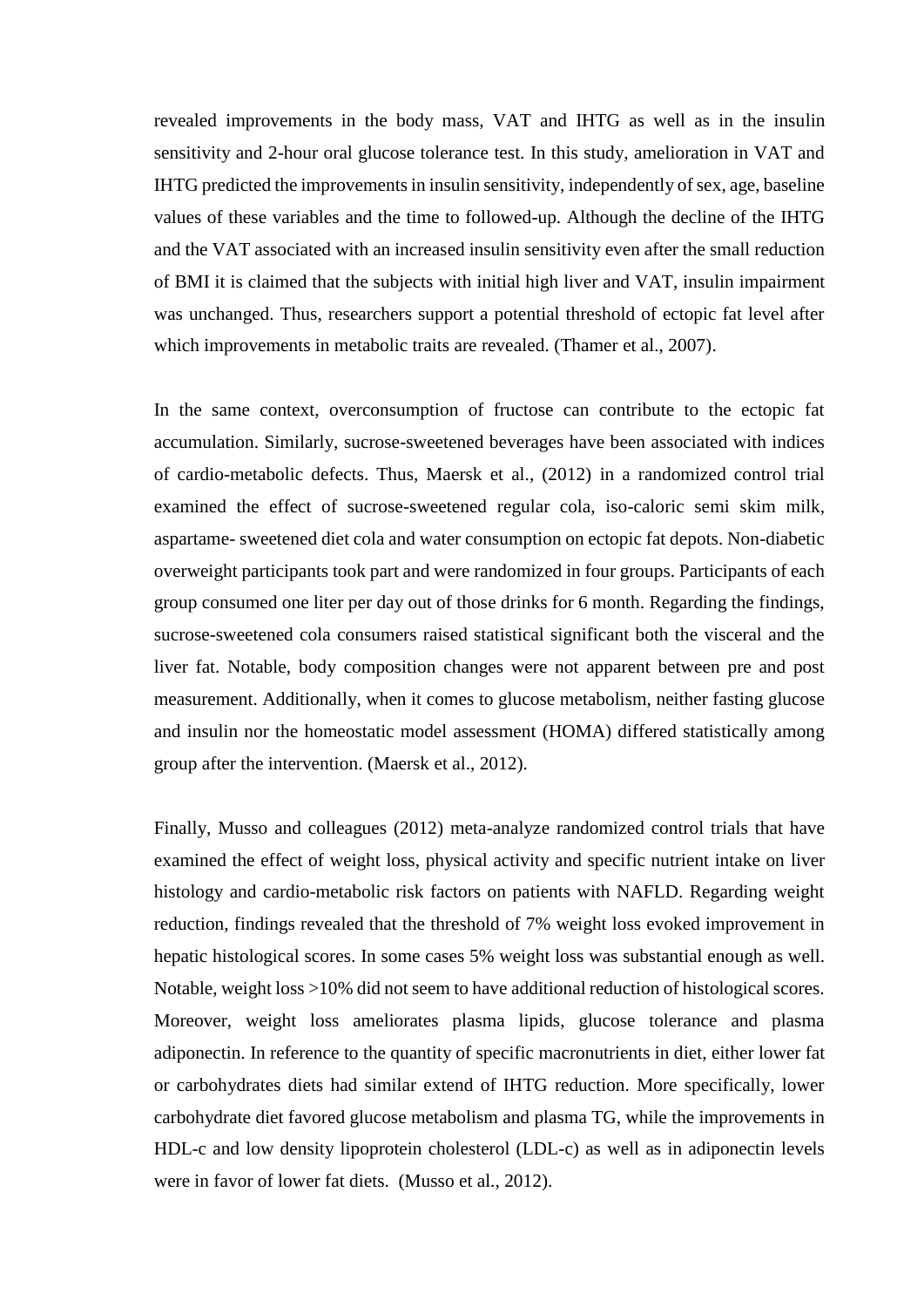In summary, both HS and VAT has been found to connect with cardiac and metabolic risk factor and, especially, to dysglycemia. However, whether VAT or fatty liver contribute more to this relationship remains controversial. Both observational and control trials have shown that the ectopic fat in both sights affects the glucose tolerance regardless the presence of significant BMI reduction. Nevertheless, as the researchers discussed, these results do not imply that adipose tissue is not a contributor of cardio-metabolic risk factors per se, but ectopic fat accumulation might be the linkage of obesity-related metabolic disease (Magkos et al., 2010). These results assist the understanding of how ectopic fat associated with features of abnormal glucose metabolism and the development of targeted therapeutic methods for high risk individuals. (Speliotes et al., 2010).

#### <span id="page-22-0"></span>**3.3 Hepatic Steatosis, Blood Lipids and Blood Pressure**

Among other cardio-metabolic risk factors dyslipidemia and elevated BP has been associated with fatty liver. Patients with NAFLD have features of dyslipidemia that translated as increased serum TG and small dense LDL-c particles as well as decreased HDL-c. Although the underlying mechanisms of the IHTG association with dyslipidemia remain unknown, the over-secretion of VLDL particles from the liver and the diminished clearance of lipoproteins from the circulation is assumed to be the cause of these defects. (Chatrath, Vuppalanchi, & Chalasani, 2012).

Concerning the association between high BP and HS, epidemiological findings show that hypertension is more prevalent in those with HS (Speliotes et al 2010). Nevertheless, it is presumed that this relationship is attributed to the coexistence of insulin resistance and MS, rather that the direct causal association of fatty liver and abnormal BP (Brookes & Cooper, 2007). The following subchapter consists of studies that have examined the association between dyslipidemia, BP and HS in both healthy and unhealthy subjects.

Starting with results from the Framingham Heart Study, Speliotes et al., (2010) demonstrated a significant positive association of fatty liver with serum TG, systolic BP (SBP) and diastolic BP (DBP) and negative correlation with HDL-c in a middle age sample. Moreover, the lipid profile as well as SBP and DBP were significant different against those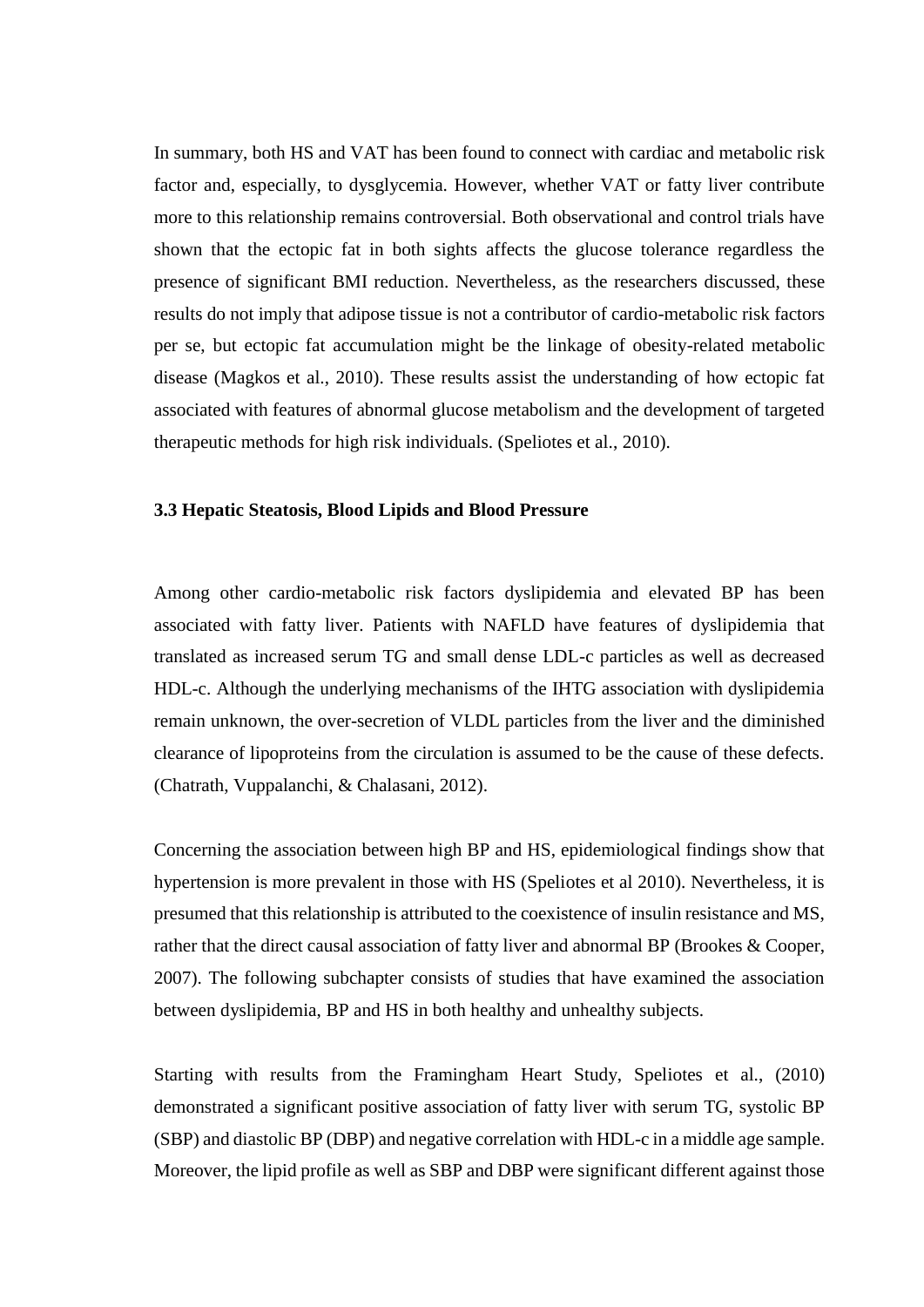with fatty liver. However, in a multivariate adjusted analysis with the fatty liver score as independent variable, only the HDL-c and the TG and not BP remained dependent ones after adjusting for obesity traits. Interestingly, the variable of hypertension prevalence remained a significant effect of fatty liver after adjustments for obesity traits. (Speliotes et al., 2010).

According to a similar study-design but in a cohort of adolescents, Patel and colleagues (2015) tested the relationship of NAFLD and BP. Between subject with presence of NAFLD and subjects with absence of the disease the mean difference of SBP was 4 mmHg when DBP had also mean difference of 4mmHg after age and sex adjustments. Nevertheless, after adjusting in addition for body fat the mean difference in both SBP and DBP did not remain significant. The authors report that because of the small prevalence of NAFLD in this cohort it is impossible to generalize the findings. (Patel et al., 2015).

In reference of the interaction among lipid profile, body fat distribution, Westerbacka and coworkers (2004) report that there were no significant differences neither in LDL-c and HDL-c nor in serum TG between overweight females and normal weight males who did not have any difference in HS and VAT. Both groups were comparable about the age while female's group had significantly more SAT and total body fat in comparison to the male one. The findings of these study could support the importance of the ectopic fat on the effect of lipid profile. (Westerbacka et al., 2004). Additionally, Seppala-Lindroos et al., (2002) include normal weight individuals of the similar age and categorize them in those with high HS and low HS in order to examine their lipid profile among the other cardiometabolic risk factors. The high HS group had statistically less HDL-c and more TG compared to the group with the low HS. Last but not least, in an individual correlation analysis, the liver fat score associated positively with 24-hour SBP. (Seppala-Lindroos et al., 2002).

<span id="page-23-0"></span>Summarizing, dyslipidemia and increase BP is more prevalent in those with elevated IHTG. Regarding the lipid profile, it is deemed that the obesity traits does not influence the association with the liver fat. On the contrary, although the prevalence of the increase BP is associated with the HS, the association is deserted when the total body fat is not taken into account.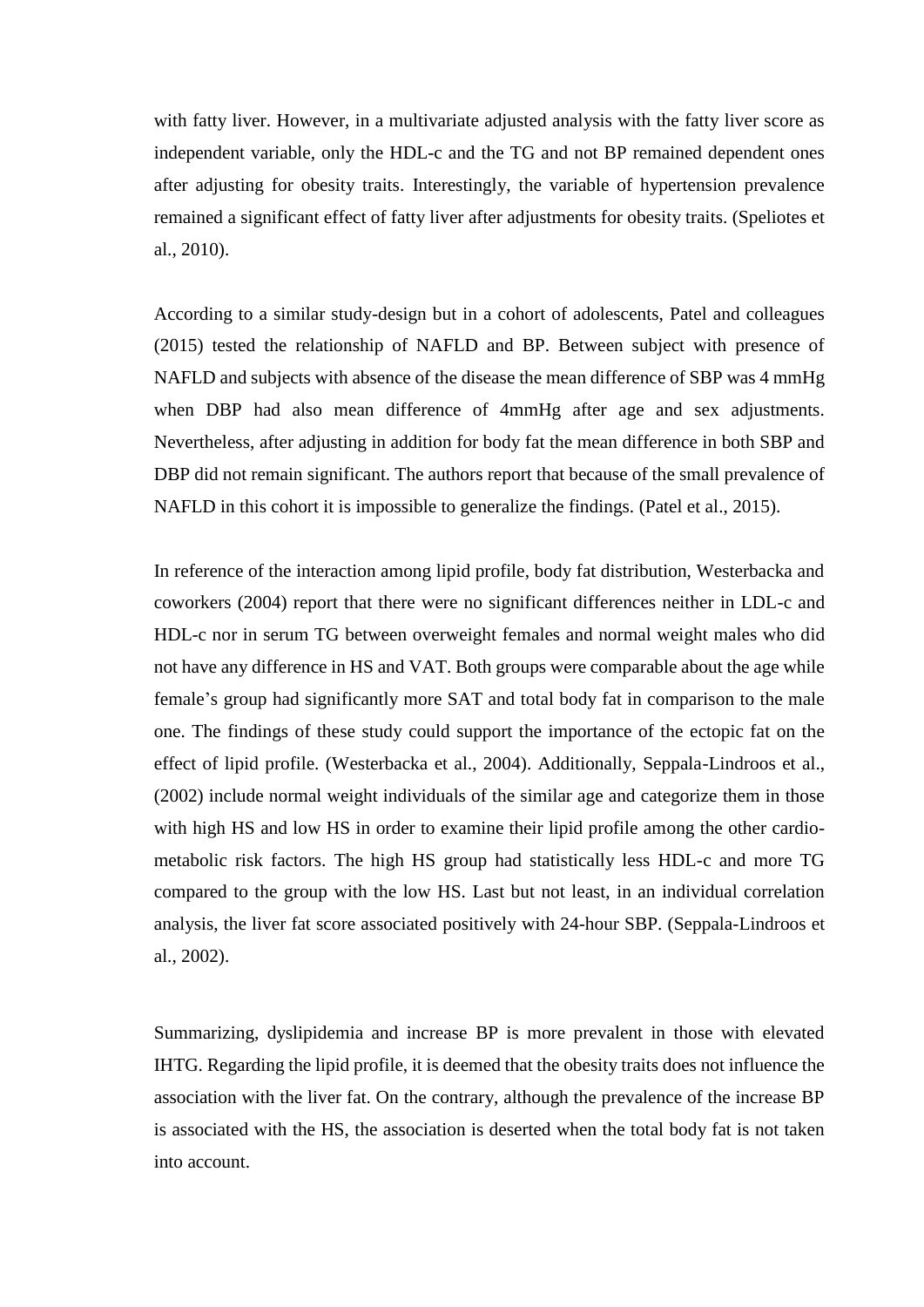#### **4 PHYSICAL ACTIVITY, EXERCISE AND IHTG**

As previous mentioned, abnormal fatty liver content is considered the hepatic manifestation of MS. Physical activity and exercise are basic components of the non-pharmacological regimens for reducing cardio-metabolic risk factors, enhancing health and preventing exacerbation of existing diseases. The American College of Sport Medicine (ACSM) defines physical activity as "any bodily movement produced by the contraction of skeletal muscles that results in a substantial increase in caloric requirements over resting energy expenditure" (Pescatello 2014, 2). Regarding the exercise, it is a form of planned and structured physical activity that is held under specific intensity, duration, time and mode for the purpose of improving physical fitness. The components included in physical fitness are cardiorespiratory endurance, body composition, muscular strength and endurance as well as flexibility. The federal physical activity guidelines for aerobic activities provide general guidelines that every healthy adult, who wants to experience the benefits of physical activity, should meet (Table 2).

*Table 2. DHHS and USDA recommendations for physical activity in adults. (Kistler et al., 2011).* 

|                                            | Moderate physical activity (minutes a week) Vigorous physical activity (minutes a week) |            |
|--------------------------------------------|-----------------------------------------------------------------------------------------|------------|
| Minimum targets                            | $\geq$ 150                                                                              | $\geq 75$  |
| Targets for more extensive health benefits | $\geq$ 300                                                                              | $\geq$ 150 |

DHHS, Department of Health and Human Services; USDA, US Department of Agriculture.

DHHS and USDA recommendations for physical activity in adults can be met by achieving  $\geq$ 150 min a week of moderate physical activity or  $\geq$ 75 min a week of vigorous physical activity. To achieve additional and more extensive health benefits, the guidelines recommend increasing time spent in moderate physical activity to ≥300 min a week or increasing time spent in vigorous physical activity to ≥150 min a week.

Evidence has shown a modulation on insulin resistance, low grade inflammation and VAT as a result of participating in exercise. There is a big amount of studies that have researched the effect of physical activity on liver fat, which is considered the mediator between insulin resistance and cardio-metabolic risk factors. It is claimed that aerobic exercise-mediated liver histology improvements stem from the increased hepatic non- esterified fatty acids oxidation, decreased postprandial hepatic lipogenesis as well as reduced hepatic proinflammatory adipokines flux that derived from VAT (Mussoet al., 2012). Interestingly, even though IHTG is highly related with BMI, exercise-derived fatty liver and metabolic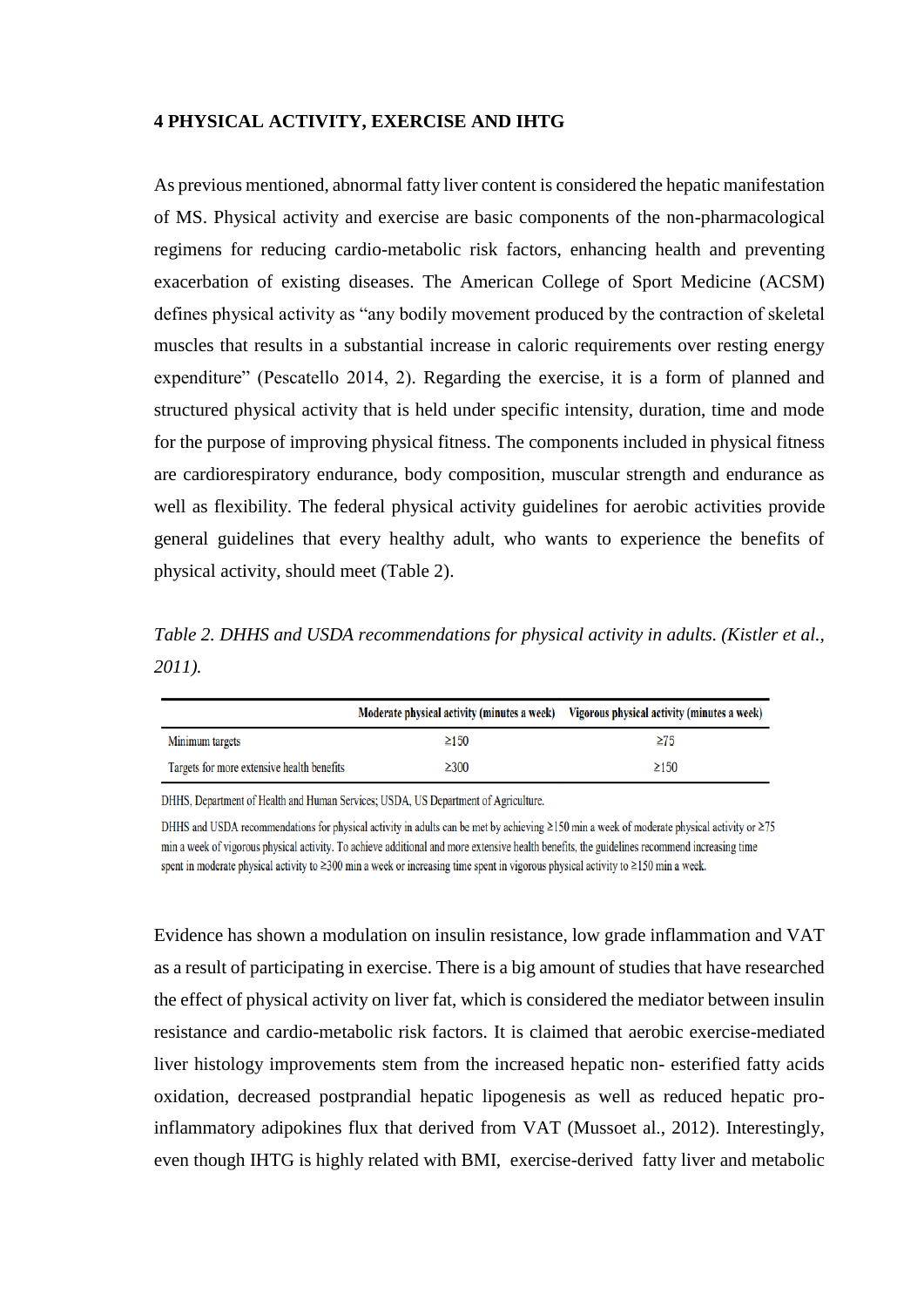risk factors reduction can be significant regardless the magnitude of weight loss in obese subjects (Sullivan et al., 2012; Thamer et al., 2007). Τhis chapter includes studies, both observational and intervention trials, which have examined the independent effect of exercise and physical activity on fatty liver and metabolic features that has been associated with it.

#### <span id="page-25-0"></span>**4.1 Observational Studies**

Starting with the big cohort of Framingham Heart Study, high fatty liver score, which used as a dichotomous variable, associated significantly with prevalent of MS, insulin resistance, plasma TG and reduced HDL-c after statistical adjustments of BMI, WC and VAT compared to the group with low fatty liver scores. Similarly, presence of fatty liver was associated with low levels of physical activity. However, when physical activity was adjusted from the association between cardio-metabolic risk factors and fatty liver scores, the results remained consistent. In other words, although physical activity levels might be a factor that contributes to the maintenance HS did not seem to influence the relationship with dyslipidemia and dysglycemia (Speliotes et al., 2010)**.**

Moreover, Nguyen-Duy and coworkers (2003), in a cross-sectional study demonstrate that cardiorespiratory fitness retained a significant independent negative correlator of circulating TG, total cholesterol/HDL-c and a positive one with liver fat after controlling for SAT and the alcohol consumption, but the significance did not remain after controlling for VAT. It is worth mentioning that the association between VAT and HS remained significant regardless SAT and the cardiorespiratory fitness. Regarding the fitness level and the liver fat, the unadjusted correlation showed that the higher the fitness of the middle age overweight and/or obese subjects the lower IHTG was. The researcher by assuming that cardiorespiratory fitness depicts the regular participation in physical activity, suggested that any improvements in lipid profile might be attributed to the effect of exercise on the visceral and hepatic fat content, regardless concomitant reduction in SAT and total body weight. However, the ability of exercise to decrease the liver fat seems to be dependent on the attenuation of visceral fat. (Nguyen-Duy et al., 2003).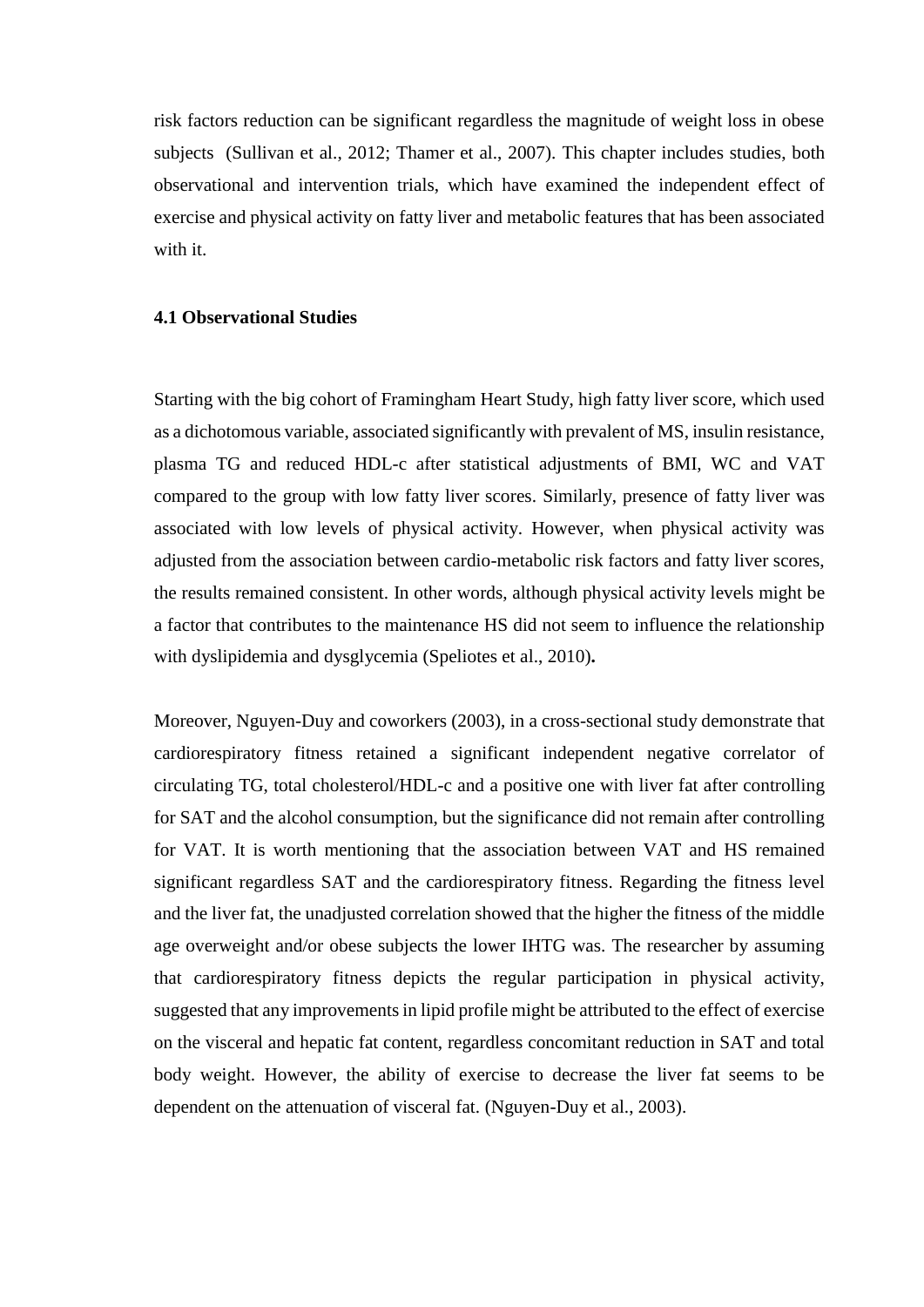Correspondingly, Leskinen and colleagues (2009) in a prospective study find that more physically active subjects, who also manifested higher cardiorespiratory fitness, had lower liver and VAT compared to those who were inactive and less fit. It should be pointed out that the active and inactive subjects were co-twins of MZ and dizygotic twin pairs who did not have discrepancies in BMI, WC, SAT or daily energy intake. Indeed, the subjects had physical activity discordance both in the first time point of the assessment as well as in the 32 year-follow up evaluation. The assessment of fat compartments were measured only at the end time point. The strength of this study was the MZ twin participants once twin pairs share either whole or part of their genes, as well as childhood environment. Considering these factors, the results can support the notion that chronic adherence to physical activity may influence independently the high risk adiposity compartments. Therefore, researchers conclude that although the observational nature of the study, physical activity may have a causal reverse relationship with cardio-metabolic risk factors. (Leskinen et al., 2009).

Findings from the study of Perseghin and coworkers (2007) revealed a reverse association between physical activity and fatty liver. Participants in this study were apparently healthy nonalcoholic individuals who were divided into subjects with fatty liver and subjects without fatty liver. The assessment of subjects' total physical activity index were calculated by summing the physical activity of individual's work, sport and leisure time activity. Between the two groups the prevalence of higher total physical activity was statistically different in favor of the non-fatty liver group. Also, the insulin sensitivity measured by HOMA index was statistical worse for fatty liver group compared to the non-fatty liver group. In an individual based correlation analysis, the total physical activity index correlated inversely with the IHTG content. The correlative results between physical activity and IHTG did not alternate after controlling for age, sex, BMI, insulin sensitivity and adiponectin. (Perseghin et al., 2007).

Furthermore, in a retrospective observational study Kistler and colleagues (2011) examine the association between meeting the physical activity recommendations and the histological severity of NAFLD. The disease severity was evaluated by liver biopsy and was determined by the presence of borderline or definite NASH. In regards to the level of physical activity, researchers determined retrospectively the physical activity volume by using self-reported questionnaires. The findings demonstrated that only the subjects who had met the vigorous intensity physical activity recommendations had significantly lower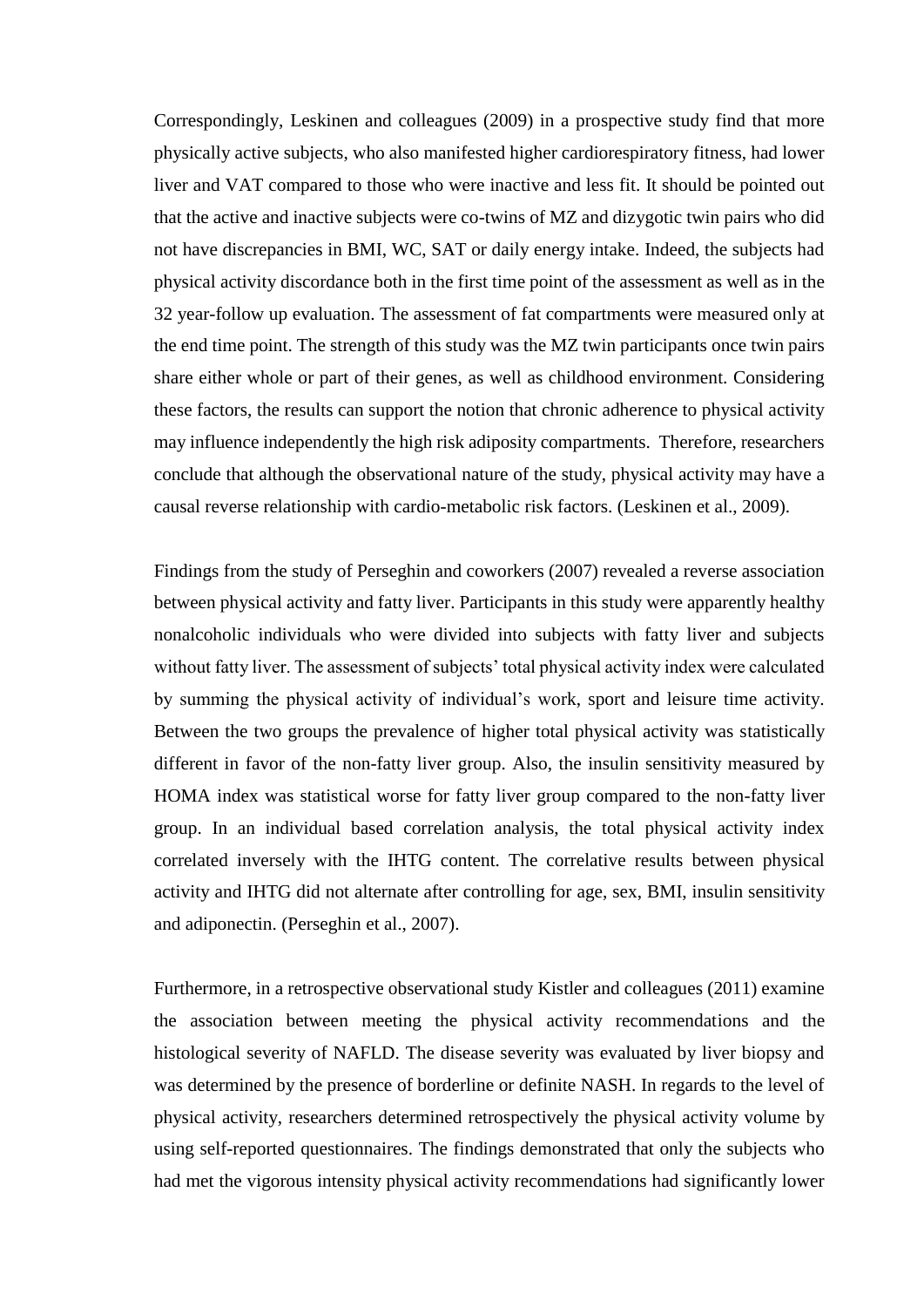odds of revealing NASH. On the other hand, subjects who had not met at all or met only the moderate intensity physical activity recommendations did not decrease significantly the odds for exhibiting the same disease. Importantly, neither the subjects who had met the moderate physical activity recommendations for additional benefits had decreased the odds of having NASH. Last but not least, findings show that adherence on the vigorous physical activity recommendations for additional benefits lowered further the probability of having NASH. (Kistler et al., 2011).

### <span id="page-27-0"></span>**4.2 Intervention Studies**

Interventional studies are considered methodologically optimal for examining the effects of physical activity and/or exercise regimens as non-pharmacological therapies in metabolic abnormalities. Nevertheless, this type of studies have practical limitations such as the narrow intervention duration and small sample sizes. Furthermore, another consideration is the magnitude of the independent effect of exercise on high risk compartment once the majority of the studies include diet interventions in conjunction with the exercise programs. Notwithstanding, this subchapter includes some representative control trials which have examined the causal relationship between physical activity and/or exercise and the IHTG content.

In regards to the effect of dietary intervention on the hepatic fat content with or without parallel physical activity regimen, Goodpaster and coworkers (2010) split obese individuals into two groups and examine whether exercise additionally to the diet would reduce further the hepatic fat. The findings from this randomized study revealed that after a period of 6 months following the exercise recommendations alongside with diet, nondiabetic severe obese individuals experienced substantial more IHTG content's reduction compared to the initial measurement.The group that followed only the dietary intervention demonstrated a reduction, but significantly lower than the first group. These results depicted the additional effect of exercise on the liver fat scores for a short intervention period in severe obese group. (Goodpaster et al., 2010).

Furthermore, as far as findings from two meta-analysis of randomized control trials are concerned, physical exercise has been proven to be an efficient method to decrease HS in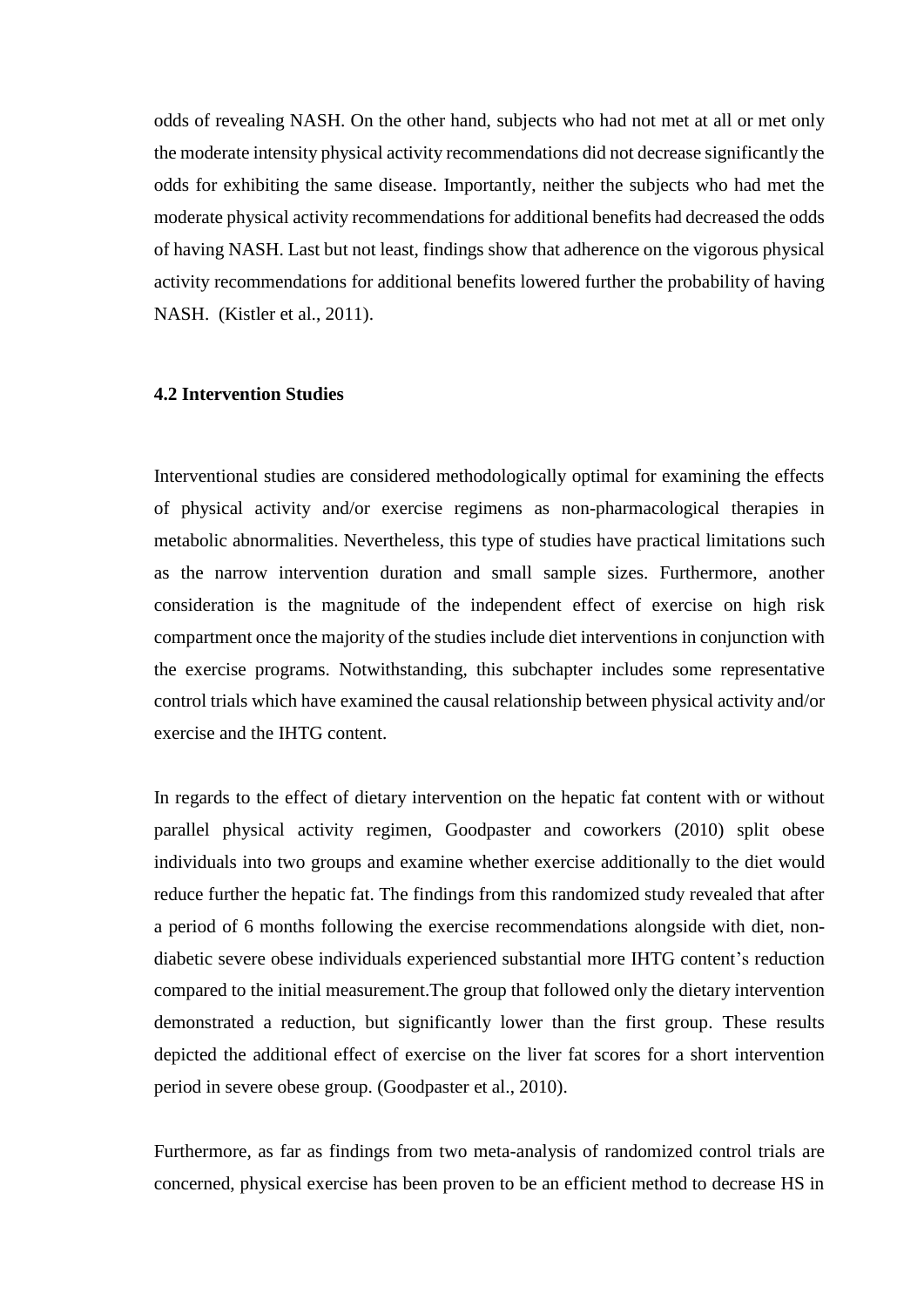obese NAFLD patients. More specifically, pooled data from two studies which utilized moderate aerobic activity and one that utilized resistance exercise revealed substantial HS reduction in comparison to control groups (Musso et al., 2012). Alike results were found in the meta-analysis study of Keating and coworkers (2012). However, the latter group of researchers did not find any statistical difference on the effect size of HS reduction when they compared the exercise combined with diet programs with and the solely diet regimens. (Keating et al., 2012).

In conclusion, taking into consideration the aforementioned observational studies, physical activity has been associated with lower fatty liver deposition. This relationship has been claimed to be causal once longitudinal findings have shown that even after genetic control, the leisure time physical activity has been inversely associated with HS. Furthermore, although regular exercise participation associated with both reduced liver fat and decreased scores of dyslipidemia and dysglycemia, it has been supported that these relationships are regulated by the reduction degree of VAT. In addition, it has been supported that the vigorous intensity is more important than moderate or total volume of physical activity for modulating NAFLD severity. Regarding the randomized control trials, it can be summarized that exercise can be an independent method for reducing HS in obese patients. Last but not least, it has been presumed that diet regimens seems to be equally efficient in improving HS when compared with the combine methods of exercise and diet.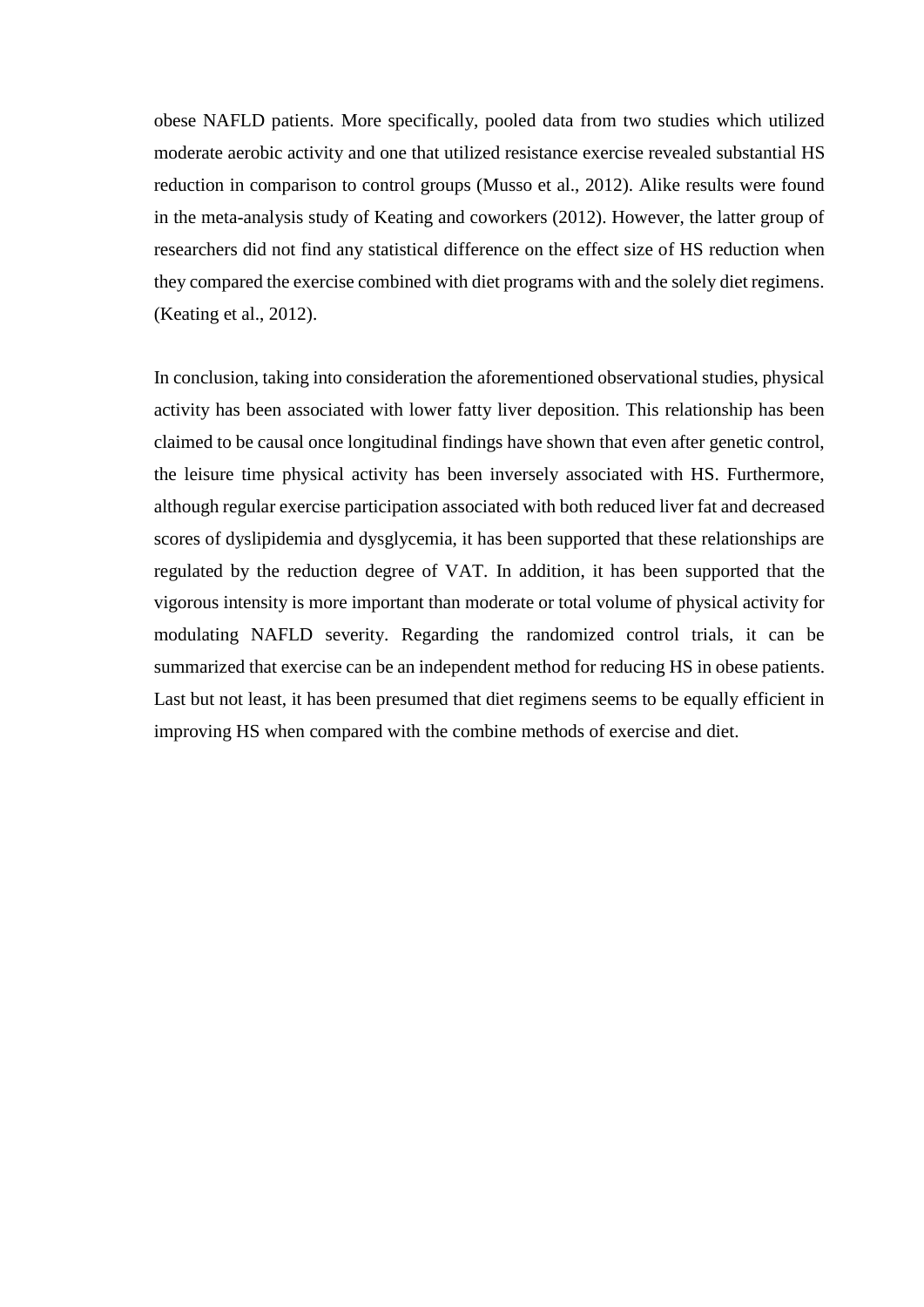#### <span id="page-29-0"></span>**5 AIMS, RESEARCH QUESTIONS AND HYPOTHESES**

The main purposes of this study is primarily to investigate whether chronic leisure time physical activity could mediate differences in liver fat scores, body composition and abdominal fat. Furthermore, the second aim is to examine the association of liver fat with established cardio-metabolic risk factors such as blood lipids, glucose homeostasis's markers, anthropometrics, abdominal fat and physical activity levels. Thus, the following research questions and hypotheses have been stated as follows.

Question 1: Does chronic physical activity affect the IHTG accumulation in young healthy adults regardless the genetic background?

Hypothesis 1: *Previous findings revealed that chronic leisure-time physical activity can be an independent prophylactic mode for depositing high risk fat in viscera and liver in chronically more active seniors in comparison to less active counterparts (Leskinen et al., 2009). Additionally, Perseghin and associates (2007) demonstrate that the higher liver fat the lower the physical activity index. (Perseghin et al., 2007). Hence, we expect that participants who obtain higher load of leisure-time time physical activity manifest lower liver fat volume compare to those who were less physically active.*

Question 2: Is there any relationship between IHTG and other cardio-metabolic risk factors?

Hypothesis 2: *IHTG has been significantly correlated with visceral adiposity, serum TG, insulin resistance and has been associated inversely with HDL-c in healthy subject prior any overt manifestation of metabolic disease (Speliotes et al., 2011; Seppala-Lindroos et al., 2002). Furthermore, liver fat score has significantly been associated with WC, BMI, VAT as well as SAT (Pietilainen et al., 2005). Hence, it is expected that the liver fat percentage is going to be related unfavorably with the risk factors of cardio-metabolic diseases and the physical activity indexes.* 

Question 3: Is there any association between IHTG and magnitude of leisure-time physical activity (LTPA)?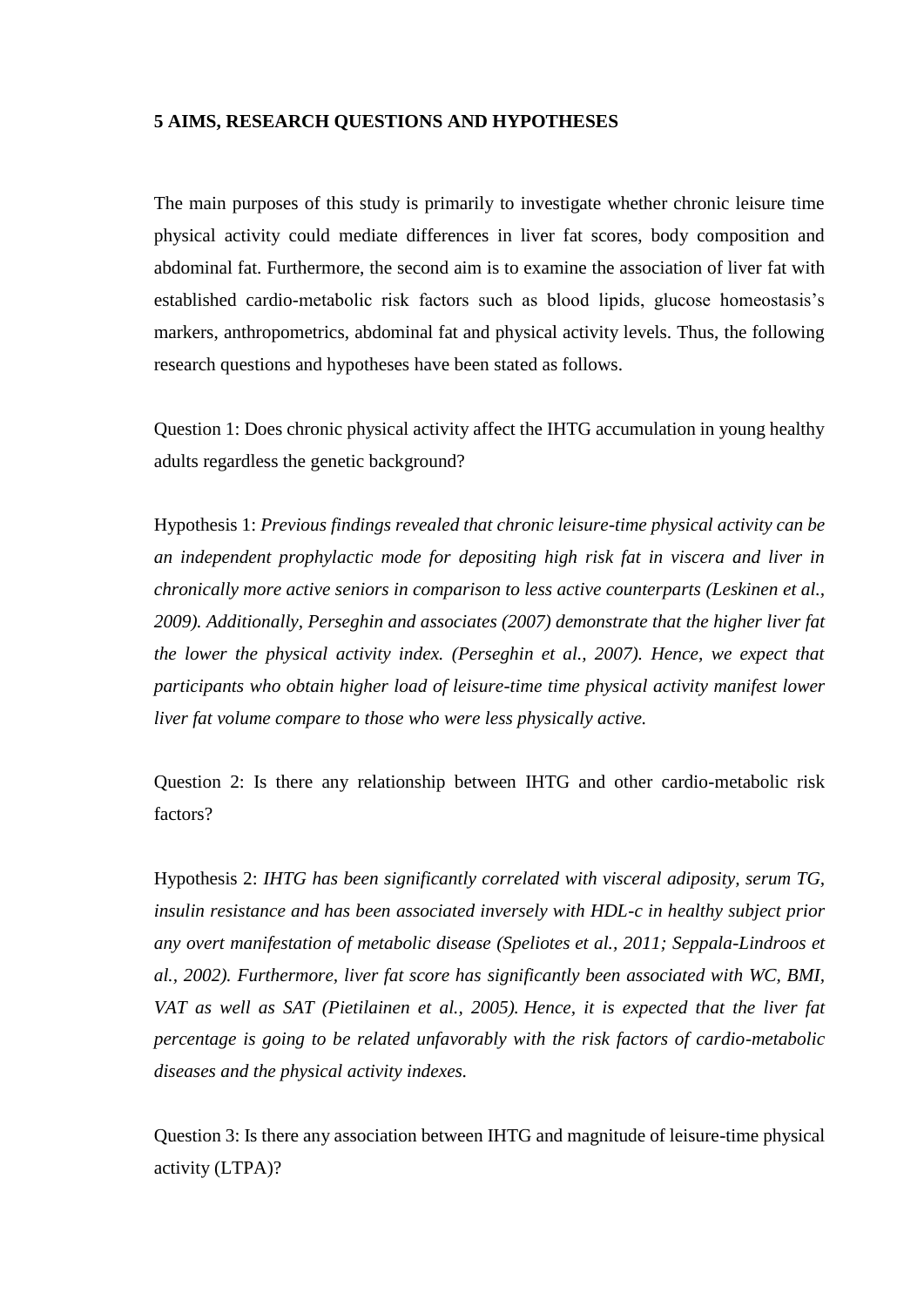Hypotheses 2: *Nguyen-Duy and colleagues (2003) has found inverse association between cardiorespiratory fitness and hepatic steatosis (Nguyen-Duy et al., 2003). Furthermore, physical activity index was also related inversely with IHTG in subjects with fatty liver and healthy ones. (Perseghin et al., 2007). Hence, we anticipate that the higher LTPA is, the less the liver fat percentage will be.*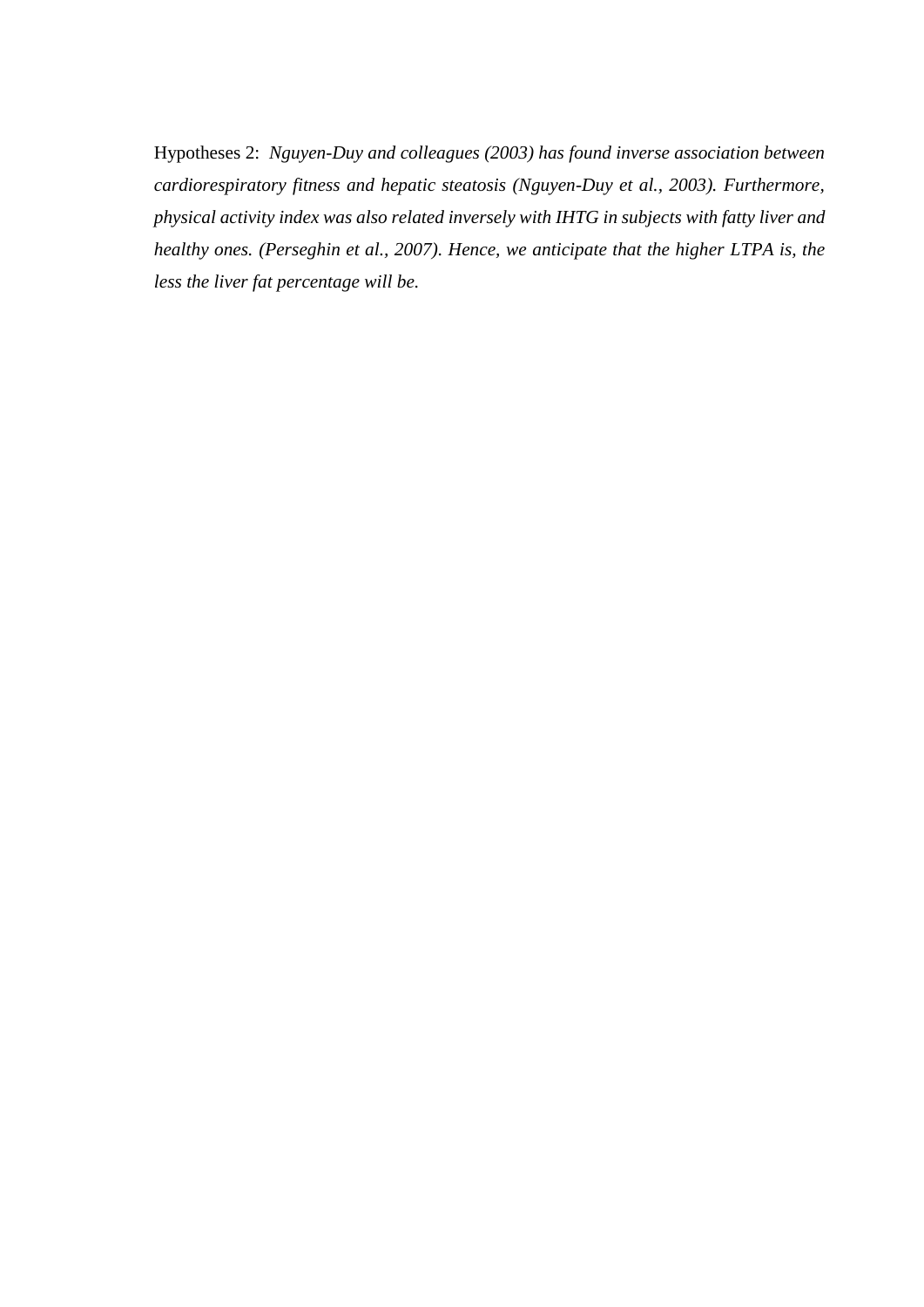#### <span id="page-31-0"></span>**6 METHODS**

#### <span id="page-31-1"></span>**6.1 Subjects:**

For this work 23 apparently healthy male MZ twin pairs were selected from the cohort FinnTwin16 of the FITFATTWIN study. All the participants were non-obese and without any overt health issues. Ten pairs among all were identified as the ones with the most potent physical activity discordant. The co-twins were divided into two groups based on the levels of LTPA (active and in-active). The subjects' characteristics can be seen in the tables 3 and 4.

The study was conducted based on the good clinical and scientific practice/guidelines and the Declaration of Helsinki. The study design was approved March 22, 2011, by the Ethics Committee of the Central Finland Health Care District (Dnro 4U/2011). All participants provided written informed consent.

#### <span id="page-31-2"></span>**6.2 Study design**

This work is based on the FITFATTWIN study, in which the 10 MZ twin pairs have been selected as the ones with the most apparent discordant for LTPA levels. The participants have been tested also for differences in the intra-abdominal fat and glucose homeostasis (Rottensteiner et al., 2016). This study adds the variable of the liver fat percentage in the FITFATTWIN study.

Regarding the LTPA discordant twins, the more active co-twins as well as the less active co-twins were grouped into two different teams, the "active" and the "inactive" one. Firstly, we examined the deference of IHTG between the two groups. The selection of MZ twins as subjects gives us the possibility to test the independent effect of LTPA on the IHTG content. This means that the genetic background and the childhood environment, parameters which affect the fat distribution, were controlled.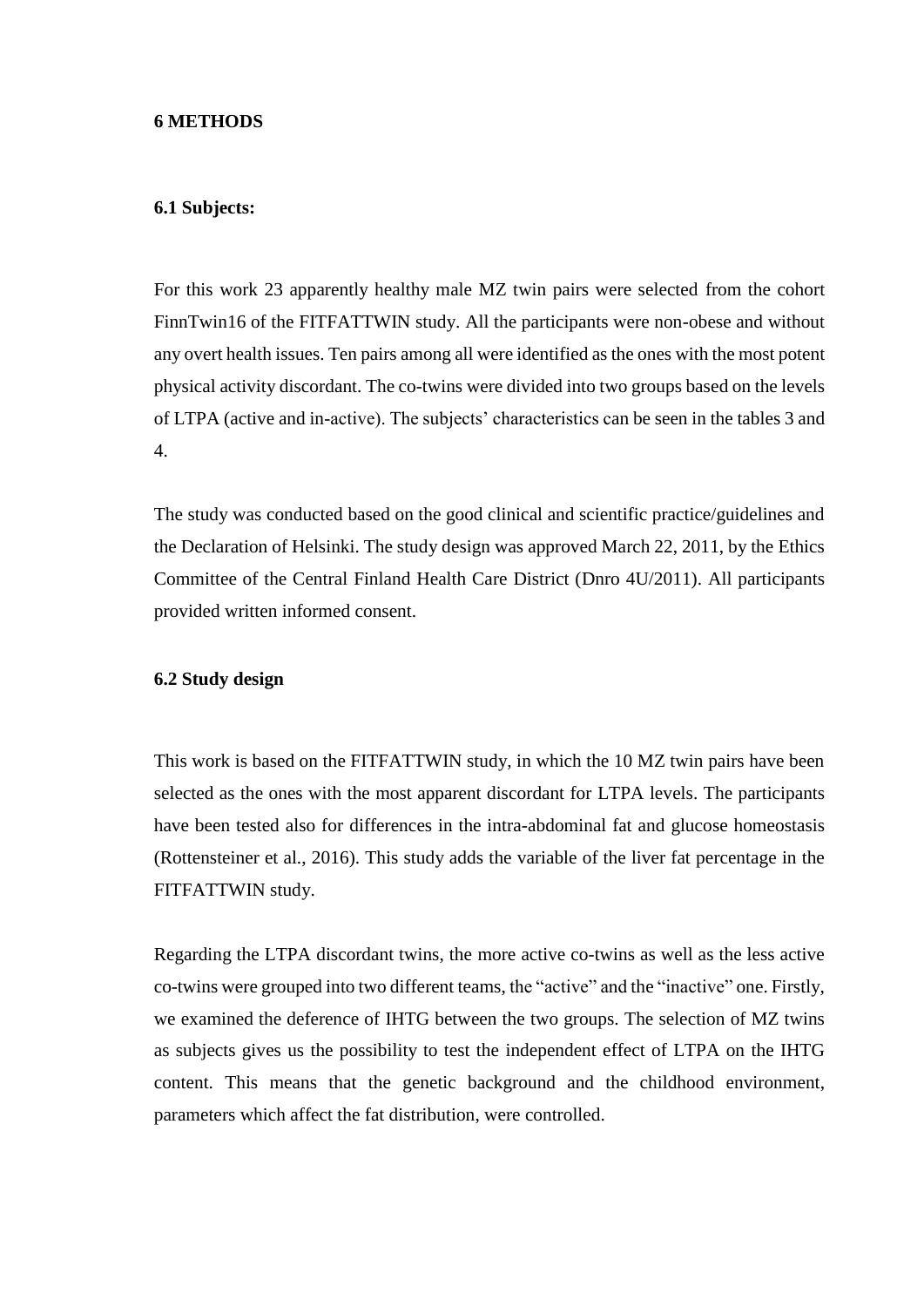The second part of the study included a cross-sectional analysis . Based on the data from all 23 pairs (46 individuals) we run an individual-based association analysis between liver fat and blood lipids (total cholesterol, HDL-c and TG), glucose homeostasis (Oral Glucose Tolerance Test), abdominal fat (VAT and SAT), anthropometrics and body composition (BMI, WC and total fat percent) and LTPA indexes. All the subjects were assessed for their past 3 years and 12 months LTPA.

#### <span id="page-32-0"></span>**6.3 Retrospective physical activity assessment**

Regarding the detailed participant's inclusion process among the twin pairs, the reader is advised to refer to the study of Rottensteiner et al (2016). For note, here we present an overview of all subjects' LTPA assessment, based on the aforementioned original study, as well as the final criteria related to the LTPA discordance of the 10 pairs. All the subjects' selection flowchart is presented in Figure 3. (Rottensteiner et al., 2016).

All the final selected 23 twin pairs, both those who classified as LTPA discordance and the other pairs, were interviewed for recalling their LTPA and the modes of commuting to and from work the past 6 years starting from the examination year, with one-year interval. The total volume of LTPA was expressed with metabolic equivalent (MET) index (MET-hours per day; frequency (per month) x duration (min) x intensity (MET) + work journey (5 times per week x min x 4MET)). The mean MET index of the past 3 years in measurement unit of MET× h/day was one of the final criteria for identifying the 10 pairs with the maximal physical activity discordant.

The primary criteria (criteria 1 and 2 in figure 3) for determining the exercise discordance were based on answered questionnaires in which the frequency of LTPA between the cotwins was taken into account. Hence, the criteria 1 dictated that active co-twin would be considered the co-twin who participated  $\geq$  times per week in LTPA whereas the in-active the co-twin who participated in physical activity  $\leq$  times per week. In case the criteria 1 was not met the active co-twin was considered the one who participate  $\geq 2$  times per week in LTPA in a higher intensity, frequency and duration compared to their counterpart (criteria 2).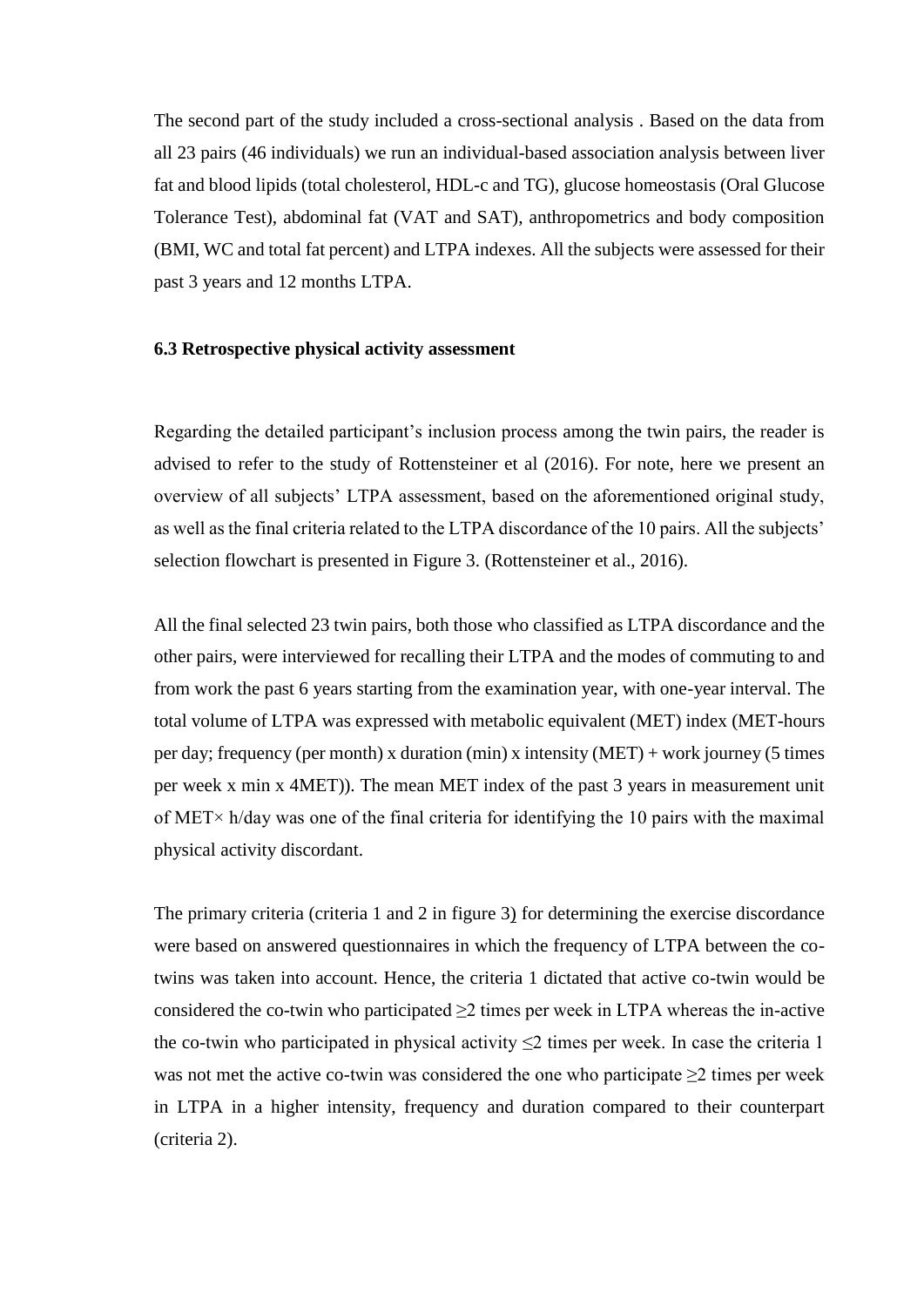The second key point, which was also considered as a criteria for distinguishing the active from the inactive co-twin, was a more thoroughly interview of the past 12 -month daily LTPA starting from the examination year. The researchers estimated the dose of each activity by quantifying it again in units of MET× h/day. Likewise to the 3-year-LTPA, the overall volume of 12-month-LTPA index was utilized as an extra criterion for identifying the pairs with the major LTPA discordance. The last factor that was taken into account regarding the general physical activity assessment of all subjects and the estimation of the LTPA discordance was the 16-point Baecke questionnaire (Baecke et al. 1982). This item estimates the physical activity by summing 3 elements: work, sport and LTPA. The sport component, in which the volume of vigorous activity was determined, was another selection criterion for detecting the so called active from the inactive co-twins.

The four specific cut-off values from defying the discordant are quoted from the original article as follows (Rottensteiner et al., 2016, 510-511:

"1.Inclusion based on criterion 1 or 2, given previously.

2. A pairwise difference of  $\geq$ 1.5 MET× h/day between active and inactive co-twins in LTPA (including work journey activity), according to the 12-month physical activity interview (12-month-LTPA index; see later portion)

3.12-month-LTPA index  $\leq$  5 MET $\times$  h/day for the inactive co-twin.

4.  $\geq$ 1 MET× h/day pairwise difference between active and

inactive co-twins in LTPA (including work journey activity) for the past 3 years, according to the shorter physical activity interview (3-year-LTPA

index)

5. A higher Baecke sport index for the active versus the inactive co-twin".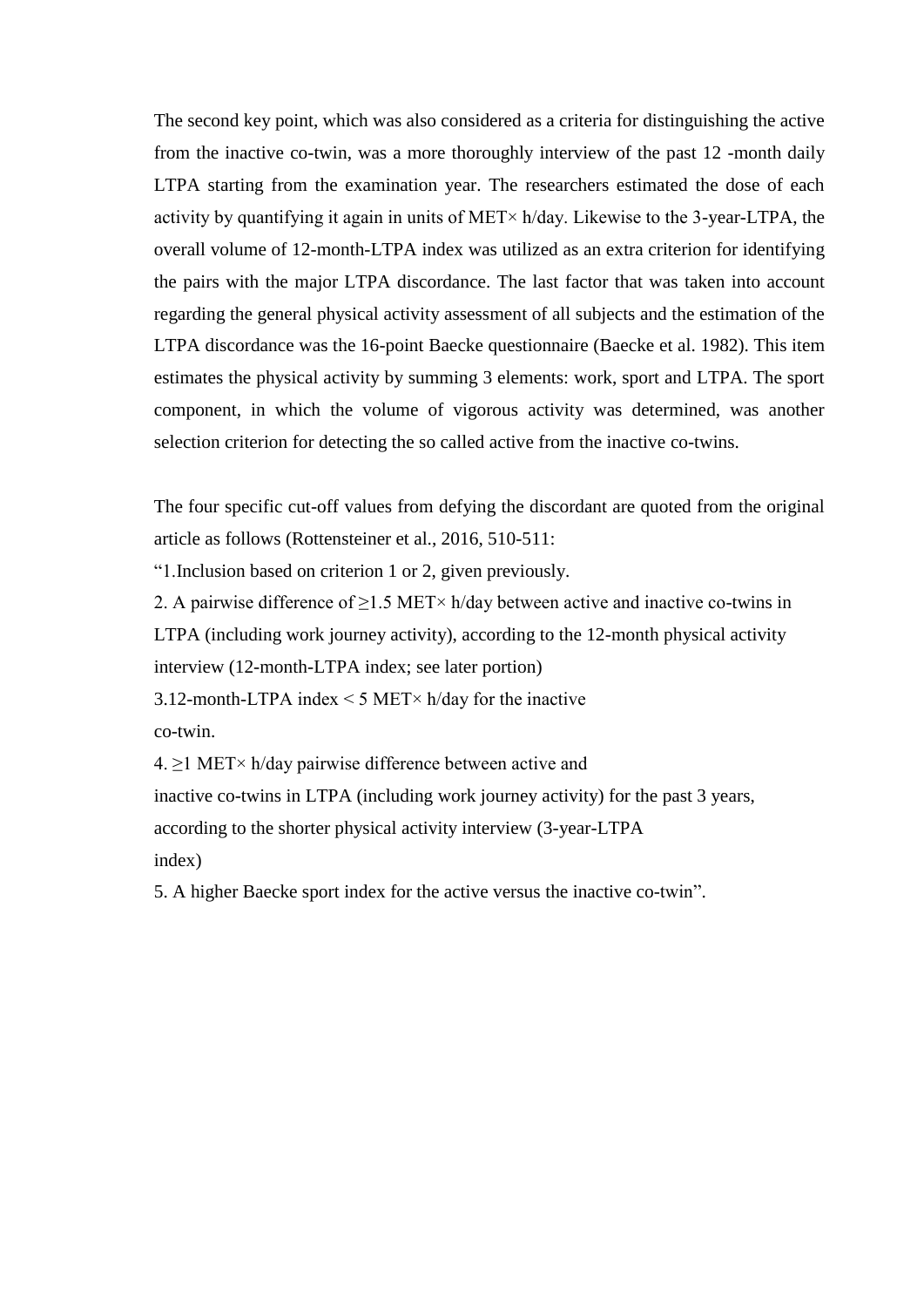

*Figure 3. Modified flowchart of subjects' selection process from Rottensteiner et al (2016). The data of the 10 pairs with LTPA discordance were selected to examine differences between the "active" and "inactive" groups. In addition, the data of the 13 pairs who were classified as other pairs were added to examine cross-sectional (the individual-based analysis) associations of health variables.*

#### <span id="page-34-0"></span>**6.4 Measurements**

#### *MRI of the abdomen*

A T1-weighted MR scanner (Siemens Symphony, Siemens Medical Systems, Erlangen, Germany) with a 1.5 T were used for capturing axial whole body images. The scanner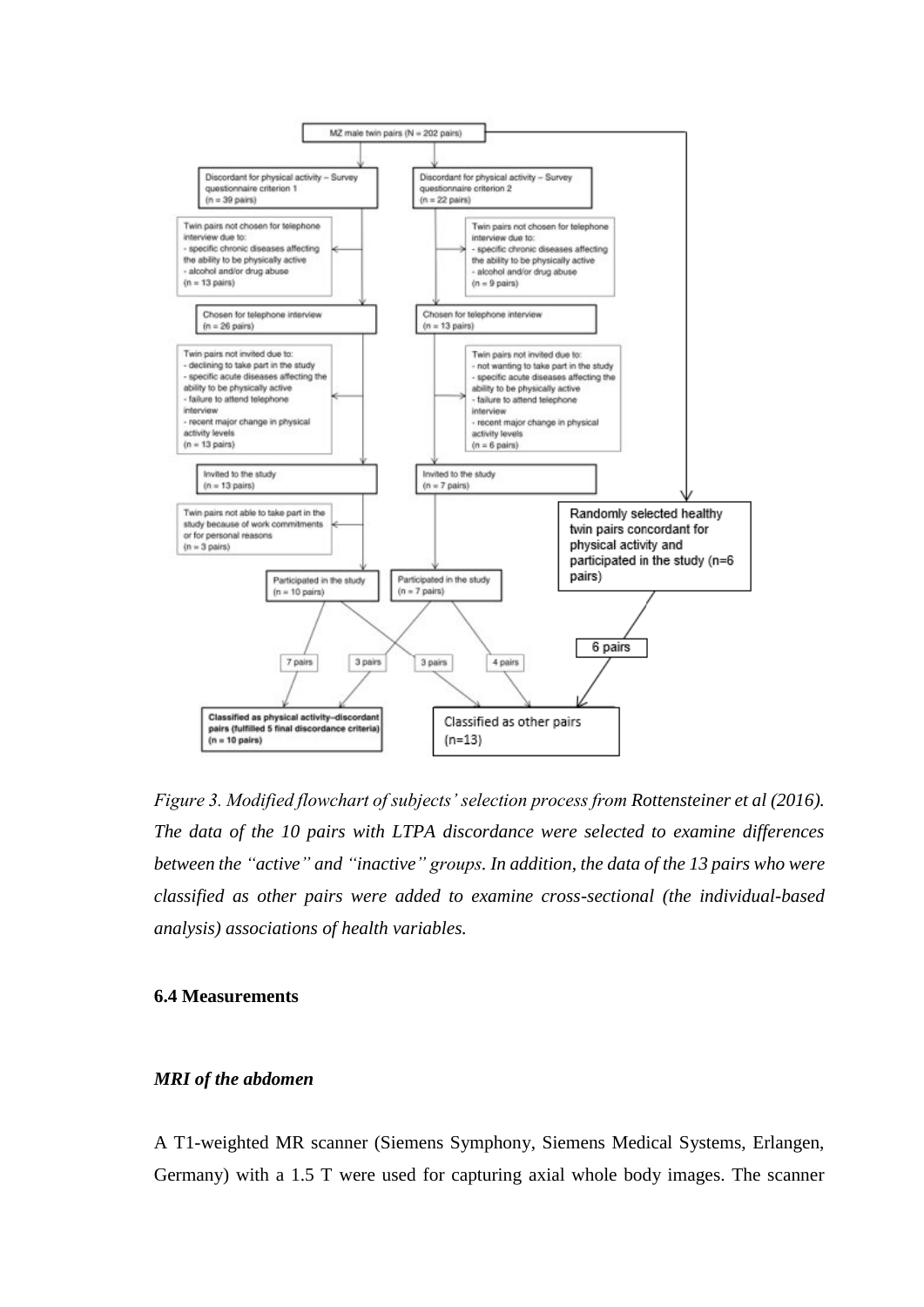parameters were set as follows: matrix size  $512 \times 384$ , field of view  $1,418 \times 680$ , repetition time (TR) 80ms and echo time (TE) 2.20ms.

The modified Dixon technique was used for the IHTG quantification (Fishbein, Gardner, Potter, Schmalbrock, & Smith, 1997). This method consists of the acquisition of magnitude signal from single slice in-phase (IP) and out-phase (OP) images and the calculation of liver fat score from the liver fat fraction MRI ( $FF_{MRI}$ ) equation ( $FF_{MRI}$  ( $Signal_{IP}$  – Signal<sub>OP</sub>)/( $2 \times$ Signal<sub>IP</sub>)). The average signal is obtained from 2 dimensions six regions of interest (ROIs),  $1 \text{cm}^2$  each in size, that are placed in different liver segments. More specifically, the ROIs were placed in five segments of liver parenchyma: lobus caudatus (segment I), superior sub-segment of the lateral segment of the left lobe (II), left medial segment of the left lobe (IV), superior sub-segment of the anterior segment of the right lobe (VIII) and superior sub-segment of the posterior segment of the right lobe (VII) (Gazelle & Haaga, 1992). All the images were analyzed in the Osirix software (OsiriX Foundation, Geneva, Switzerland). The image analysis was blinded in regards to the LTPA level. The acquired higher liver fat score depicts the higher percentage of steatotic hepatocytes within the liver. This method is considered reliable and valid when compared with the gold standard method of histological analysis of the liver (r=0.843, P<0.001) (Lee et al., 2010). Abdominal adipose tissue distribution (VAT and SAT) was quantified by analysing a single transaxial slice at the level of L2-L3 intervertebral disc using the slice-o-matic software [\(http://www.tomovision.com/products/sliceomatic.htm\)](http://www.tomovision.com/products/sliceomatic.htm). The image analysis was blinded in regards to the LTPA level as well. (Rottensteiner et al., 2016).

#### *Blood samples*

Ten hour-fasting blood samples were collected by venipuncture from all the participants after being in a supine position for 10 min. Blood glucose and lipids (total cholesterol, TG and HDL-c) were defined by using the Konelab 20 XT analyzer (Thermo Fisher Scientific, Vantaa, Finland) while serum insulin was defines with an IMMULITE®1000 Analyzer (Siemens Medical Solution Diagnostics, Los Angeles, CA). After the collection of the fasting samples and for assessing the insulin resistance the oral glucose tolerance test (OGTT) was performed. Subjects receive a glucose load of 75g (GlucosePro, Comed LLC, Tampere, Finland) and blood samples were taken at 30 min, 1 h, and 2 h post the ingestion. Glucose and insulin levels at those times points were measured with the previously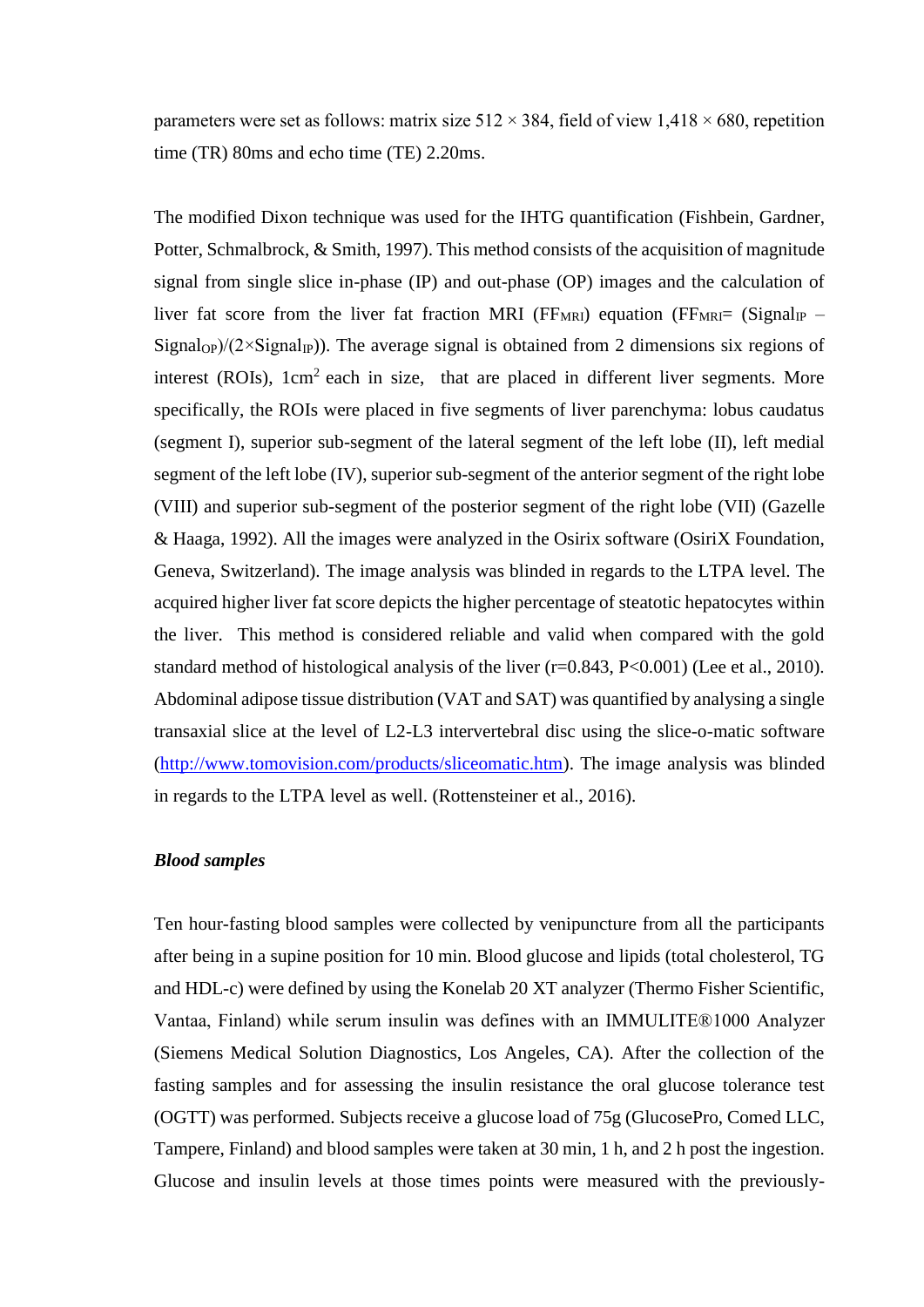mentioned methods. The homeostatic model assessment (HOMA) index for the evaluation of the insulin resistance was calculated by the equation fasting plasma glucose  $\times$  fasting plasma insulin)/22.5.

#### *Anthropometrics and body composition*

Height and body mass were measured to the nearest on 0.5cm and 100g respectively. BMI was determined by the equation;  $kg/m^2$ . WC was measured by midway between the spina iliaca superior and the lower rib margin to the nearest of 0.5 cm. Whole body composition was defined by using dual-energy x-ray absorptiometry (DEXA Prodigy; GE Lunar Corp., Madison, WI) after participants followed an overnight fast.

#### <span id="page-36-0"></span>**6.5 Statistical Analysis**

The data is presented in mean and standard deviation (mean  $\pm$  SD), as well as minimum to maximum values. The normality of the data was tested by the Sharipo-Wilk test while the equality of variance was tested by the Levene's test. The between groups comparison were performed with the parametric independent-samples t-test. Pearson's and Spearman's correlation coefficient were used for parametric and non-parametric associations respectively, by utilizing linear regression models. The level of significance was set at P<0.05 in all analyses. The SPSS software program (SPSS, Inc., Chicago, IL) was used for the statistical analyses.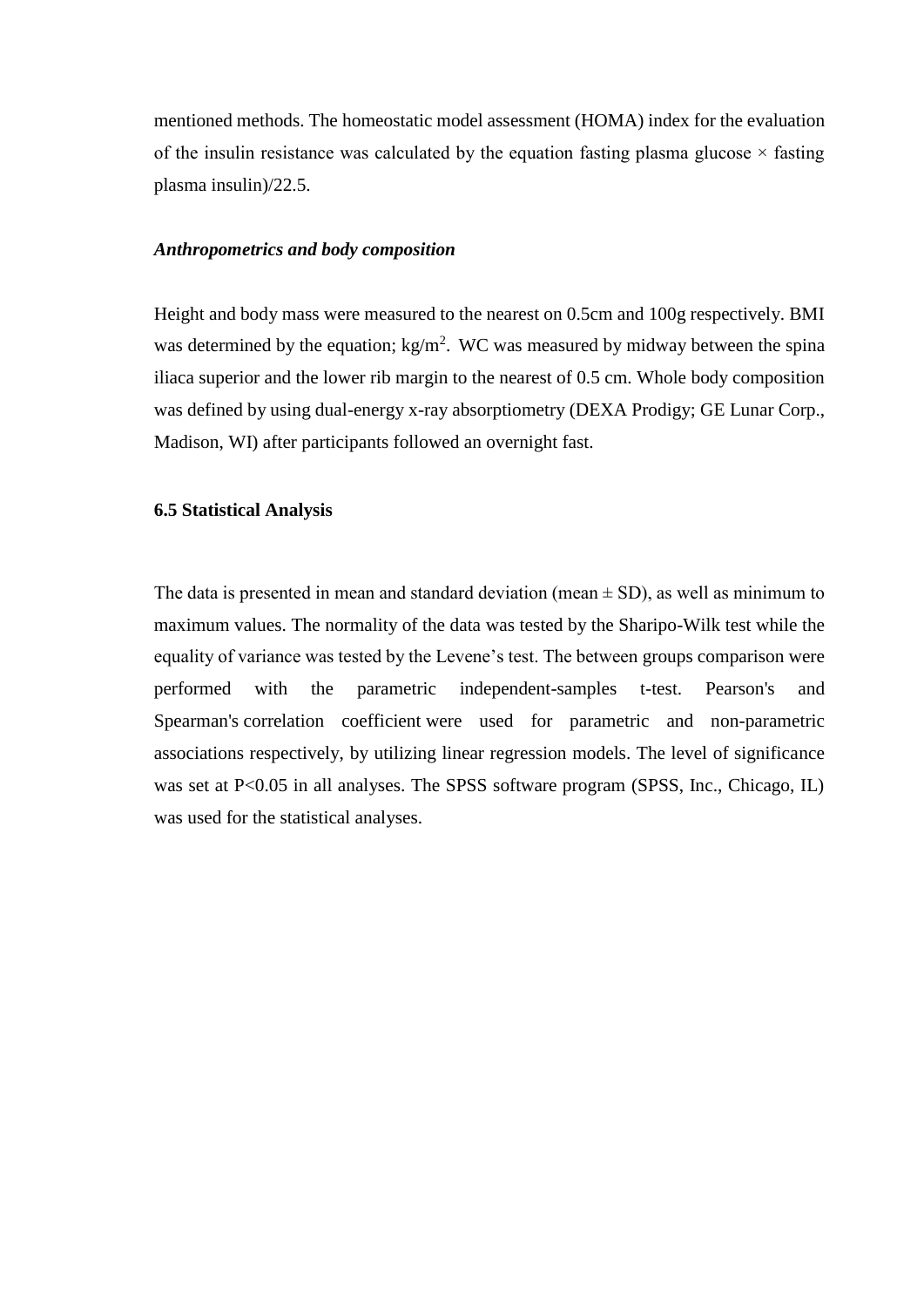#### <span id="page-37-0"></span>**7 RESULTS**

The comparison between the active and inactive group showed that physical activity was significantly higher for the active co-twins. The 3-year-LTPA index in the active members of the physical activity discordant twins pairs was  $5.0\pm2.7$  MET $\times$  h/day compared to that of co-twins consumed on average  $1.7\pm1.3$  MET×h/day in the 3-year-LTPA index (P=0.001). Alike difference was shown in the 12-month-LTMET index in which the active co-twins had statistical significantly (P<0.001) higher mean scores  $3.9\pm1.2$  MET× h/day vs inactive co-twins  $1.2\pm0.9$  MET× h/day (table 3).

As far as the fatty liver score is concerned, there was no significant statistical difference between the "active" and "inactive" group of the co-twins with the physical activity discordance, although the latter group tended to have higher mean liver fat content. Likewise, neither BMI nor WC displayed statistically significant differences between groups. According to the individual-based correlation analysis IHTG scores did not associate with neither the LTPA indexes nor the Baecke sport index whilst liver fat score was found to have positive association with total body fat percentage, VAT and SAT (table 5).

In regards to the group of 46 subjects (23 pairs), there was a high standard deviation on the LTPA indexes while our participants were not obese on average, based on BMI and WC. Furthermore, the average values of lipid profile and glucose homeostasis were close to desirable levels.

Considering the variables' associations, the liver fat content had a significant positive correlation with BMI and WC with coefficient of  $r=0.313$  (P=0.006) and  $r=0.396$ (P=0.034), respectively. Yet, liver fat deposition associated positively with total fat percent  $(r=0.397, P=0.006)$ . Additionally, abdominal fat mass was found to have a positive association with liver fat. More specifically, the correlation coefficient between the liver fat score and the VAT one was  $r=0.465$  (P=0.001), whereas it was  $r=0.350$  (P=0.017) between liver fat score and SAT mass. Concerning the associations between liver fat scores, blood lipids and blood pressure, there were no significant correlations. Concerning the glucose homeostasis, the correlation analysis revealed that the higher the liver fat score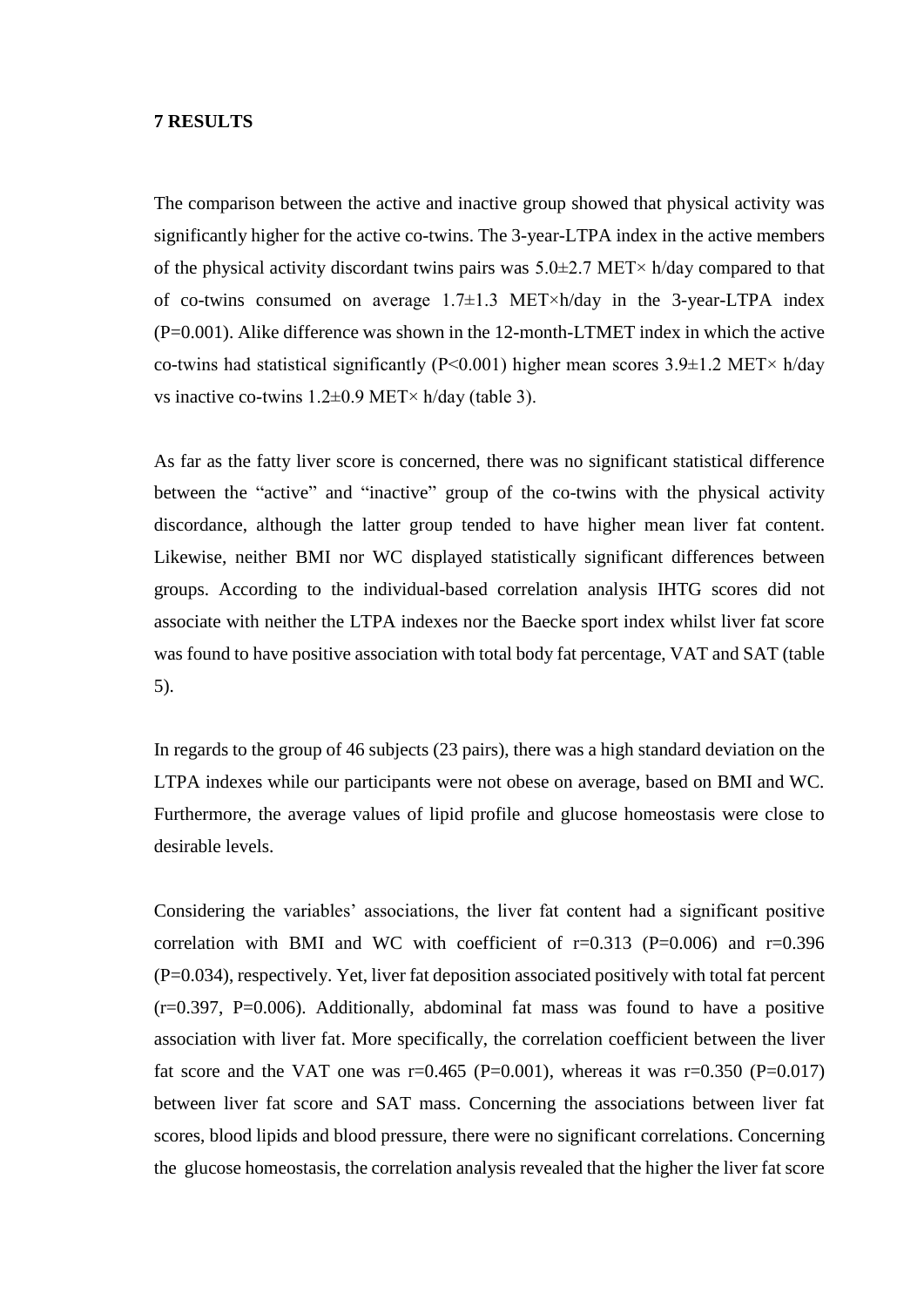the higher the insulin values on the 30min time point of the OGTT (r=0.348, P<0.05) (Table 5 and figure 4). No association was found between HOMA index and IHTG. Also, none of the LTPA variables associated with the IHTG content.

In a partial correlation analysis, liver fat score correlated positively with VAT (r=0.328, P=0.028) after adjustment for SAT. Unlikely, liver fat score did not correlate significantly with total subcutaneous fat after adjusting the variable of VAT. Last but not least, after simultaneous adjustment for BMI and WC, liver fat score associated significantly only with VAT (r=0.427, 0.003) and not with SAT.

*Table 3. Measurements of LTPA, anthropometric and abdominal fat of the 10 twin pairs with significant discordance in the LTPA (N=20).*

|                                          | Inactive <sup>1</sup> ( $N=10$ ) | $Active1 (N=10)$ |         |
|------------------------------------------|----------------------------------|------------------|---------|
|                                          | $Mean \pm SD$                    | $Mean \pm SD$    | P value |
| Age (years)                              | 34 (range 32-36)                 |                  |         |
| Leisure-time physical activity           |                                  |                  |         |
| 3-year-LTPA index (MET $\times$ h/day)   | $1.7 \pm 1.3$                    | $5.0 + 2.7$      | 0.001   |
| 12-month-LTPA index (MET $\times$ h/day) | $1.2 \pm 0.9$                    | $3.9 \pm 1.2$    | < 0.001 |
| <b>Baecke sport index</b>                | $2.2 \pm 0.4$                    | $3.1 \pm 0.4$    | 0.005   |
| <b>Anthropometrics</b>                   |                                  |                  |         |
| Body mass (kg)                           | $77.8 \pm 5.2$                   | $75.8 \pm 5.4$   | 0.38    |
| Body height (cm)                         | $179.1 \pm 12.7$                 | $179.8 \pm 5.4$  | 0.21    |
| Total body fat percentage (%)            | $24.0 + 4.6$                     | $20.7 + 4.0$     | 0.02    |
| $BMI$ (kg/m <sup>2</sup> )               | $24.2 \pm 3.3$                   | $23.4 \pm 1.7$   | 0.28    |
| $WC$ (cm)                                | $88.6 \pm 8.2$                   | $85.3 \pm 6.2$   | 0.09    |
| Abdominal adipose tissue                 |                                  |                  |         |
| $VAT$ $(kg)^1$                           | $2.21 \pm 0.7$                   | $1.69 \pm 0.64$  | 0.01    |
| $SAT (kg)^1$                             | $2.65 \pm 0.7$                   | $2.35 \pm 0.68$  | 0.21    |
| Liver fat score <sup>2</sup>             | $0.81 \pm 0.19$                  | $0.80 \pm 0.22$  | 0.84    |

<sup>4</sup>Determined as in Rottensteiner et al. (2015)

<sup>2</sup>Estimated by: liver fat fraction=(signal in-phase - signal out-phase)/(2\*Signal in-phase). Log-transformed

LTPA: Leisure-time physical activity OGTT: Oral glucose tolerance test. SAT: Total subcutaneous fat. Tg:Triglycerides.

VAT: Total visceral fat. WC: Waist circumference.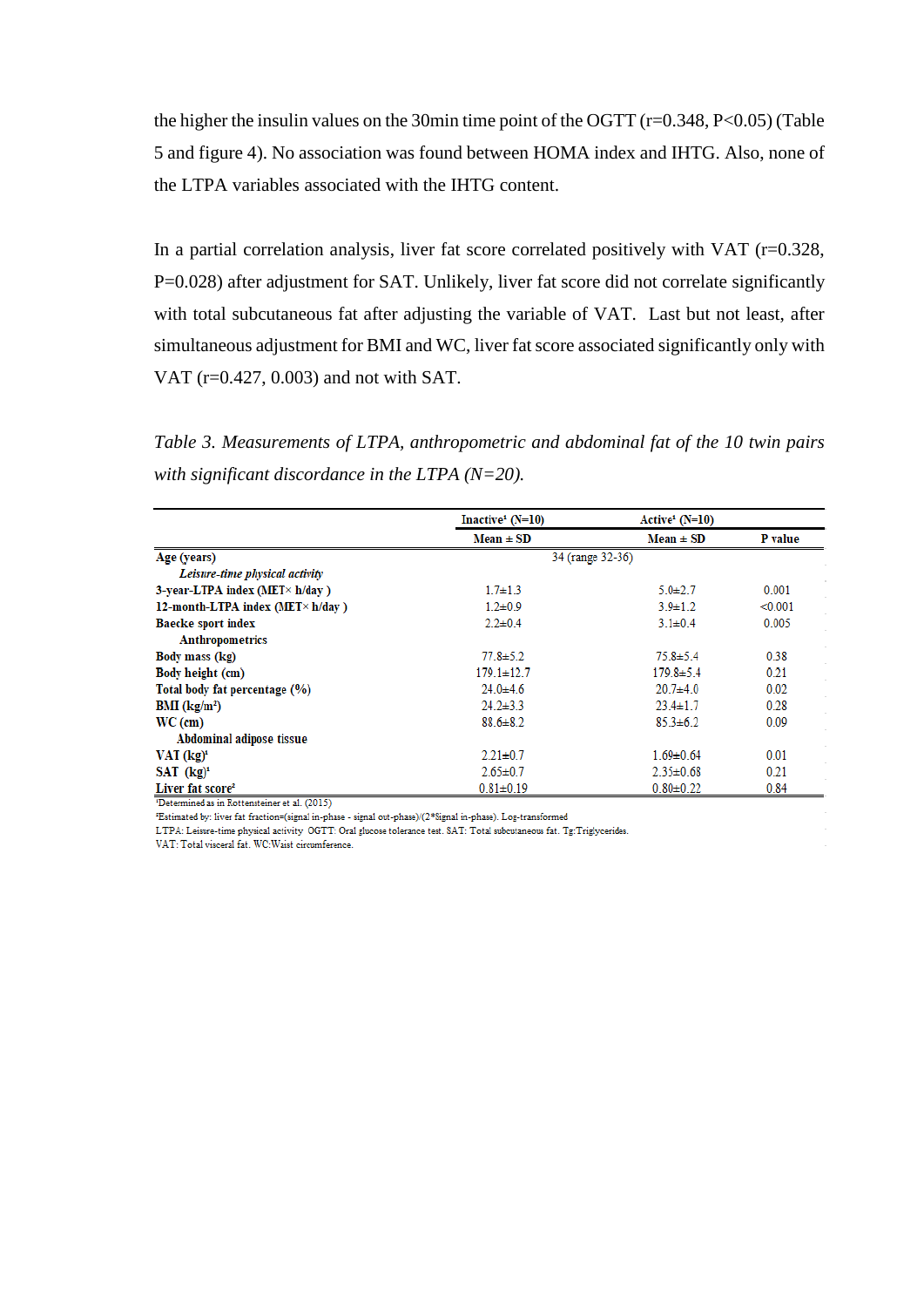|                                                            | $(N=46)$        |                |                |
|------------------------------------------------------------|-----------------|----------------|----------------|
|                                                            | $Mean \pm SD$   | <b>Minimum</b> | <b>Maximum</b> |
| Age (years)                                                | 34              | 32             | 37             |
| Leisure-time physical activity                             |                 |                |                |
| 3-year-LTPA index (MET× h/day)                             | $4.6 \pm 4.6$   | 0.15           | 18.33          |
| 12-month-LTPA index (MET× h/day)<br><b>Anthropometrics</b> | $4.2 + 4.5$     | 0.12           | 27.67          |
| Body height (m)                                            | $1.78 \pm 0.07$ | 15             | 1.9            |
| Body mass (kg)                                             | $76.5 \pm 9.83$ | 51.3           | 95.9           |
| <b>BMI</b> ( $Kg/m2$ )                                     | 24.12±2.71      | 19.8           | 33.57          |
| WC(cm)                                                     | $86.2 \pm 7.78$ | 70.5           | 111.5          |
| Total body fat percentage (%)                              | $21.4 \pm 6.89$ | 7.6            | 36             |
| <b>Blood Lipids</b>                                        |                 |                |                |
| Fasting total colesterol (mmol/l)                          | 4.79±0.96       | 2.9            | 6.4            |
| <b>Fasting HDL-c (mmol/l)</b>                              | $1.33 \pm 0.34$ | 0.81           | 2.39           |
| <b>Fasting Triglycerides (mmol/I)</b>                      | $1.02 \pm 0.50$ | 0.37           | 2.97           |
| Glucose homeostasis (n=42)                                 |                 |                |                |
| <b>HOMA</b> index                                          | $0.96 \pm 0.87$ | 0.04           | 4.28           |
| Fasting blood glucose (mmol/l)                             | $5.5 \pm 0.5$   | 4.7            | 6.6            |
| OGTT 30 min glucose (mmol/l)                               | $7.5 \pm 1.4$   | 4.7            | 11.3           |
| Fasting plasma insulin (µU/mL)                             | $3.85 \pm 3.19$ | 0.2            | 14.6           |
| OGTT 30 min insulin (µU/mL)                                | $47.2 \pm 28.4$ | 13.3           | 123            |
| <b>Blood Preassure</b>                                     |                 |                |                |
| Systolic blood pressure (mmHg)                             | $113 \pm 10$    | 94             | 140            |
| Diastolic blood pressure (mmHg)                            | $69\pm8$        | 50             | 80             |
| Abdominal adipose tissue                                   |                 |                |                |
| SAT(Kg)                                                    | $2.37 \pm 0.91$ | 0.77           | 5.36           |
| VAT(Kg)                                                    | $1.83 \pm 0.83$ | 0.54           | 4.18           |
| Liver fat score <sup>2</sup>                               | $0.74 \pm 0.27$ | 0.2            | 1.36           |

#### *Table 4. All subjects' characteristics and measurements (N=46).*

ted by: liver fat fracti

 $\overbrace{~~}$  Estimated by: liver fat fraction=(signal in-phase - signal out-phase)/(2\*Signal in-phase). Log-transformed.<br>BMI: Body mass index. HDL-c: High density lipoprotein cholesterol. HOMA: Homeostatic model assessment. L

#### *Table 5. Statistical significant univariate and bivariate correlations.*

|                                                   | $(N=46)$       | $(N=20)^1$      | $(N=46)$     | $(N=46)$          |
|---------------------------------------------------|----------------|-----------------|--------------|-------------------|
|                                                   |                | Liver fat score |              | Liver fat score * |
| $WC$ (cm)                                         | $r=0.396**$    |                 |              |                   |
| <b>BMI</b> ( $Kg/m^2$ )                           | $r = 0.313*$   |                 |              |                   |
| Total body fat percentage (%)                     | $r=0.397**$    | $r = 0.547*$    |              |                   |
| SAT (Kg)                                          | $r = 0.350*$   | $r = 0.477*$    |              |                   |
| VAT(Kg)                                           | $r = 0.465***$ | $r = 0.525*$    | $r = 0.328*$ | $r=0.427**$       |
| OGTT 30 $min$ Insulin ( $\mu$ U/ $m$ ) ( $n=42$ ) | $r=0.348*$     |                 |              |                   |

Fraction of the Contract Contract Contract Contract Contract Contract Contract Contract Contract Contract Contract Contract Contract Contract Contract Contract Contract Contract Contract Contract Contract Contract Contract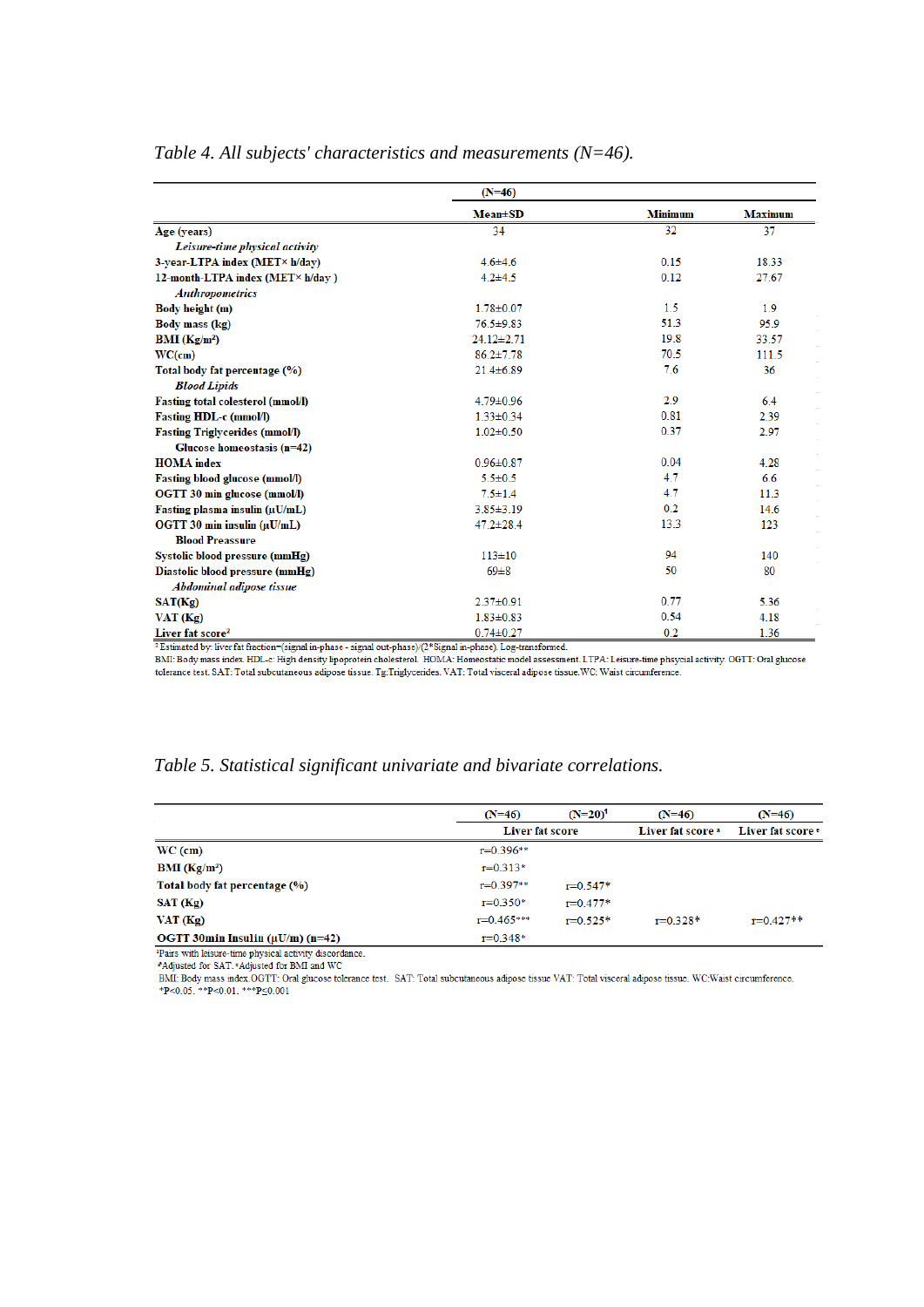

*Figure 4. Significant correlation coefficients of liver fat score with anthropometrics and abdominal adipose tissue. BMI: Body mass index. OGTT: Oral glucose tolerance test. SAT: Total subcutaneous adipose tissue. VAT: Total visceral adipose tissue. WC: Waist circumference.*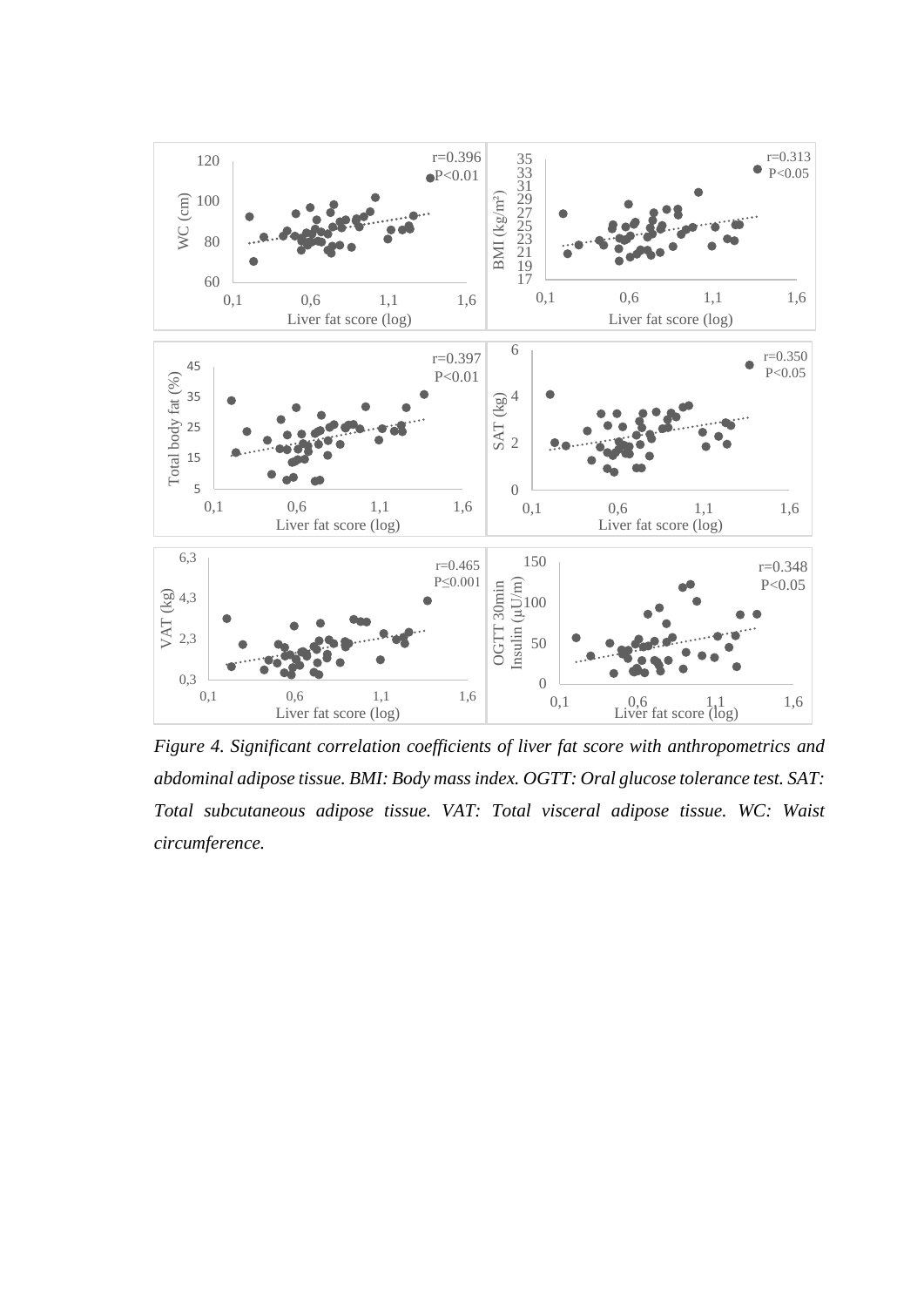#### <span id="page-41-0"></span>**8 DISCUSSION**

The primary findings of the study depicted that active group of co-twins collected higher LTPA levels. Although the liver fat score was higher in the inactive group the difference with their counterpart group was not significant. The correlation analysis of liver fat score with traditional and non-traditional cardio-metabolic risk factors displayed statistically meaningful associations with the abdominal fat, anthropometric measures, and glucose tolerance test. The following sub-chapters include the analysis of the results based on the previous literature as well as the limitations of the study.

#### <span id="page-41-1"></span>**8.1 Leisure-time physical activity discordance and liver fat in twin subjects.**

The findings from the retrospective assessment of LTPA part of the study lead us to reject the alternative hypothesis. In other words, liver fat scores did not differ significantly between the active and in-active groups of co-twins. In contrast to our results, a previous study showed that older (mean 60 years of age) MZ and dizygotic twin participants who had significant discordance in physical activity for 27 years manifested significant between- group difference in the IHTG deposition. More specifically, the in-active cotwins had more liver fat percentage in comparison to the more physically active co-twins. (Leskinen et al., 2009). The inconsistency of our results with the ones of the latter study might be indirectly due to the higher age of the subjects and some methodological differences.

Regarding the explanation why the effect of physical activity on IHTTG content was not independent and significant in this study as it was found in the similar study of Leskinen and colleagues (2009), it is assumed that differences in the methodology of the latter study might have affected its results which we based on as hypothesis in this work. In other words, it might be so that other variables, which were not assessed, other than LTPA were responsible for the lower liver fat score in the group with the active co-twins. For supporting this concept it is reminded that the IHTG accumulation is a results of the derived FFA from the adipose tissue, the diet fats, the de novo lipogenesis, the rate of TG secretion and the mitochondrial fat oxidation. Twin pairs most likely share similar habits in nutrition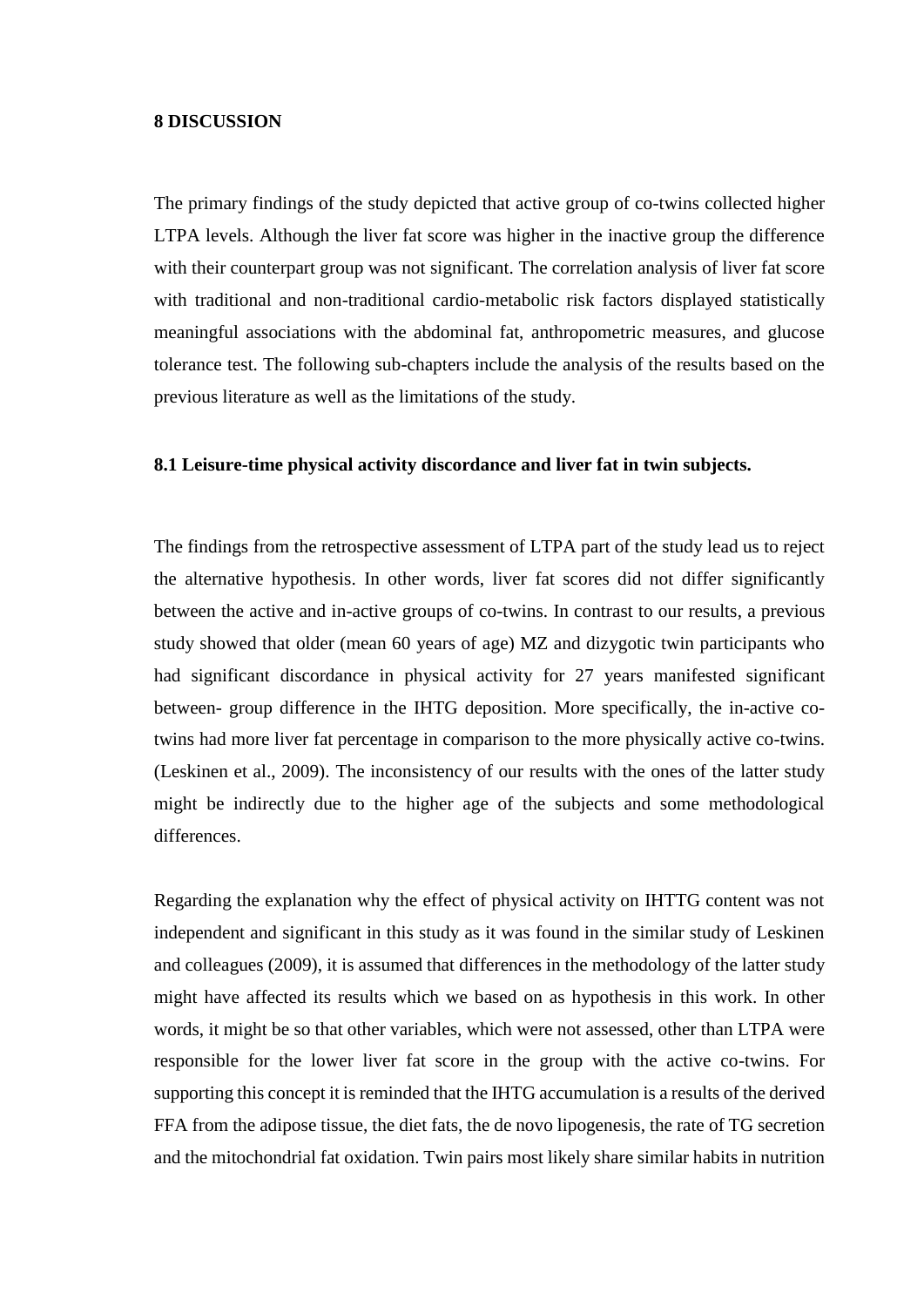as well as similar childhood family environment. However, in the study of Leskinen and coworkers (2009) although total energy consumption and alcohol intake were assessed in the time point of measurements, neither serum lipids nor specific nutrients intake were distinguished. These two variables are potential influencers of IHTG content. Taking all these into consideration, we could mention that the difference on the liver fat scores might be ascribed on those factors that were not assessed retrospectively as LTPA was. Presumably, the dietary preferences and the lipid profile were different between the pairs due to the higher age and the effect of LTPA was minor in this study. Hence, these methodological differences might have given false basis for our hypothesis.

Nevertheless, the higher likely reason of the retention of the null hypothesis is the rather similar BMI between the groups in our study that subsequently affects the IHTG content. Findings from the study of Pietilainen and colleagues (2005) depicted that MZ twins with obesity discordance, defined by BMI difference over  $4 \text{ kg/m}^2$ , revealed considerable higher liver fat scores for obese co-twins, whilst twin pairs with BMI differences  $\leq$ 2 kg/m<sup>2</sup> had no difference in liver fat score. Additionally, exercise effects on liver fat deprived mainly by the reduction of hepatic fats availability and synthesis and the increase on the hepatic TG oxidation. It is mentioned though, that once the body mass kept constant the modulation of the liver fat might be modest. (Brouwers et al., 2016). Therefore, the cause of why the active subjects in this study did not manifest less liver fat might hide under the fact that they did not differ on body mass from the in-active co-twins.

On the other hand, there are findings showing that liver fat is associated more specifically to VAT than SAT or BMI (Westerbacka et al., 2004; Burgert et al., 2006), although that has not been supported by other findings (Seppala-Lindroos et al., 2002). The alternative hypothesis in the first question of this work was based on the premise that the higher contributor of the IHTG content is the circulating FFA from the adipose tissue (Donnelly et al., 2005). Also, it has been supported that VAT drains more FFA to the liver than SAT do (Ibrahim et al., 2009). Moreover, both in the work with the older twin subjects (Leskinen et al., 2009) and in our study sample, the twins with LTPA discordance had significant differences in VAT and total body fat percentage (Table 3), whilst they manifested no difference in anthropometrics (BMI, WC) and in SAT. Subsequently, it is assumed that also in my work the active co-twins would have had less ITHG once they had significant less VAT. However, Tiikkainen and colleagues (2001) revealed that the reduction of liver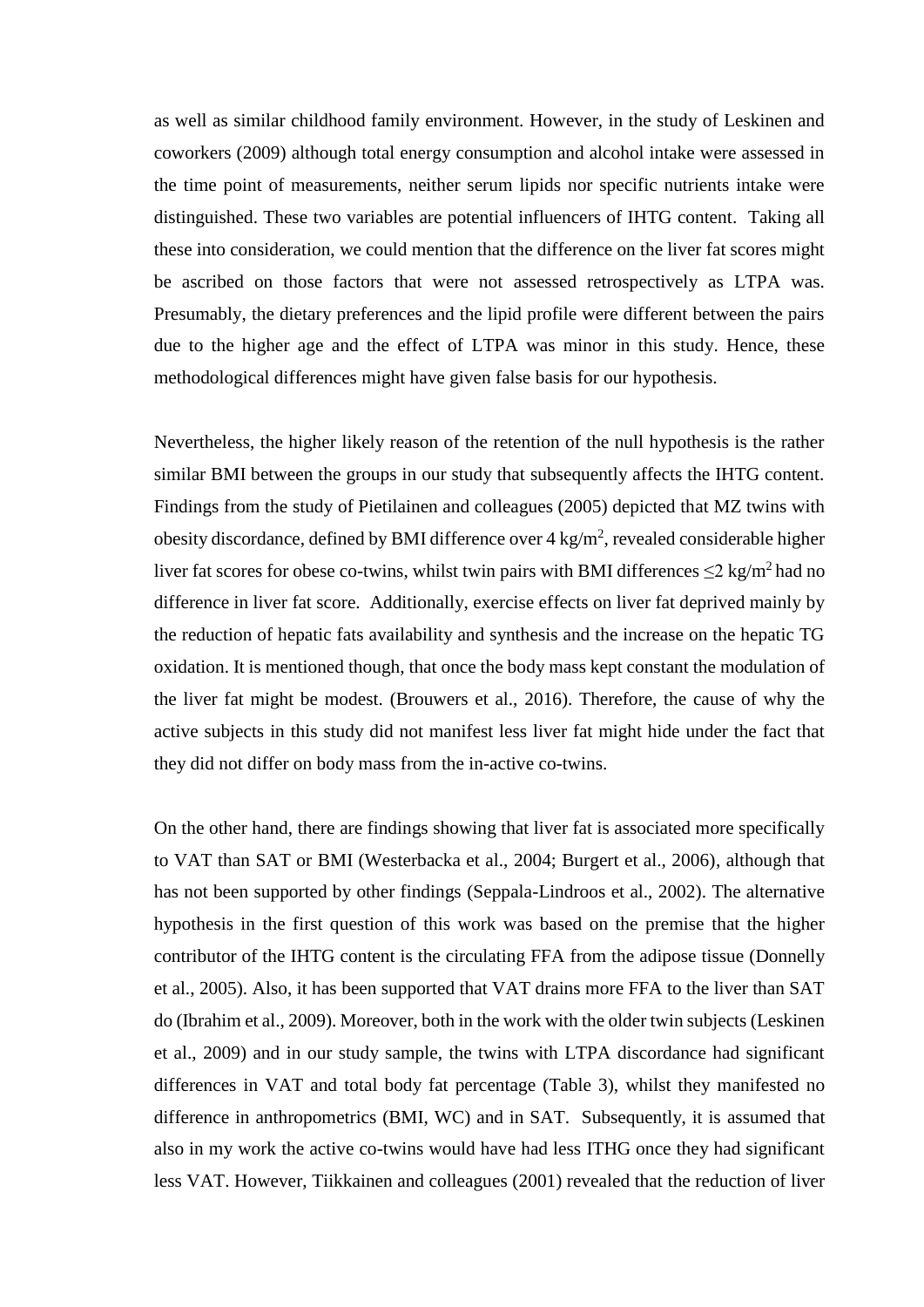fat after 8% loss in body mass in obese women associated significantly with the initial magnitude of IHTG deposition rather than the changes in VAT or SAT. The IHTG decrease was substantially higher in those women with higher initial liver fat content regardless the similar intra-abdominal and subcutaneous fat loss. Last but not least, the researchers speculated that variables other that VAT and SAT might regulate liver fat. (Tiikkainen et al., 2001). The fact that in this study both groups' fatty liver content was averagely low (non-log transformed IHTG=7.2%) might explain the reason why there was no substantial difference between the groups regardless the positive correlation of IHTG content with total body fat percentage, SAT and VAT.

The strength of this work is the MZ twin pairs as subjects who are perfectly matched in terms of the genes and most likely, they have had similar environmental influence once they shared the same family childhood environment. By choosing the MZ twins with the most apparent LTPA discordant for substantial time period we can argue that the acquired habits of being physically active will be the solely responsible factor for any changes in health features. Measurements regarding the nutrient intake between the active and inactive twin group of our study showed that there was any difference neither in macronutrients nor in total energy intake (Rottensteiner et al., 2016). Thus, with the given findings we could state that IHTG content cannot be influenced considerably by the amount of LTPA at this age group of apparently healthy males with similar nutrient intake. Compared to the general observational studies and control trials, studies with MZ twin pairs discordant in LTPA avoid the highly potential risk of individual variability on the responses to physical activity that might over or under estimate the real independent effect of exercise on health factors. Additionally, the method of MRI as a valid and reliable method of liver fat content increases the strength of our findings.

Notwithstanding, the first part of the study has some limitations. The retrospective method of assessing the LTPA indexes hides the recalling error from the subjects regarding the levels of LTPA. Furthermore, the number of our participants was rather small and inadequate to reveal any statistical significant differences. Subsequently, we cannot extrapolate the results to the population. Nevertheless, it has been clear that regular participation in physical activities induce several acute and long-standing health benefits. Thus, it goes without saying that the consistency in adherence on physical activity guidelines will be evoking beneficial health results.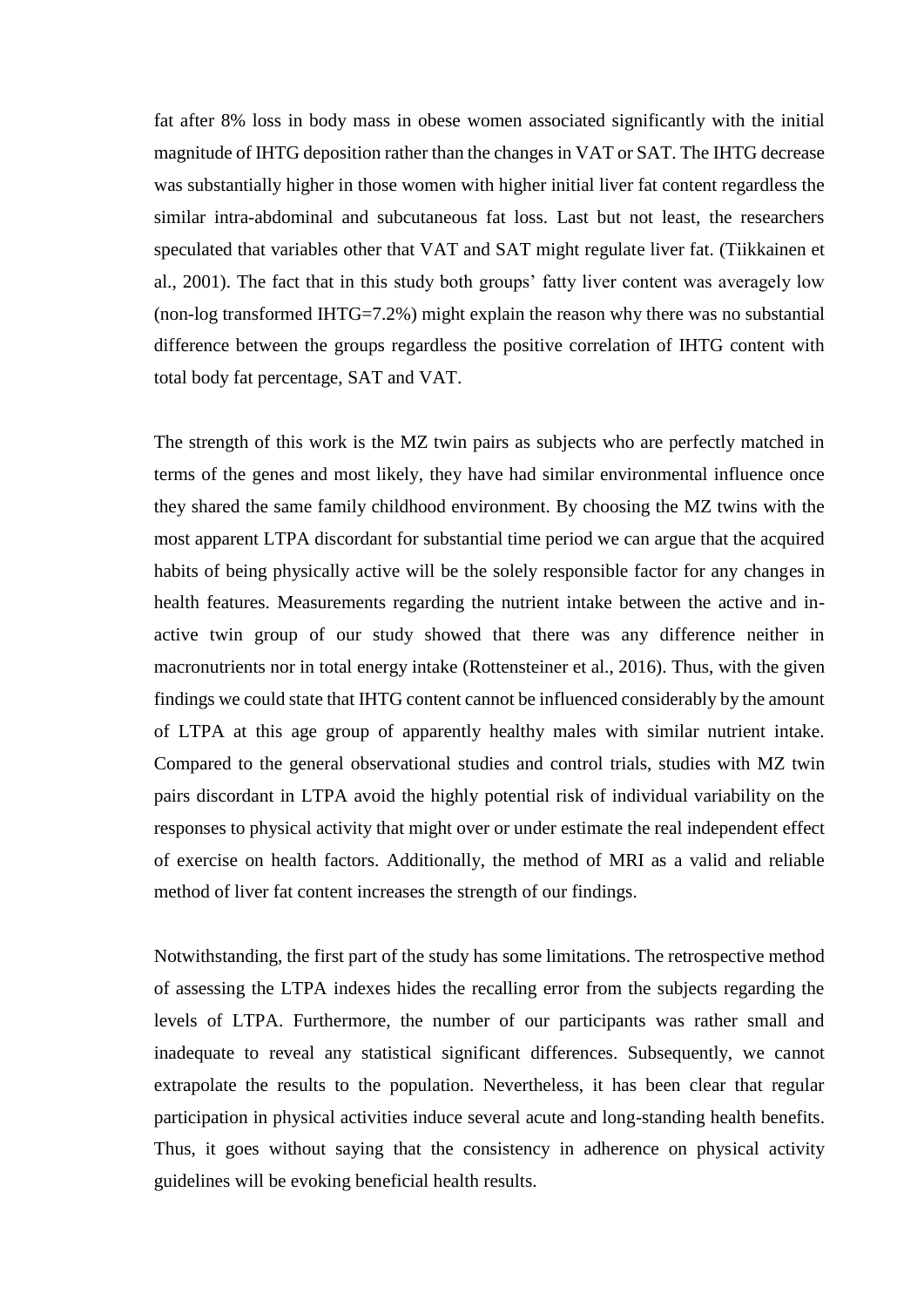## <span id="page-44-0"></span>**8.2 Association between liver fat score, cardio-metabolic risk factors and physical activity.**

Regarding the findings of the cross-sectional part of our study which included all the 23 MZ twin subjects (N=46) lead us to reject partly the null hypothesis which stated that liver fat would not have any association with cardio-metabolic risk factors. More specifically, we had expected that liver fat would have associated with BMI, WC, SAT, VAT and total body fat percentage and features of insulin resistance. However, there was no association among liver fat score and BP, lipid profile and the rest measurements of glucose homeostasis. Therefore, due to the lack of association of the latter variables as well as the LTPA with the liver fat score, the stated alternative hypothesis is rejected.

The adipose tissue has been found to be the major source of non-esterified fatty acids of the liver for IHTG formation (Donnelly et al., 2005). Especially, the increased abdominal adipose tissue measured by tools which take into account the circumference of waist and height (waist to height ratio), has been associated stronger with cardio-metabolic risk, even in apparently normal weight individuals defines by BMI and WC (Li et al., 2013). Moreover, in a prospective study the hazard ratio for stroke, CVD and diabetes mellitus was bigger for the subjects with higher waist-hip-ratio compared to the increased BMI or WC even after the adjustment of BMI, age, cigarette smoking, SPB, total cholesterol, physical activity and alcohol intake (Canoy et al., 2007). Furthermore, a better predictor of cardio-metabolic risk has been deemed to be the ectopic fat that is located in the viscera and the liver (Britton  $\&$  Fox, 2011). Findings from two big cohort studies depict the high association of the VAT, the SAT and the liver fat with cardio-metabolic risk and also the association between two factors (Speliotes et al., 2010; Liu et al., 2011), while the liver fat content has been proposed to be stronger determinant for coronary calcification and metabolic syndrome (Lee et al., 2012; Lee et al., 2015b). The findings of our work are consistent with these results regarding the association of the liver fat and the SAT as well as the VAT, yet in healthy individuals.

Regarding the percentage of total body fat and the liver fat score, we found that there was a positive significant correlation between these variables. Previous findings showed that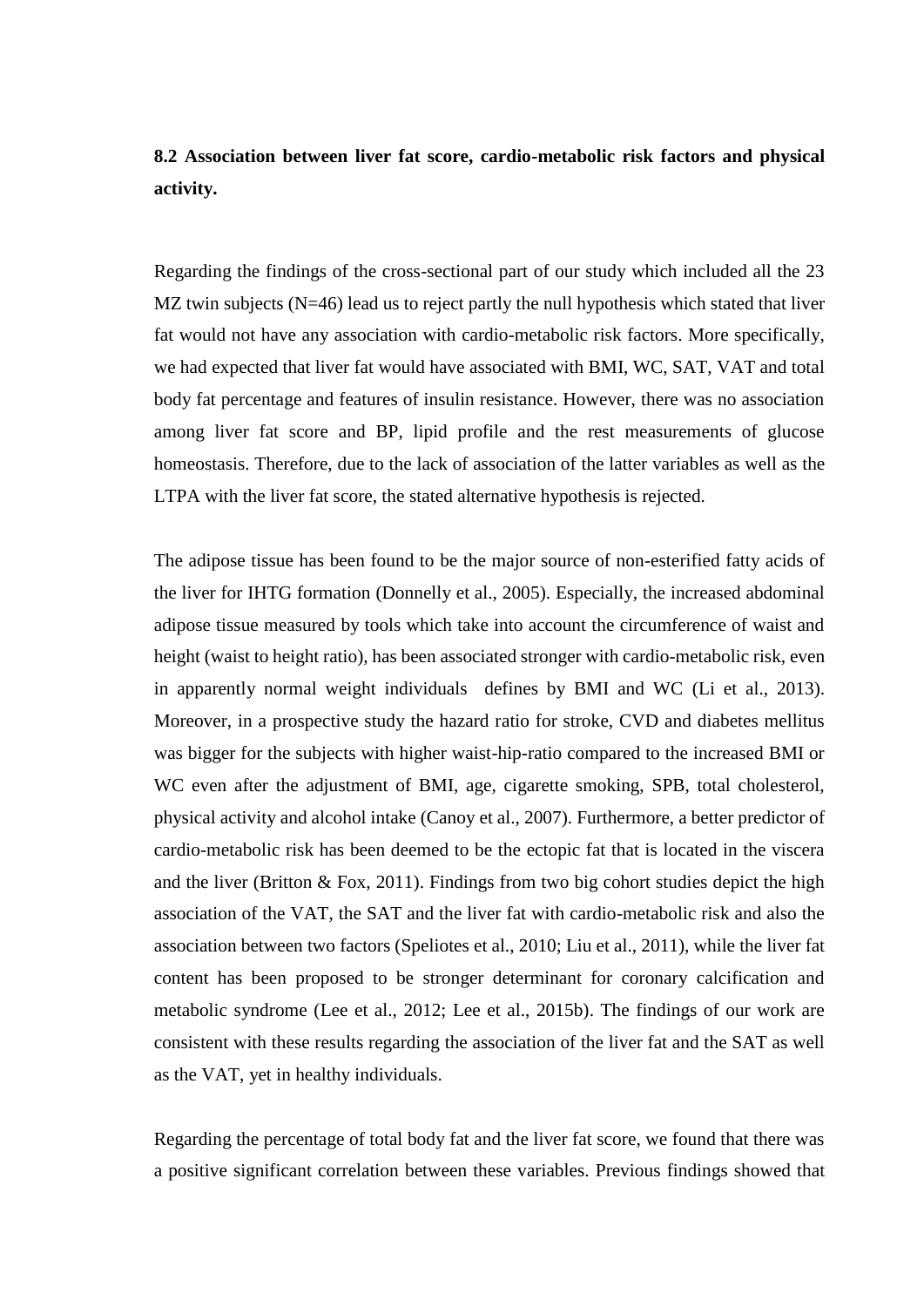there was no association between these two variables in obese adolescents with fatty liver (Burgert et al., 2006). On the other hand, only when adult patients with simultaneous NAFLD and obesity manifested significant higher total body fat percentages in contrast to those with only present of NALFD (Lee et al., 2015).

On the association of the liver fat with glucose homeostasis and insulin sensitivity, previous finding has demonstrated that healthy subjects with liver fat had higher endogenous glucose production in the hyperinsulinemic state, as well as worst suppression of the endogenous glucose during the last 60 minutes of the 300-minute euglycemic insulin clamp, compared to the healthy individuals without fatty liver (Seppala-Lindroos et al., 2002). Likewise, the absence of the substantial liver fat failed to manifest hepatic insulin resistance in both severely obese groups with difference in the grades of obesity (Magkos et al., 2010). Findings from our study evidenced that HS associated positively only with the OGTT 30 min insulin.

As far as the blood lipids and BP association with HS, two big cohort studies depicted that there is a positive association between liver fat content, BP and TG as well as negative correlation with HDL-c regardless the age. However, when the traits of obesity were adjusted for the analysis BP stopped being related with HS (Patel et al., 2015), and only HDL-c and TG retained correlated (Speliotes et al., 2010). In line with the latter study and the association of HS with the blood lipids Magkos and colleagues (2010) found that the absence of fatty liver in obesity of class I did not evoke any difference in the VLDL-TG levels in comparison to the significantly counterpart group with obesity class III. (Magkos et al., 2010). Our results showed absence of correlation between HS, BP and blood lipids in our cross sectional analysis of the healthy young adults. Likewise, liver fat score did not correlate with the prospectively assessed LTPA. As we mentioned in the previous subchapter the absence of this association might be ascribed to the averagely normal weight and liver fat content of our subjects (Brouwers et al., 2016) .

Concerning our findings about the relationship between VAT with IHTG deposition independently of SAT and BMI, previous findings has depicted that Japanese women with MS and simultaneous elevated VAT were more prone to have fatty liver compared to those with MS and elevated SAT (Sogabe et al., 2014). Similarly, Pietilainen and colleagues (2005) have supported that the acquired obesity in MZ twins (defined predominantly by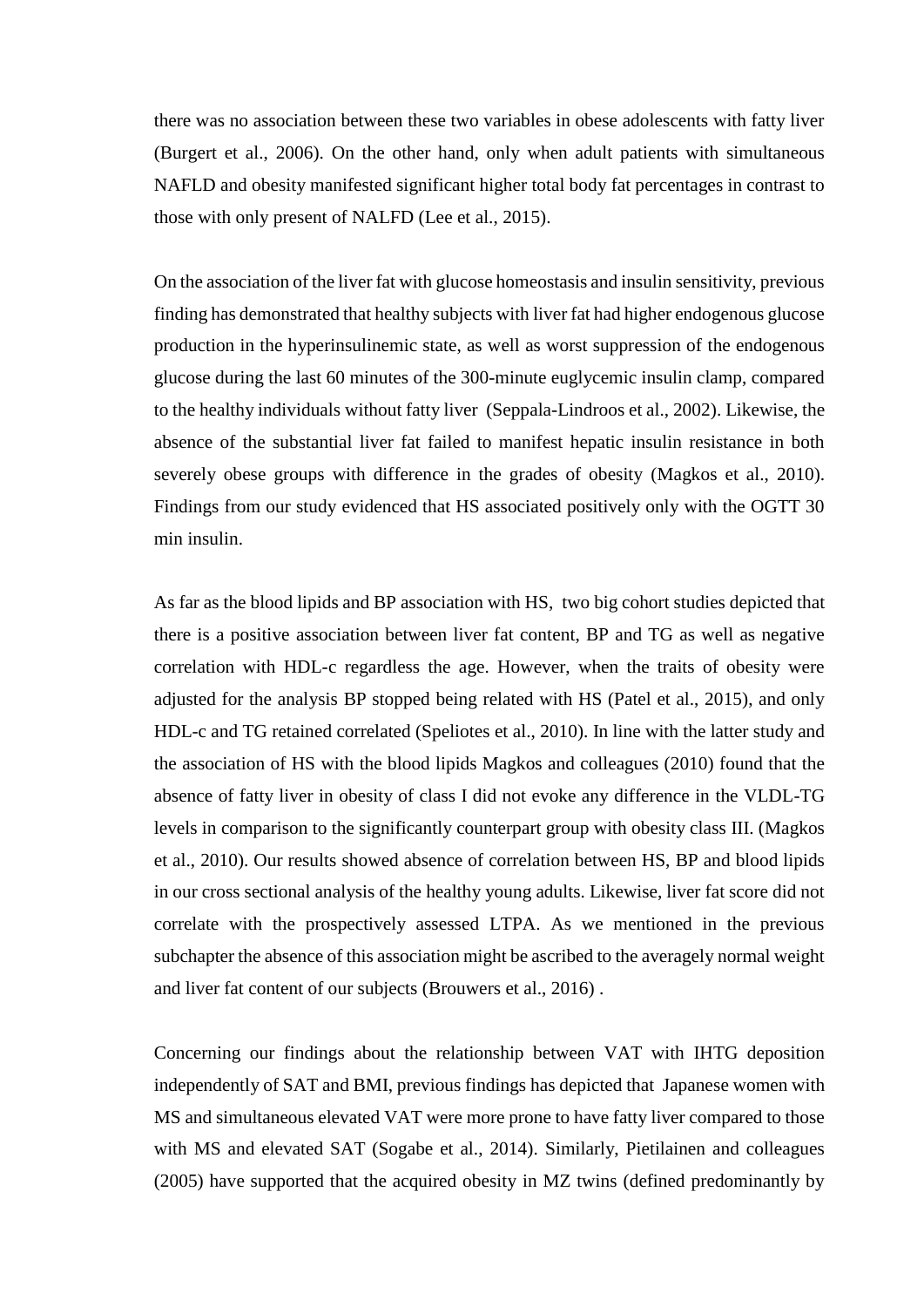the elevated SAT) associated with elevated IHTG content. However, this relationship does not demonstrate causality and it might be so that the VAT, which also associated with HS, mediates to this correlation. (Pietilainen et al., 2005).

In regards to the underlying physiological mechanism that explains the interaction between VAT and fatty liver have not yet been fully elucidated. However, it is supported that the link derives from the dysfunctional cross-talk between the VAT and the liver. More specifically, FFA and adipocytokines influx to the liver mediate abnormal liver fat content. Also, insulin resistance in parallel with the oxidative stress and the low grade inflammation are presumed as the main factors that connect VAT with excess IHTG. (Verrijken, Francque, & Gaal, 2011). Due to cellular differences between the SAT and VAT, the latter are more prone to have large adipocytes which are less insulin sensitive, more lipolytic and tolerant to the anti-lypolitic effect of insulin (Ibrahim, 2010, 12).

Moreover, this work's association of HS with the OGTT 30 minute insulin might be explained with caution as a sign of hepatic insulin abnormal sensitivity. Abdul-Ghani and colleagues (2007) demonstrated that an equation that takes into account the levels of glucose and insulin from 0 minute to 30 minute of the OGTT correlated significantly with the most definitive method of hyperinsulinemic-euglycemic clamp about the hepatic insulin resistance. The explanation relies on the premise that the initial response of the insulin after the rise of blood glucose aims to suppress the hepatic endogenous production. Thus, the increase in the initial glucose and insulin levels following the ingestion of glucose depicts a failure of the pancreatic β-cells for adequate insulin production or impaired hepatic insulin sensitivity. (Abdul-Ghani et al., 2007).

Although it has not yet been elucidated whether fatty liver is a cause or an effect of impaired glucose tolerance and MS, the potential association has supported to depend on the hepatic insulin resistance. In the state of elevated VAT, the hypertrophic adipocytes tend to increase the flux of adipocytokines such as resistin, adiponectin and leptin. Increased levels of resistin found in obese individuals antagonize liver insulin action, whilst, although leptin promotes insulin-sensitivity, obesity has been associated with leptin resistance. Moreover, adiponectin facilitate insulin action, which has been also found low in obesity. Hence, the maleficent secretion of those adipocytiokines might underlie the hepatic steatosis and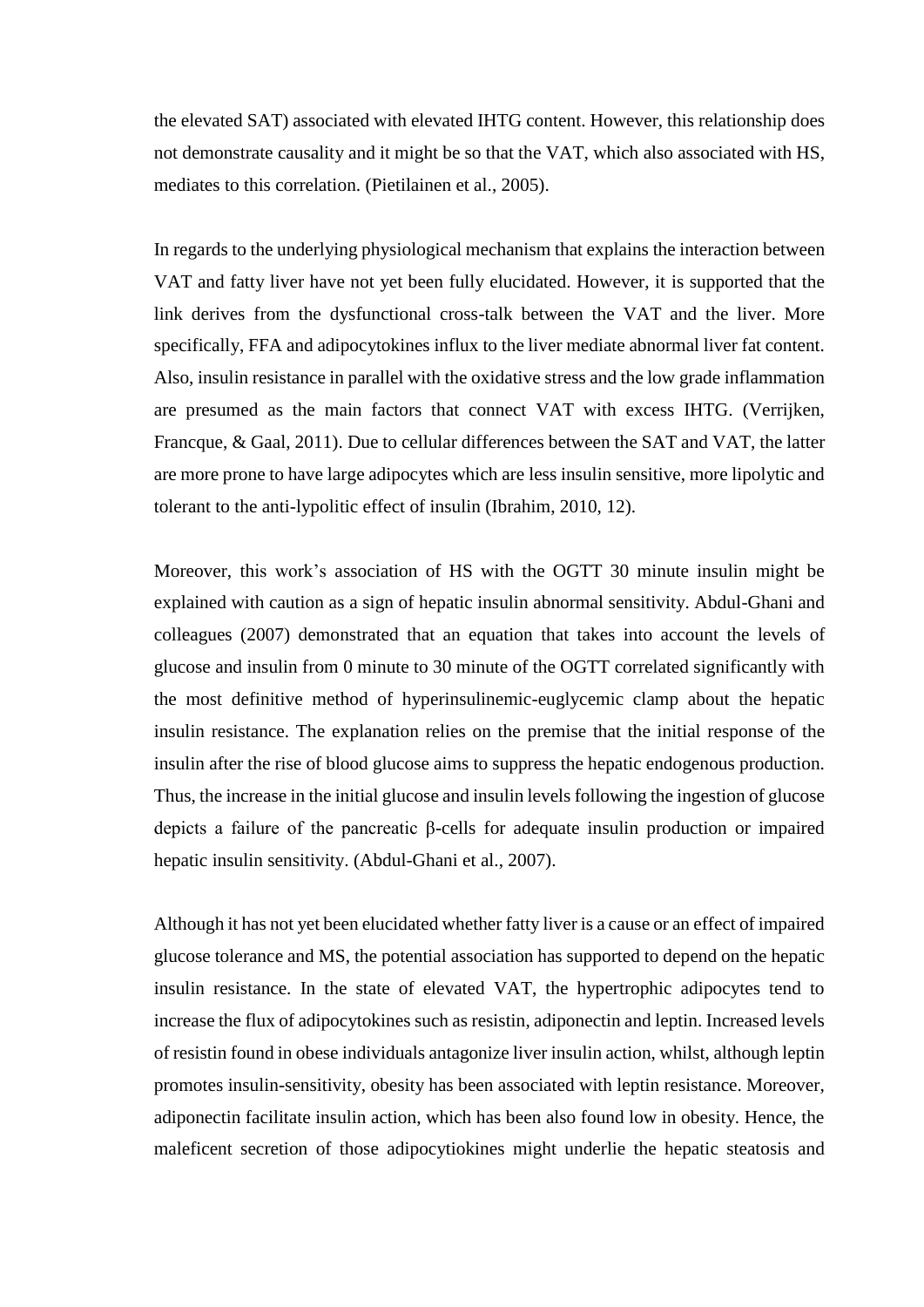impaired hepatic insulin function in obesity and even non-obese with abnormally high VAT. (Buechler et al., 2011).

In regards to the strengths of this part of our work we could mention that our results are consistent with the literature and confirm the importance of liver fat score once has been related with the high risk fat compartments even in the absence of overt abnormal values of cardio-metabolic risk factors. We cannot presume whether associations of liver fat with high risk could remain and contribute to future lesions or not but based on the literature the liver fat, even in some cases regardless the increased BMI, might be the hepatic manifestation of MS.

Finally, it goes without saying that the low number of our participants is a major limitation of our work and we cannot extrapolate our result into the population. Furthermore, the nature of cross-sectional analysis does not imply causal relationships but only association. That means that other factors, which have not been taken into account, might affect our findings.

## <span id="page-47-0"></span>**8.3 Conclusion**

In conclusion, ectopic fat in areas such as the liver and the viscera is believed to mediate the cardio-metabolic lesions of obesity. The presence of ectopic adipose tissue has also been pointed out as the cause of metabolic syndrome manifestation in non-obese population. Physical activity and exercise have been associated reversely with obesity and with the obesity-related metabolic dysfunctions. However, there exists a challenge to test the independent contribution of physical activity on the amelioration of metabolic factors. Previous studies have found that chronic adherence on physical activity might evoke lower levels of visceral and liver fat and that effect was independent of genetic background and total energy expenditure.

In this study, the effect of physical activity was examined on intrahepatic fat in heathy young adults without any overt health issues. Results showed that even though the less active co-twins had significantly higher VAT compared to the active counter parts that did not translate into higher liver fat scores. It has been supported that levels of physical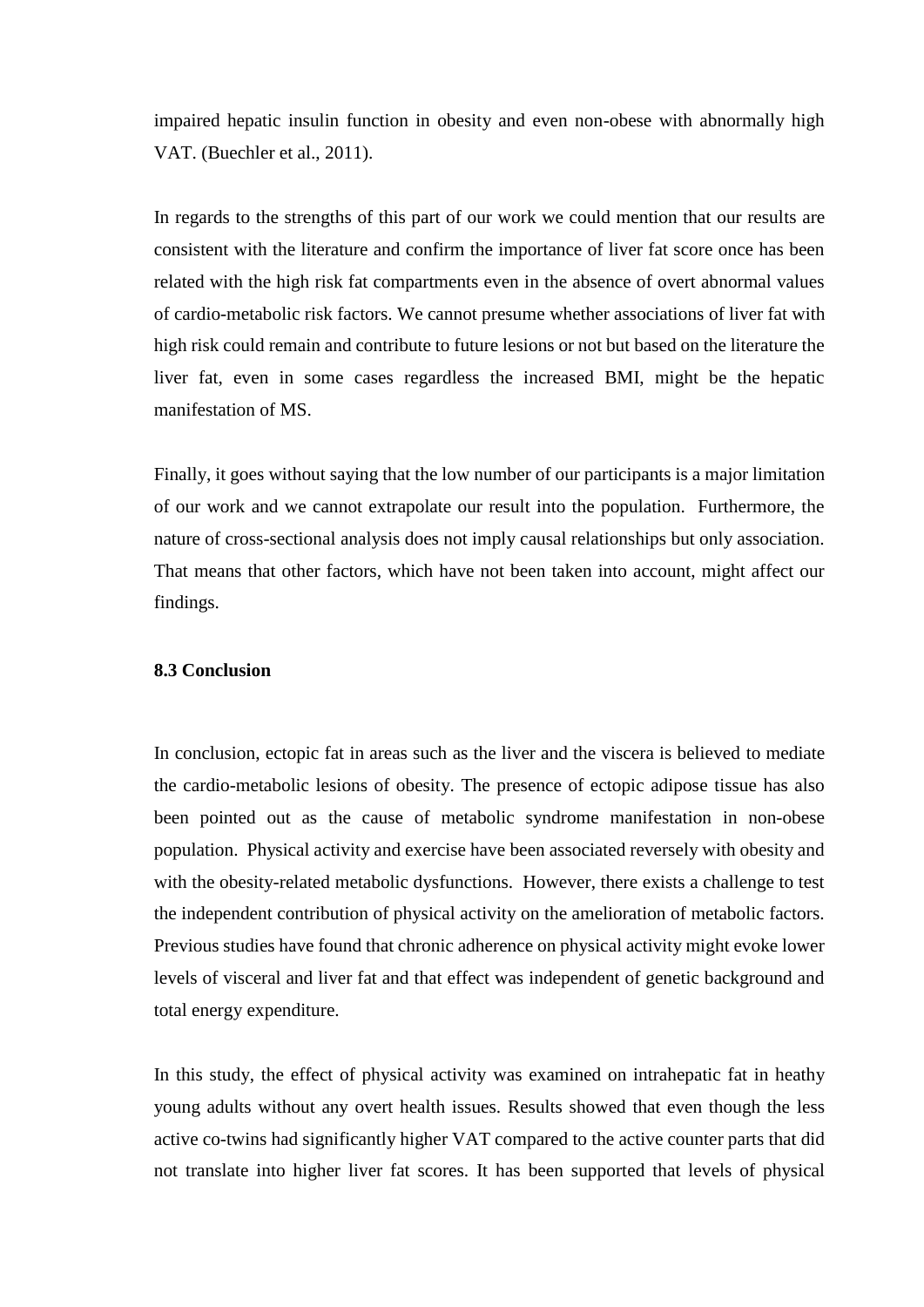activity, the nutrient intake, the initial liver fat and the body mass are some factors that determine the reduction of the IHTG content by the physical activity. Even though in this work the co-twin groups had significant discordance in the LTPA there was no statistical significant difference on liver fat score. It is presumed that the explanation to this result is the absence of abnormal liver fat scores, the lack of substantial BMI deference nutrient and total energy intake between the active and inactive co-twins. It is worth mentioning that once VAT is associated positively with hepatic steatosis it is rather important to encourage the chronic adherence in physical activity in order to minimize a potential future increase in hepatic fat and subsequent possible metabolic lesions.

Moreover, additionally to the correlation of liver fat with the visceral fat other cardiometabolic risk factors have been found to be associated with these ectopic fat areas. Several studies have supported the notion that fat distribution is stronger correlator with risk factors of cardio-metabolic abnormalities than anthropometrically-determined obesity. Both visceral fat and liver fat are considered the main determinants of this association even though it is not yet fully elucidated which variable plays the major role.

Therefore, we performed a cross-sectional analysis to examine the association of liver fat with variables of abdominal fat, anthropometrics, blood lipids, glucose homeostasis and physical activity in a sample consisted from healthy young adults in middle thirties who had no overt health issues. The findings depicted a series of significant moderate positive correlations between liver fat scores and the anthropometric measurements such as WC and BMI as well as with variables of abdominal adipose tissue like VAT and SAT and total fat percentage. Also, there existed an association between liver fat and the level of 30min insulin of the OGTT. Interestingly, the association between liver fat and VAT remained significant moderate and positive after statistical adjustment of SAT, WC and BMI. The positive correlations of these observational studies are not translated as causal relationships between HS and the cardio-metabolic factors but they confirm the link between the ectopic fat areas with the local and systemic functions. Based on these results and previous perspective studies, it can carefully be suggested that even apparently healthy young adults should be careful with their nutritional and activity habits in order to minimize the future risk of cardio-metabolic abnormalities.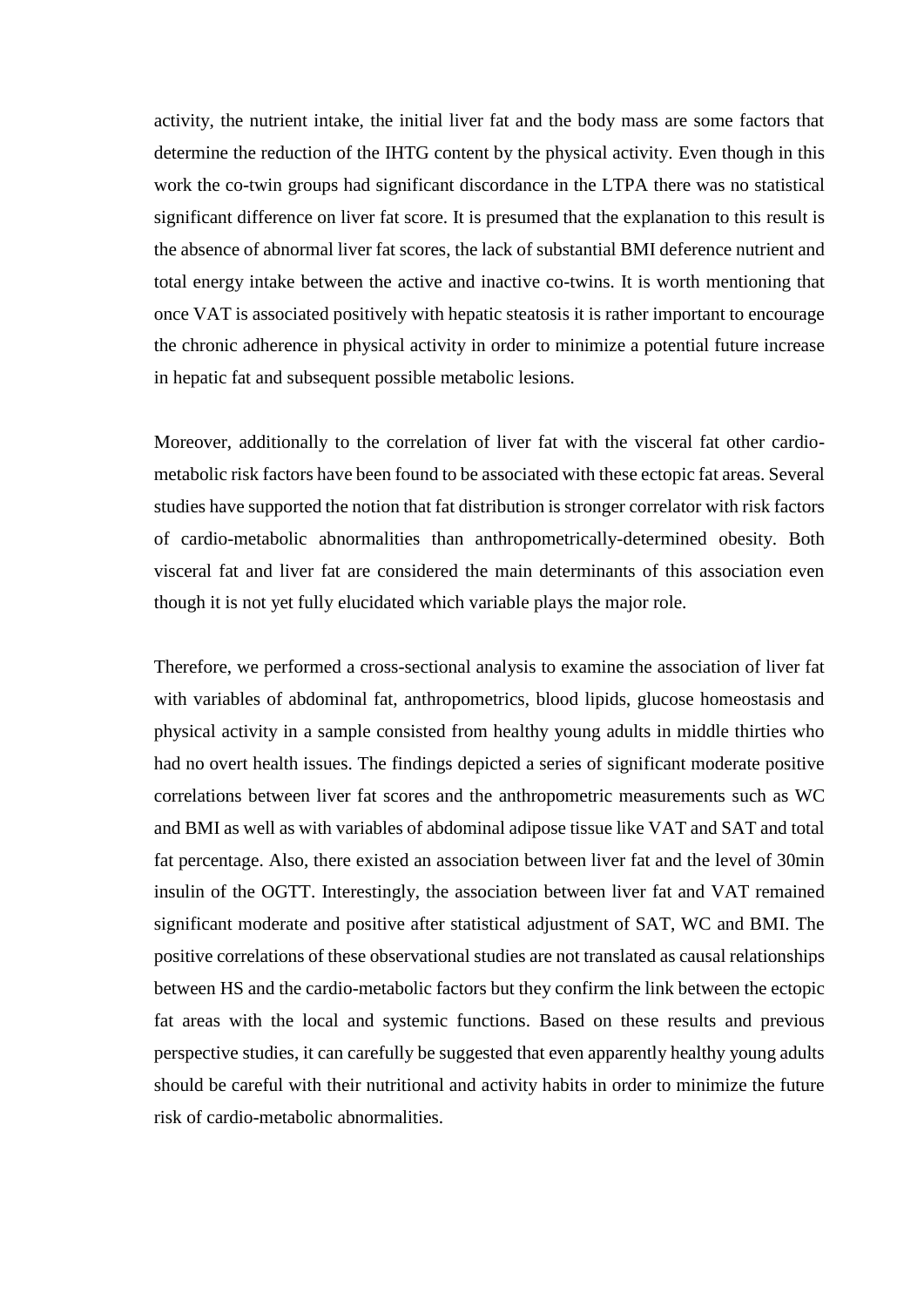#### <span id="page-49-0"></span>**9 REFERENCES**

- Abdul-Ghani, M. A. (2007). Muscle and liver insulin resistance indexes derived from the oral glucose tolerance test. (Clinical report). Diabetes Care, 30(1), p. 89.
- Baecke, J. A., Burema, J, Frijters, J. E. (1982) A short questionnaire for the measurement of habitual physical activity in epidemiological studies. American Journal of Clinical Nutrition, 36, p. 936-942.
- Bellentani, S., Scaglionia F., Marino, M., Bedogni, G. (2010). The epidemiology of nonalcoholic fatty liver disease. Digestive Diseases, 28, p. 155-161.
- Bjermo, H., Iggman, D., Kullberg, J., Dahlman, I., Johansson L., Persson, L., Risérus, U. (2012). Effects of n-6 PUFAs compared with SFAs on liver fat, lipoproteins, and inflammation in abdominal obesity: A randomized controlled trial. American Jounal of Clinical Nutrition, 95, p. 1003-12.
- Britton, K. A., & Fox, C. S. (2011). Ectopic fat depots and cardiovascular disease. Circulation, 124, p. 837-841.
- Brookes, M. J. (2007). Hypertension and fatty liver: Guilty by association? Journal of Human Hypertension, 21(4), p. 264.
- Brouwers, B., Hesselink, M. K. C., Schrauwen, P., & Schrauwen-Hinderling, V. B. (2016). Effects of exercise training on intrahepatic lipid content in humans. Diabetologia, 59(10), p. 2068-2079.
- Brown, M. S., & Goldstein, J. L. (2008). Selective versus total insulin resistance: A pathogenic paradox. Cell Metabolism, 7(2), p. 95-96.
- Buechler, C. (2011). Adiponectin, a key adipokine in obesity related liver diseases. World Journal of Gastroenterology, 17(23), p. 2801.
- Burgert, T. S., Taksali, S. E., Dziura, J., Goodman, T. R., Yeckel, C. W., Papademetris, X., Caprio, S. (2006). Alanine aminotransferase levels and fatty liver in childhood obesity: Associations with insulin resistance, adiponectin, and visceral fat. The Journal of Clinical Endocrinology & Metabolism, 91(11), p. 4287-4294.
- Canoy, D., Boekholdt, S. M., Wareham, N., Luben, R., Welch, A., Bingham, S., Khaw, K. (2007). Body fat distribution and risk of coronary heart disease in men and women in the european prospective investigation into cancer and nutrition in norfolk cohort: A population-based prospective study. Circulation, 116, p. 2933-2943.
- Chatrath, H., Vuppalanchi, R., & Chalasani, N. (2012). Dyslipidemia in patients with nonalcoholic fatty liver disease. Seminar in Liver Disease, 32(1), p. 22-29.
- Cohen, Horton, & Hobbs. (2011). Human fatty liver disease: Old questions and new insights. Science, 332(6037), p.1519.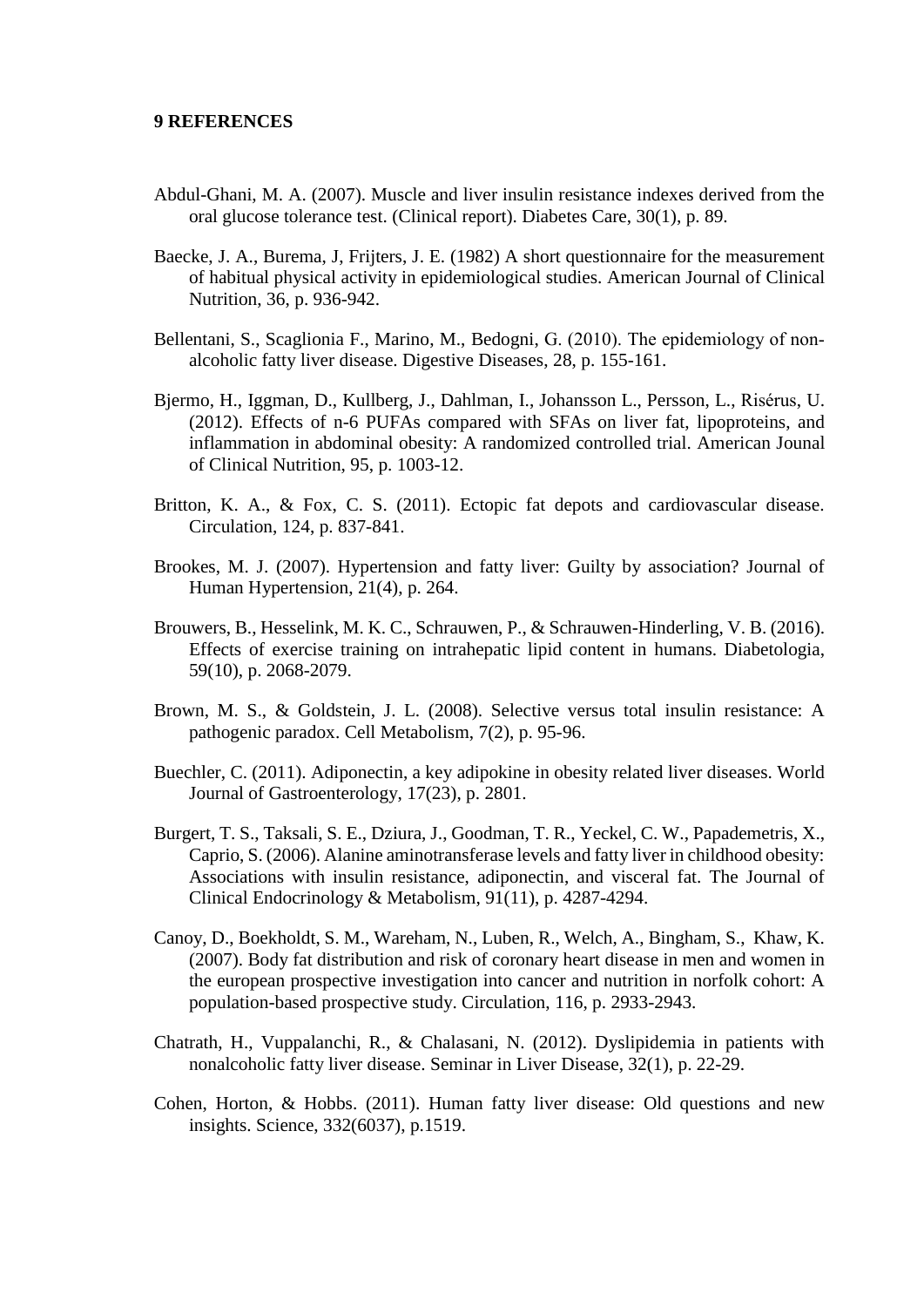- Cornier, M., Després, J., Davis, N., Grossniklaus, D. A., Klein, S., Lamarche, B. Poirier, P. (2011). Assessing adiposity: A scientific statement from the american heart association. Circulation, 124 p. 1996-2019.
- Després, J. (2012). Body fat distribution and risk of cardiovascular disease: An update. Circulation, 126, p.1301-1313.
- Donnelly, K. L., Smith, C. I., Schwarzenberg, S. J., Jessurun, J., Boldt, M. D., & Parks, E. J. (2005). Sources of fatty acids stored in liver and secreted via lipoproteins in patients with nonalcoholic fatty liver disease. Journal of Clinical Investigation, 115, p. 1343- 1351.
- European Cardiovascular Disease Statistics (2017). [http://www.ehnheart.org/cvd](http://www.ehnheart.org/cvd-statistics/cvd-statistics-2017.html)[statistics/cvd-statistics-2017.html.](http://www.ehnheart.org/cvd-statistics/cvd-statistics-2017.html)
- Fabbrini, E., Mohammed, B. S., Magkos, F., Korenblat, K. M., Patterson, B. W., & Klein, S. (2008). Alterations in adipose tissue and hepatic lipid kinetics in obese men and women with nonalcoholic fatty liver disease. Gastroenterology, 134(2), p. 424-431.
- Fabbrini, E., Sullivan, S., & Klein, S. (2010). Obesity and nonalcoholic fatty liver disease: Biochemical, metabolic, and clinical implications. Hepatology, 51(2), p. 679-689.
- Fishbein, M. H., Gardner, K. G., Potter, C. J., Schmalbrock, P., & Smith, M. A. (1997). Introduction of fast MR imaging in the assessment of hepatic steatosis. Magnetic Resonance Imaging, 15(3), p. 287-293.
- Gazelle, G. S., & Haaga, J. R. (1992). Hepatic neoplasms: Surgically relevant segmental anatomy and imaging techniques. American Journal of Roentgenology, 158(5), p.1015-1018.
- Goodpaster, B. H., DeLany, J. P., Otto, A. D., Kuller, L., Vockley, J., South-Paul, J. E., . Jakicic, J. M. (2010). Effects of diet and physical activity interventions on weight loss and cardiometabolic risk factors in severely obese adults: A randomized trial. The Journal of the American Medical Association, 304(16), p. 1795(8).
- Green, C. J., & Hodson, L. (2014). The influence of dietary fat on liver fat accumulation. Nutrients, 6, p. 5018-5033.
- Grundy, S. M., Brewer, H. B., Jr, Cleeman, J. I., Smith, S. C., Jr, Lenfant, C., & Conference Participants. (2004). Definition of metabolic syndrome: Report of the national heart, lung, and blood institute/american heart association conference on scientific issues related to definition. Arteriosclerosis, Thrombosis, and Vascular Biology, 28, p. 629- 636.
- Ibrahim, M. (2010). Subcutaneous and visceral adipose tissue: Structural and functional differences. Obesity Reviews, 11, p. 11-18.
- Jarrar, M. H. (2008). Adipokines and cytokines in non‐alcoholic fatty liver disease. Alimentary Pharmacology & Therapeutics, 27(5), p. 412-421.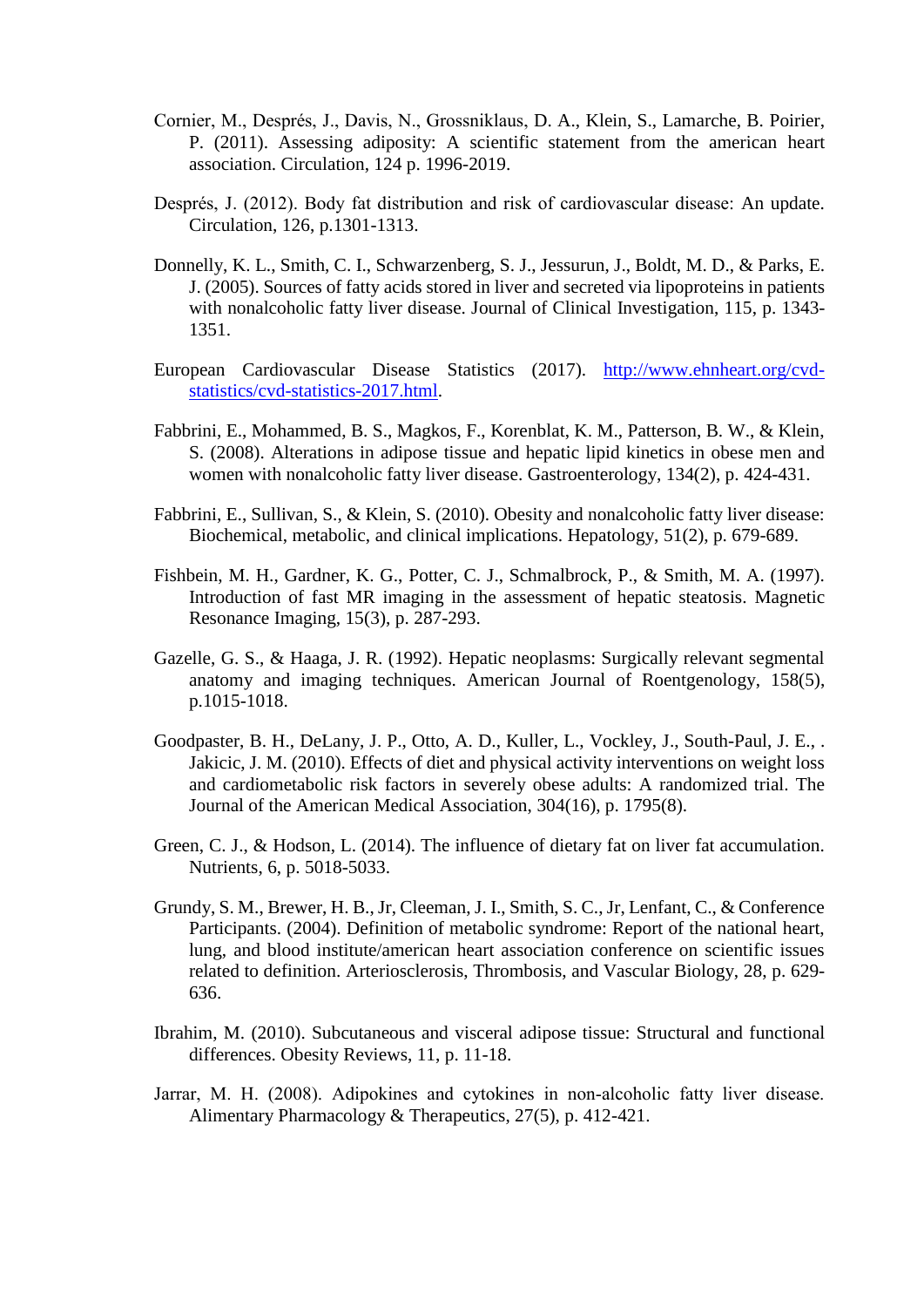- Keating, S. E., Hackett, D. A., George, J., & Johnson, N. A. (2012). Exercise and nonalcoholic fatty liver disease: A systematic review and meta-analysis. Journal of Hepatology, 57(1), p.157-166.
- Kistler, K. D., Brunt, E. M., Clark, J. M., Diehl, A. M., Sallis, J. F., & Schwimmer, J. B. (2011). Physical activity recommendations, exercise intensity, and histological severity of nonalcoholic fatty liver disease. American Journal of Gastroenterology, 106(3), p. 460-468.
- Kotronen, A., & Yki-Järvinen, H., (2008). Fatty Liver: A Novel Component of the Metabolic Syndrome. Arteriosclerosis, Thrombosis, and Vascular Biology, 28(1), p. 27-38.
- Kuk, J. L., Davidson, L. E., Hudson, R., Kilpatrick, K., Bacskai, K., & Ross, R. (2008). Association between dietary fat intake, liver fat, and insulin sensitivity in sedentary, abdominally obese, older men. Applied Physiology, Nutrition, and Metabolism, 33(2), p. 239-245.
- Lee, J. (2012). Comparison of visceral fat and liver fat as risk factors of metabolic syndrome. Journal of Korean Medical Science, 27(2), p. 184.
- Lee, M. (2015). Metabolic Health Is More Important than Obesity in the Development of Nonalcoholic Fatty Liver Disease: A 4-Year Retrospective Study. Endocrinology and Metabolism, 30(4), p. 522-530.
- Lee, M. (2015b). Higher association of coronary artery calcification with non-alcoholic fatty liver disease than with abdominal obesity in middle-aged Korean men: The Kangbuk Samsung Health Study. Cardiovascular Diabetology, 14(1).
- Leskinen, T., Sipilä, S., Alen, M., Cheng, S., Pietiläinen, K. H., Usenius, J., Kujala, U. M. (2009). Leisure-time physical activity and high-risk fat: A longitudinal populationbased twin study. International Journal, 33, p. 1211-1218.
- Li, W., Chen, I., Chang, Y., Loke, S., Wang, S., & Hsiao, K. (2013). Waist-to-height ratio, waist circumference, and body mass index as indices of cardiometabolic risk among 36,642 taiwanese adults. European Journal of Nutrition, 52, p. 57-65.
- Liu, J., Fox, C., Hickson, D., Bidulescu, A., Carr, J., & Taylor, H. (2011). Fatty liver, abdominal visceral fat, and cardiometabolic risk factors: The jackson heart study. The Journal of Clinical Endocrinology and Metabolism, 95(12), p. 5419-5426.
- Maersk, M., Belza, A., Stødkilde-Jørgensen, H., Ringgaard, S., Chabanova, E., Thomsen, H., Richelsen, B. (2012). Sucrose-sweetened beverages increase fat storage in the liver, muscle, and visceral fat depot: A 6-mo randomized intervention study. American Journal of Clinical Nutrition, 95(2), p. 283(7).
- Magkos, F., Fabbrini, E., Mohammed, B. S., Patterson, B. W., & Klein, S. (2010). Increased whole-body adiposity without a concomitant increase in liver fat is not associated with augmented metabolic dysfunction. Obesity, 18(8), p. 1510-1515.
- Mennesson N.,Dumortier J., Hervieu V., Milot L, Guillaud O., Scoazec JY., Pilleul F. (2009). Liver steatosis quantification using magnetic resonance imaging: A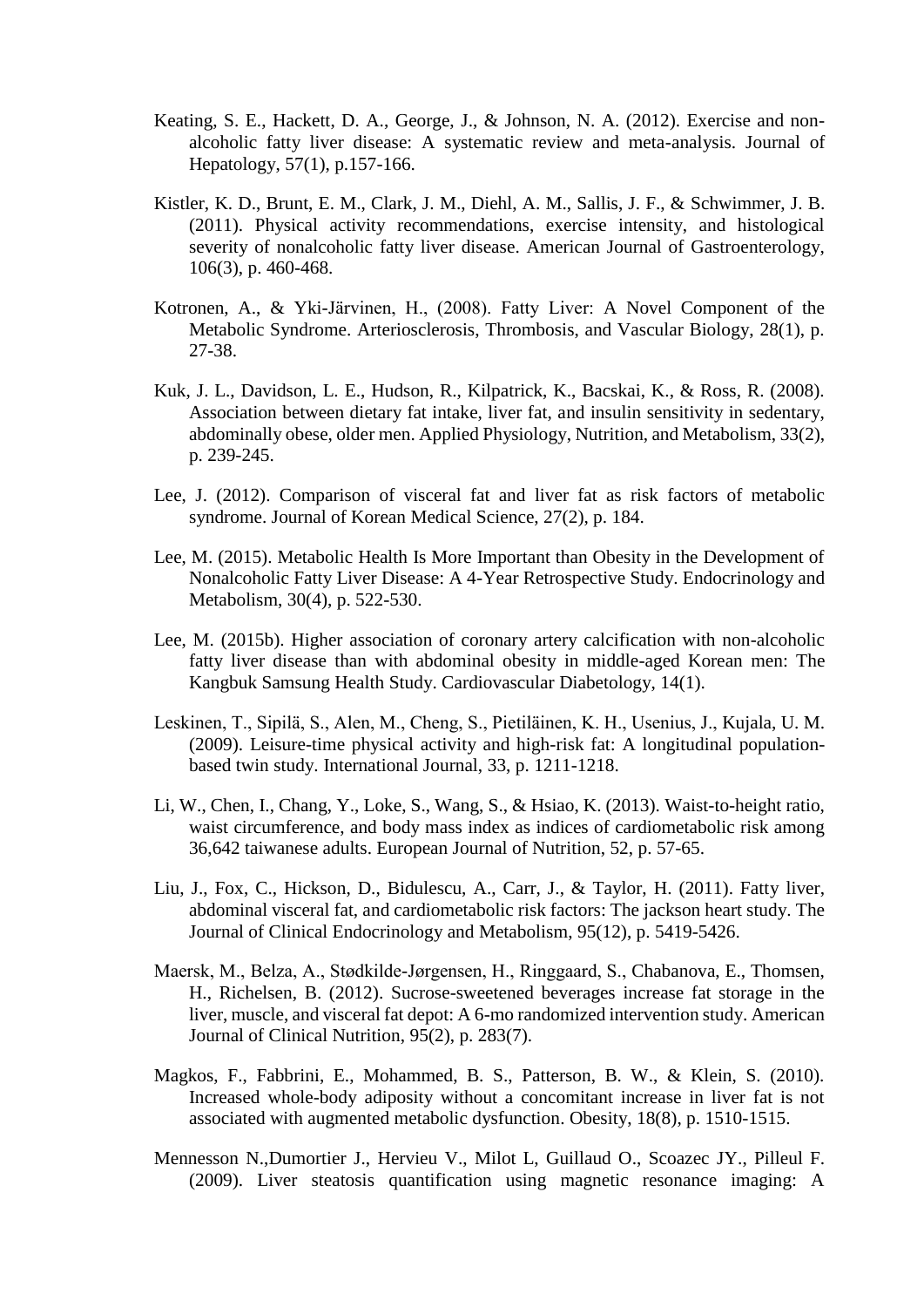prospective comparative study with liver biopsy. Journal of Computer Assisted Tomography, 33(5), p. 672-677.

- Musso, G., Cassader, M., Rosina, F., & Gambino, R. (2012). Impact of current treatments on liver disease, glucose metabolism and cardiovascular risk in non-alcoholic fatty liver disease (NAFLD): A systematic review and meta-analysis of randomized trials. Diabetologia, 55, p. 885-904.
- Nguyen-Duy, T., Blair, S. N., Nichaman, M. Z., Church, T. S., & Ross, R. (2003). Visceral fat and liver fat are independent predictors of metabolic risk factors in men American Journal of Physiology, 47(6), p. 1065-1071.
- Pacifico L, Di Martino M, Catalano C, Panebianco V, Bezzi M, Anania, C, Chiesa C. (2011). T1-weighted dual-echo MRI for fat quantifcation in pediatric nonalcoholic fatty liver disease. World Journal of Gastroenterololgy, 17(25), p. 3012-3019.
- Patel, S. (2015). The association of nonalcoholic fatty liver disease with central and peripheral blood pressure in adolescence: Findings from a cross-sectional study. Journal of hypertension, 33(3), p. 546.
- Perseghin G., Lattuada, G., De Cobelli, F., Ragogna, F., Ntali, G., Esposito, A., Luzi, L. (2007). Habitual physical activity is associated with intrahepatic fat content in humans. Diabetes Care, 30, p. 683-688.
- Pescatello, L. S. (2013). ACSM's Guidelines for Exercise Testing and Prescription, 9th Edition. Medicine and Science in Sports and Exercise, p. 456.
- Petta, S., Gastaldelli, A., Rebelos, E., Bugianesi, E., Messa, P., Miele, L., Bonino, F. (2016). Pathophysiology of non-alcoholic fatty liver disease. International Journal of Molecular Sciences, 17, p. 2082.
- Pietilainen, K. H., Rissanen, A., Kaprio, J., Makimattila S. (2005). Acquired obesity is associated with increased liver fat, intra-abdominal fat, and insulin resistance in young adult monozygotic twins. American journal of physiology. Endocrinology and Metabolism, 288(4), p. 768.
- Rottensteiner, M., Leskinen, T., Järvelä-Reijonen, E., Väisänen, K., Aaltonen, S., Kaprio, J., & Kujala, U. M. (2016). Leisure-time physical activity and intra-abdominal fat in young adulthood: A monozygotic co-twin control study. Obesity, 24, p. 1185-1191.
- Rui, L. (2014). Energy metabolism in the liver. Comprehensive Physiology, 4(1) p. 177- 197.
- Sanders, F. W. B., & Griffin, J. L. (2016). De novo lipogenesis in the liver in health and disease: More than just a shunting yard for glucose. Biological Reviews, 91, p. 452- 468.
- Seppala-Lindroos, A., Vehkavaara, S., Hakkinen, A., Goto, T., Westerbacka, J., Sovijarvi, A., Yki-Jarvinen, H. (2002). Fat accumulation in the liver is associated with defects in insulin suppression of glucose production and serum free fatty acids independent of obesity in normal men. The Journal of Clinical Endocrinology & Metabolism, 87(7), p. 3023-3028.